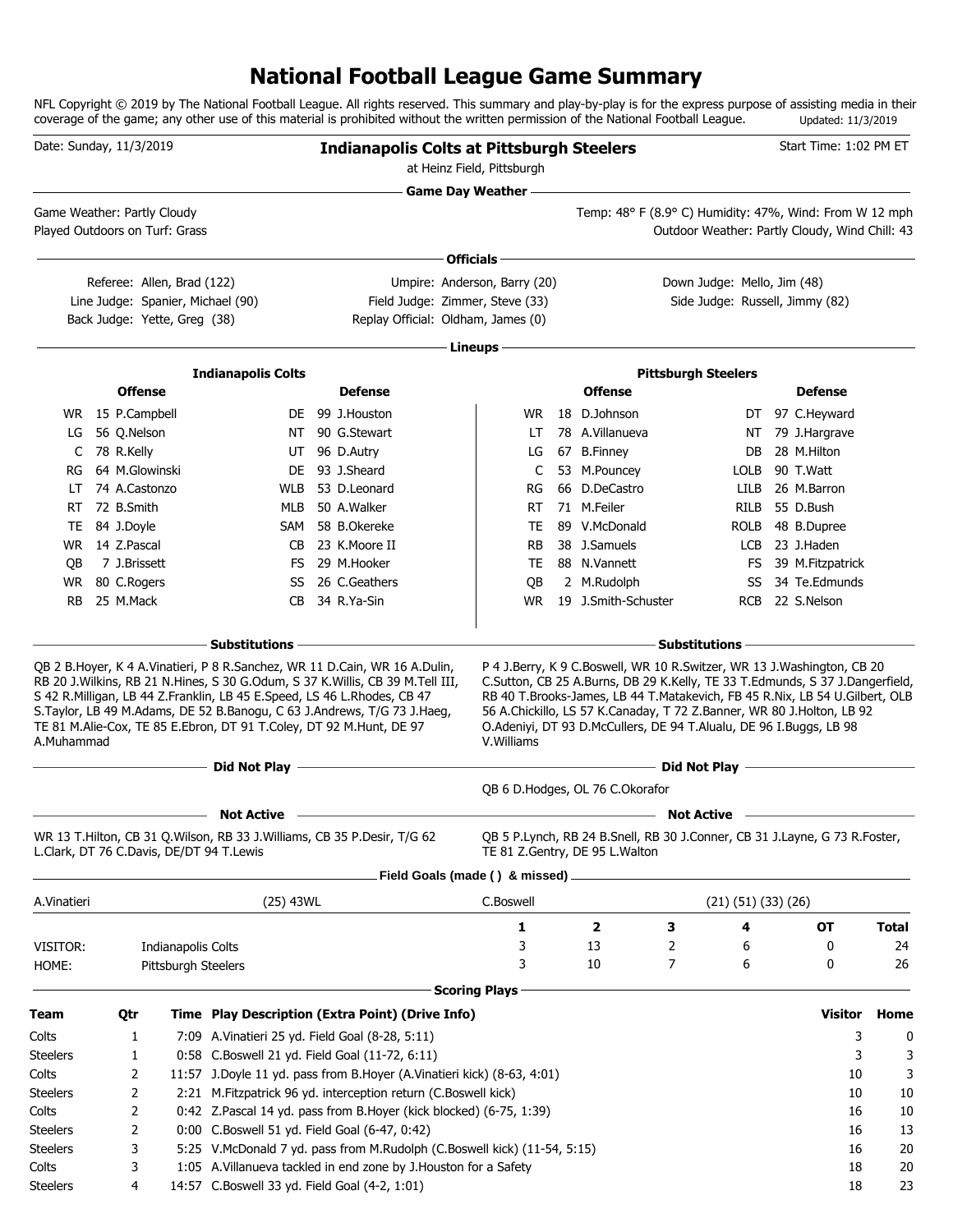## **National Football League Game Summary**

NFL Copyright © 2019 by The National Football League. All rights reserved. This summary and play-by-play is for the express purpose of assisting media in their coverage of the game; any other use of this material is prohibited without the written permission of the National Football League. Updated: 11/3/2019

| Colts                   |  | 8:43 C. Rogers 4 yd. pass from B. Hoyer (pass failed) (7-30, 3:12) |            |    |
|-------------------------|--|--------------------------------------------------------------------|------------|----|
| <b>Steelers</b>         |  | 6:36 C.Boswell 26 yd. Field Goal (6-67, 2:07)                      |            | 26 |
| Paid Attendance: 61.115 |  |                                                                    | Time: 3:03 |    |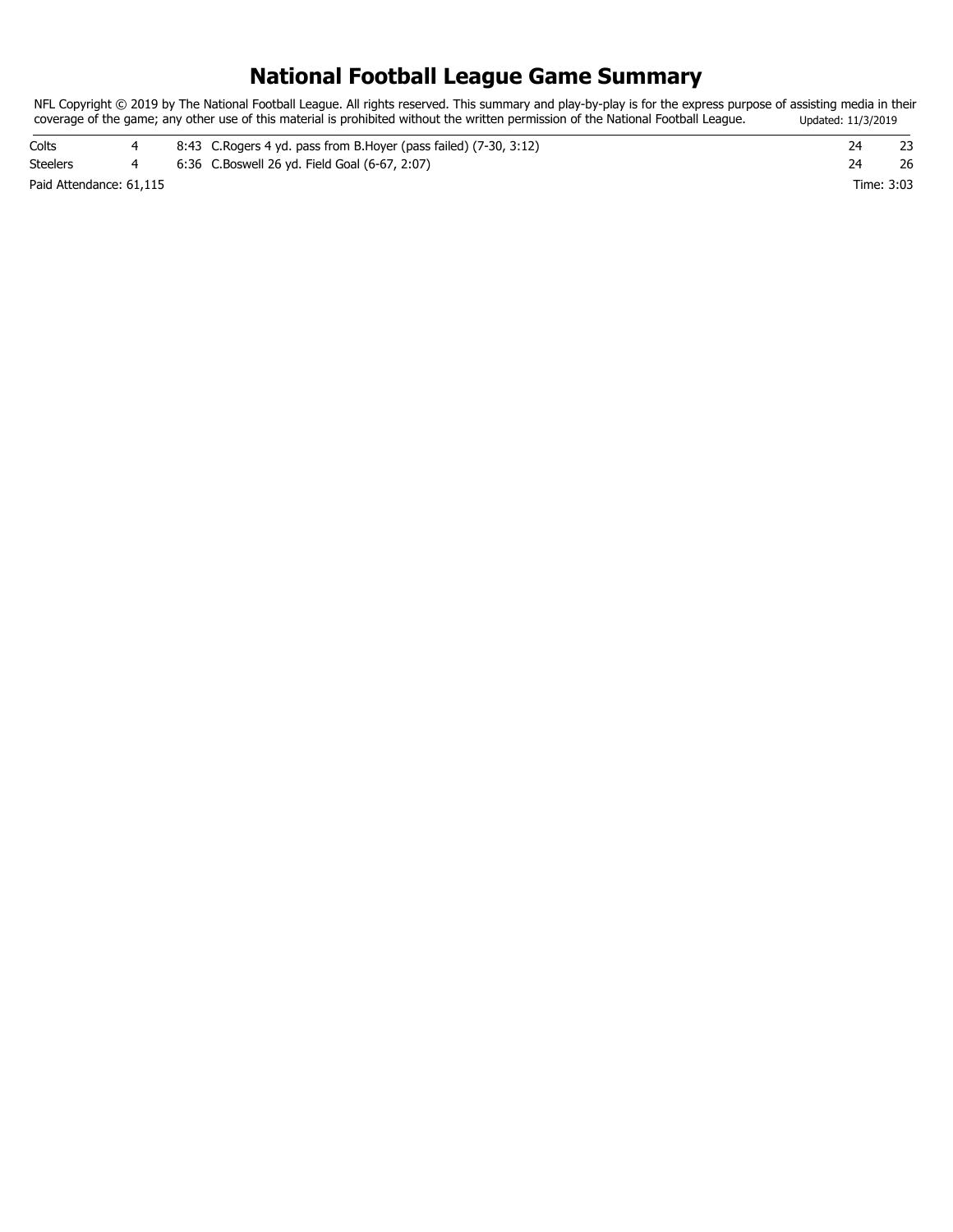# **Final Individual Statistics**

| <b>Indianapolis Colts</b>                    |           |                      |            |                |              |                |             |                    |                        | <b>Pittsburgh Steelers</b> |                        |           |                |              |             |                  |                |                  |
|----------------------------------------------|-----------|----------------------|------------|----------------|--------------|----------------|-------------|--------------------|------------------------|----------------------------|------------------------|-----------|----------------|--------------|-------------|------------------|----------------|------------------|
| <b>RUSHING</b>                               |           |                      | <b>ATT</b> | YDS            | <b>AVG</b>   |                | LG          | TD                 | <b>RUSHING</b>         |                            |                        |           |                | ATT          | <b>YDS</b>  | <b>AVG</b>       | LG             | <b>TD</b>        |
| M.Mack                                       |           |                      | 21         | 89             | 4.2          |                | 24          | 0                  | T.Edmunds              |                            |                        |           |                | 12           | 73          | 6.1              | 45             | 0                |
| P.Campbell                                   |           |                      | 3          | 27             | 9.0          |                | 22          | 0                  | J.Samuels              |                            |                        |           |                | 8            | 10          | 1.3              |                | 6<br>0           |
| N.Hines                                      |           |                      | 1          | 7              | 7.0          |                | 7           | 0                  | M.Rudolph              |                            |                        |           |                | 3            | 5           | 1.7              |                | 7<br>0           |
| J.Wilkins                                    |           |                      | 1          | 6              | 6.0          |                | 6           | 0                  | D.Johnson              |                            |                        |           |                | 1            | 2           | 2.0              |                | 2<br>0           |
| <b>B.Hoyer</b>                               |           |                      | 1          | 6              | 6.0          |                | 6           | 0                  | T.Brooks-James         |                            |                        |           |                | 1            | 0           | 0.0              |                | $\mathbf 0$<br>0 |
| J.Brissett                                   |           |                      | 2          | 4              | 2.0          |                | 7           | 0                  |                        |                            |                        |           |                |              |             |                  |                |                  |
| Total                                        |           |                      | 29         | 139            | 4.8          |                | 24          | 0                  | Total                  |                            |                        |           |                | 25           | 90          | 3.6              | 45             | 0                |
| <b>PASSING</b>                               | ATT       | <b>CMP</b>           | <b>YDS</b> | SK/YD          | TD           | LG             | IN          | <b>RT</b>          | <b>PASSING</b>         |                            |                        | ATT       | <b>CMP</b>     | <b>YDS</b>   | SK/YD TD    |                  | LG IN          | <b>RT</b>        |
| <b>B.Hoyer</b>                               | 26        | 17                   | 168        | 4/34           | 3            | 21             |             | 1 105.9            | M.Rudolph              |                            |                        | 35        | 26             | 191          | 1/8         | 1                | 40<br>1        | 84.3             |
| J.Brissett                                   | 5         | 4                    | 59         | 1/4            | 0            | 27             |             | $0$ 115.8          |                        |                            |                        |           |                |              |             |                  |                |                  |
| Total                                        | 31        | 21                   | 227        | 5/38           | 3            | 27             |             | 1 107.9            | Total                  |                            |                        | 35        | 26             | 191          | 1/8         | 1                | 40<br>1        | 84.3             |
| <b>PASS RECEIVING</b>                        |           | <b>TAR</b>           | <b>REC</b> | <b>YDS</b>     | <b>AVG</b>   |                | LG          | <b>TD</b>          |                        |                            | <b>PASS RECEIVING</b>  |           | <b>TAR</b>     | <b>REC</b>   | <b>YDS</b>  | <b>AVG</b>       | LG             | <b>TD</b>        |
| Z.Pascal                                     |           | 6                    | 5          | 76             | 15.2         |                | 19          | 1                  | J.Samuels              |                            |                        |           | 13             | 13           | 73          | 5.6              | 17             | 0                |
| P.Campbell                                   |           | 5                    | 5          | 53             | 10.6         |                | 27          | 0                  | V.McDonald             |                            |                        |           | 7              | 5            | 30          | 6.0              | 13             | 1                |
| C.Rogers                                     |           | 5                    | 3          | 22             | 7.3          |                | 14          | 1                  | J. Washington          |                            |                        |           | 4              | 4            | 69          | 17.3             | 40             | 0                |
| J.Doyle                                      |           | 4                    | 3          | 22             | 7.3          |                | 11          | 1                  | J.Smith-Schuster       |                            |                        |           | 5              | 3            | 16          | 5.3              | 12             | 0                |
| E.Ebron                                      |           | 2                    | 2          | 16             | 8.0          |                | 9           | 0                  | D.Johnson              |                            |                        |           | 2              | 1            | 3           | 3.0              |                | 3<br>0           |
| N.Hines                                      |           | 3                    | 1          | 21             | 21.0         |                | 21          | 0                  | J.Holton               |                            |                        |           | 1              | 0            | 0           | 0.0              |                | 0<br>0           |
| M.Alie-Cox                                   |           | $\mathbf{1}$         | 1          | 11             | 11.0         |                | 11          | 0                  | R.Nix                  |                            |                        |           | 1              | 0            | 0           | 0.0              |                | 0<br>0           |
|                                              |           |                      |            |                |              |                |             |                    |                        |                            |                        |           |                |              |             |                  |                |                  |
| J.Wilkins                                    |           | 2                    | 1          | 6              | 6.0          |                | 6           | 0                  | N.Vannett              |                            |                        |           | 1              | 0            | 0           | 0.0              |                | 0<br>0           |
| D.Cain<br>Total                              |           | $\overline{2}$<br>30 | 0<br>21    | 0<br>227       | 0.0<br>10.8  |                | 0<br>27     | 0<br>3             | Total                  |                            |                        |           | 34             | 26           | 191         | 7.3              | 40             | 1                |
| <b>INTERCEPTIONS</b>                         |           |                      | <b>NO</b>  | <b>YDS</b>     | <b>AVG</b>   |                | LG          | <b>TD</b>          |                        |                            | <b>INTERCEPTIONS</b>   |           |                | <b>NO</b>    | <b>YDS</b>  | <b>AVG</b>       | LG             |                  |
|                                              |           |                      |            |                |              |                |             |                    |                        |                            |                        |           |                |              |             |                  |                | <b>TD</b>        |
| K.Moore II<br>Total                          |           |                      | 1<br>1     | 35<br>35       | 35.0<br>35.0 |                | 35<br>35    | 0<br>0             | M.Fitzpatrick<br>Total |                            |                        |           |                | 1<br>1       | 96<br>96    | 96.0<br>96.0     | 96<br>96       | 1<br>1           |
| <b>PUNTING</b>                               | <b>NO</b> | <b>YDS</b>           | <b>AVG</b> | <b>NET</b>     | TВ           |                | <b>IN20</b> | LG                 | <b>PUNTING</b>         |                            |                        | <b>NO</b> | <b>YDS</b>     | <b>AVG</b>   | <b>NET</b>  | TВ               | <b>IN20</b>    | LG               |
| R.Sanchez                                    | 3         | 135                  | 45.0       | 45.0           | 0            |                | 1           | 48                 | J.Berry                |                            |                        | 1         | 48             | 48.0         | 48.0        | 0                |                | 48<br>1          |
| Total                                        | 3         | 135                  | 45.0       | 45.0           | 0            |                | 1           | 48                 | Total                  |                            |                        | 1         | 48             | 48.0         | 48.0        | 0                |                | 1<br>48          |
| <b>PUNT RETURNS</b>                          |           | <b>NO</b>            | <b>YDS</b> | <b>AVG</b>     | FC           |                | LG          | TD                 | <b>PUNT RETURNS</b>    |                            |                        |           | <b>NO</b>      | <b>YDS</b>   | <b>AVG</b>  | FC               | LG             | <b>TD</b>        |
| C.Rogers                                     |           | 0                    | 0          | 0.0            | 1            |                | 0           | 0                  | R.Switzer              |                            |                        |           | 1              | $\mathbf{0}$ | 0.0         | 1                |                | 0<br>$\mathbf 0$ |
|                                              |           |                      |            |                |              |                |             |                    | [DOWNED]               |                            |                        |           | 1              | 0            | 0.0         | 0                |                | 0<br>0           |
| Total                                        |           | 0                    | 0          | 0.0            | $\mathbf{1}$ |                | 0           | 0                  | Total                  |                            |                        |           | $\mathbf{1}$   | 0            | 0.0         | 1                |                | 0<br>0           |
| <b>KICKOFF RETURNS</b>                       |           | <b>NO</b>            | <b>YDS</b> | <b>AVG</b>     | <b>FC</b>    |                | LG          | <b>TD</b>          |                        |                            | <b>KICKOFF RETURNS</b> |           | <b>NO</b>      | <b>YDS</b>   | <b>AVG</b>  | FC               | LG             | <b>TD</b>        |
| P.Campbell                                   |           | 2                    | 64         | 32.0           | 0            |                | 38          | 0                  | R.Switzer              |                            |                        |           | 2              | 40           | 20.0        | $\boldsymbol{0}$ | 22             | 0                |
| Z.Pascal                                     |           | 2                    | 55         | 27.5           | 0            |                | 31          | 0                  | [TOUCHBACK]            |                            |                        |           | 3              | $\mathbf 0$  | 0.0         | 0                |                | 0<br>0           |
| C.Rogers                                     |           | 1                    | 4          | 4.0            | 0            |                | 4           | 0                  |                        |                            |                        |           |                |              |             |                  |                |                  |
| [TOUCHBACK]<br>Total                         |           | $\overline{2}$<br>5  | 0<br>123   | 0.0<br>24.6    | 0<br>0       |                | 0<br>38     | 0<br>0             | Total                  |                            |                        |           | 2              | 40           | 20.0        | 0                | 22             | 0                |
|                                              |           |                      |            |                |              |                |             |                    |                        |                            |                        |           |                |              |             |                  |                |                  |
| <b>Indianapolis Colts</b><br><b>FUMBLES</b>  |           |                      |            | <b>FUM</b>     | <b>LOST</b>  |                |             | <b>OWN-REC YDS</b> |                        | <b>TD</b>                  | <b>FORCED</b>          |           | <b>OPP-REC</b> | <b>YDS</b>   | <b>TD</b>   |                  | <b>OUT-BDS</b> |                  |
| P.Campbell                                   |           |                      |            | $\overline{2}$ |              | 0              |             | 0                  | 0                      | $\mathbf 0$                | 0                      |           | 0              | $\mathbf 0$  | 0           |                  | $\mathbf{1}$   |                  |
| <b>B.Hoyer</b>                               |           |                      |            | $\mathbf{1}$   |              | 1              |             | 0                  | 0                      | 0                          | 0                      |           | 0              | 0            | $\mathbf 0$ |                  | 0              |                  |
|                                              |           |                      |            |                |              |                |             |                    |                        |                            |                        |           |                | $\mathbf 0$  |             |                  |                |                  |
| C.Rogers                                     |           |                      |            | $\mathbf{1}$   |              | 1              |             | 0                  | 0                      | 0                          | 0                      |           | 0              |              | 0           |                  | 0              |                  |
| Z.Pascal                                     |           |                      |            | 0              |              | 0              |             | 1                  | 0                      | 0                          | 0                      |           | 0              | $\mathbf 0$  | 0           |                  | 0              |                  |
| J.Houston                                    |           |                      |            | 0              |              | 0              |             | 0                  | $\mathbf 0$            | 0                          | 1                      |           | $\mathbf{1}$   | $\mathbf 0$  | 0           |                  | 0              |                  |
| M.Tell III                                   |           |                      |            | 0              |              | 0              |             | 0                  | 0                      | $\mathbf 0$                | 1                      |           | 0              | $\mathbf 0$  | 0           |                  | 0              |                  |
| Total                                        |           |                      |            | 4              |              | $\overline{2}$ |             | $\mathbf{1}$       | $\bf{0}$               | 0                          | $\overline{2}$         |           | $\mathbf{1}$   | $\mathbf 0$  | 0           |                  | 1              |                  |
| <b>Pittsburgh Steelers</b><br><b>FUMBLES</b> |           |                      |            | <b>FUM</b>     | <b>LOST</b>  |                |             | <b>OWN-REC YDS</b> |                        | TD                         | <b>FORCED</b>          |           | <b>OPP-REC</b> | <b>YDS</b>   | <b>TD</b>   |                  | <b>OUT-BDS</b> |                  |
|                                              |           |                      |            |                |              |                |             |                    |                        |                            |                        |           |                |              |             |                  |                |                  |
| M.Rudolph                                    |           |                      |            | 1              |              | 0              |             | 0                  | 0                      | 0                          | 0                      |           | $\mathbf 0$    | $\mathbf 0$  | $\mathbf 0$ |                  | 0              |                  |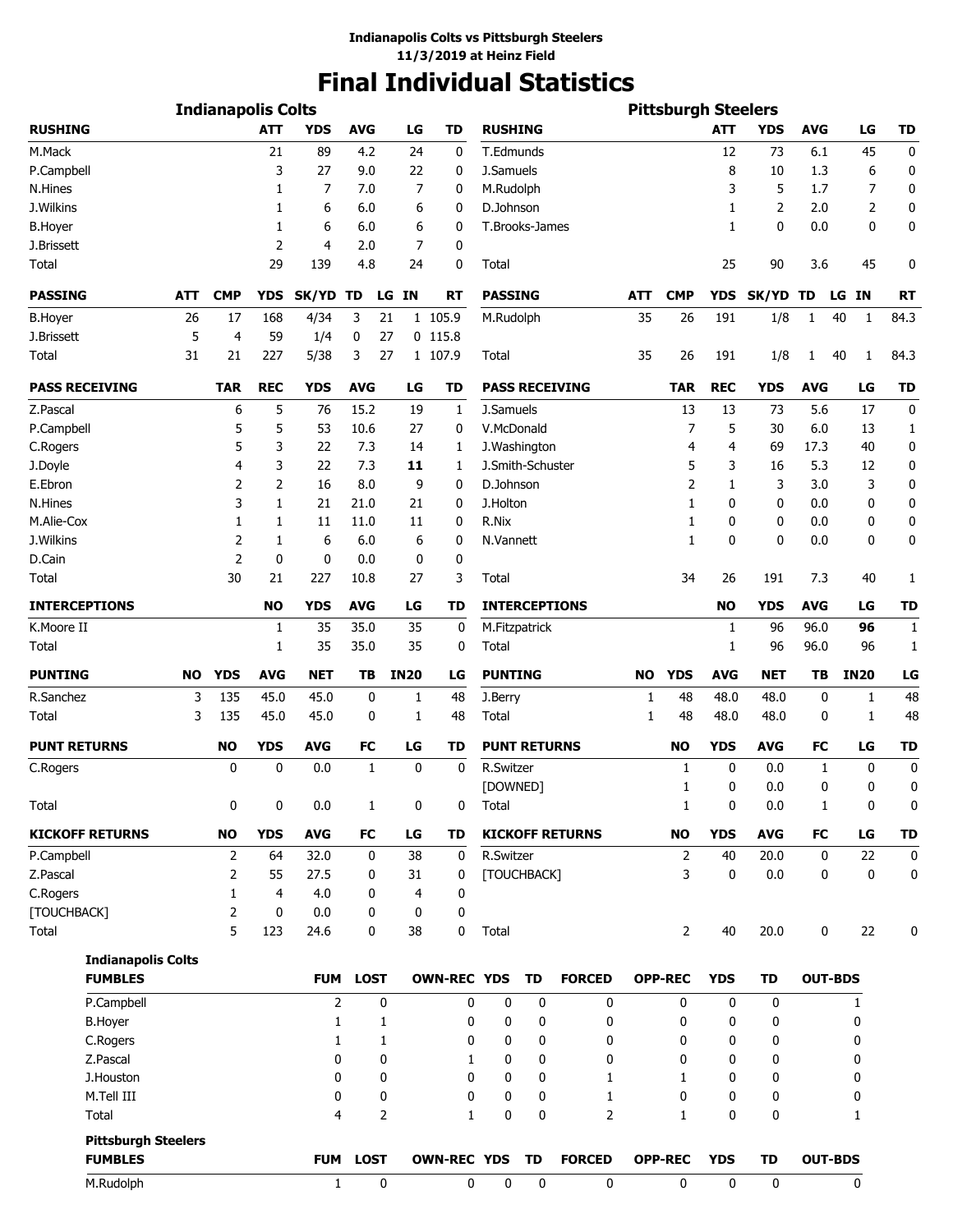# **Final Individual Statistics**

| J.Samuels       |   |  | 0 | 0 | 0 | υ | 0 |   |
|-----------------|---|--|---|---|---|---|---|---|
| A.Villanueva    |   |  | 0 | 0 | 0 | 0 | 0 | 0 |
| <b>B.Dupree</b> | 0 |  | 0 |   |   | 0 | 0 | 0 |
| O.Adeniyi       | 0 |  | 0 |   | 0 | 0 | 0 | 0 |
| J.Dangerfield   |   |  | 0 |   | 0 | 0 | 0 | 0 |
| J.Holton        | 0 |  | 0 | 0 |   | 0 | 0 | 0 |
| Total           |   |  | 0 | 3 |   |   | 0 | 0 |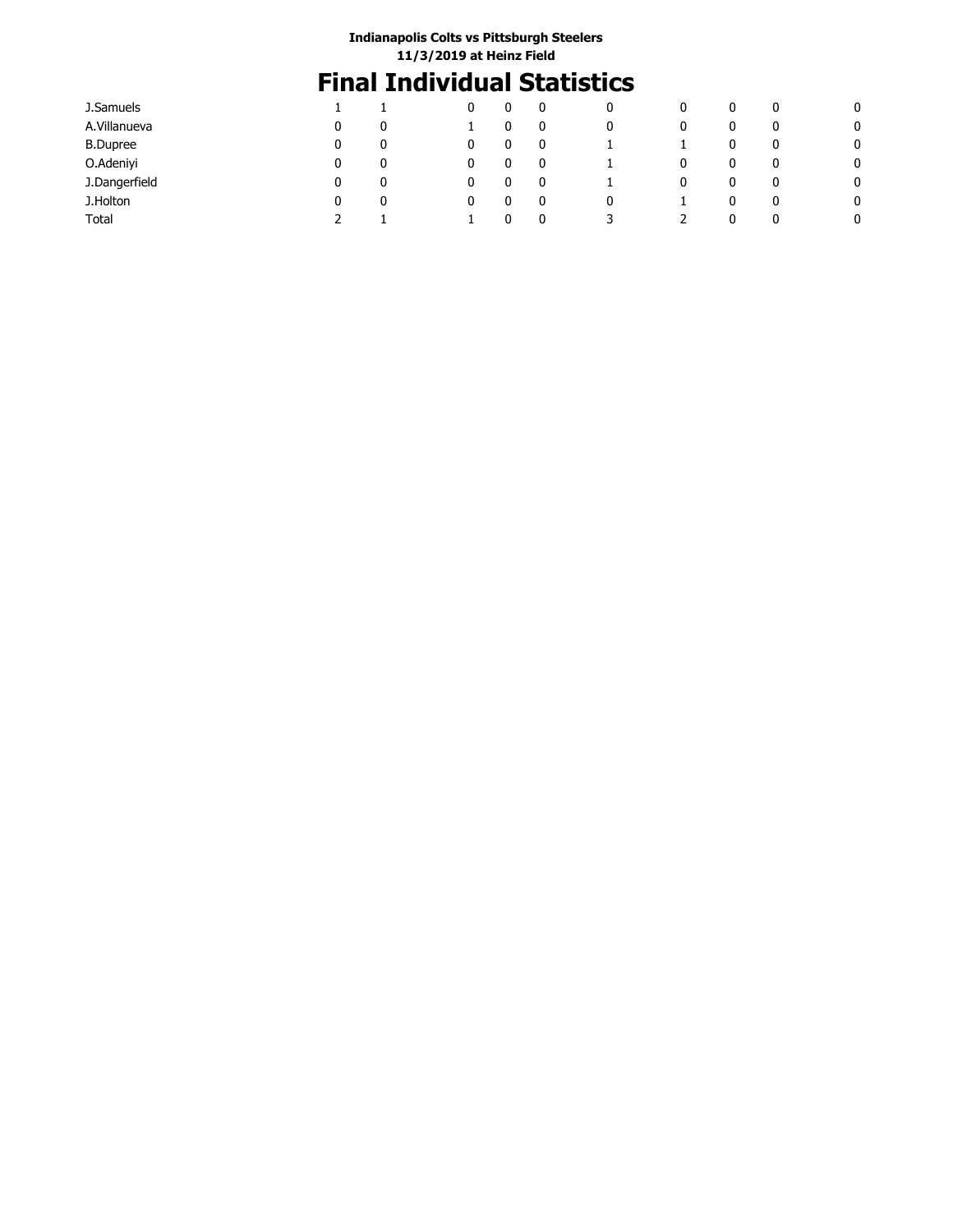# **Final Team Statistics**

|                                                   | <b>Visitor</b> | Home            |
|---------------------------------------------------|----------------|-----------------|
|                                                   | <b>Colts</b>   | <b>Steelers</b> |
| <b>TOTAL FIRST DOWNS</b>                          | 22             | 17              |
| By Rushing                                        | 8              | 3               |
| By Passing                                        | 12             | 11              |
| <b>By Penalty</b>                                 | 2              | 3               |
| THIRD DOWN EFFICIENCY                             | 4-12-33%       | 5-13-38%        |
| <b>FOURTH DOWN EFFICIENCY</b>                     | 2-3-67%        | $0 - 1 - 0%$    |
| <b>TOTAL NET YARDS</b>                            | 328            | 273             |
| Total Offensive Plays (inc. times thrown passing) | 65             | 61              |
| Average gain per offensive play                   | 5.0            | 4.5             |
| <b>NET YARDS RUSHING</b>                          | 139            | 90              |
| <b>Total Rushing Plays</b>                        | 29             | 25              |
| Average gain per rushing play                     | 4.8            | 3.6             |
| Tackles for a loss-number and yards               | $3 - 7$        | $3-6$           |
| <b>NET YARDS PASSING</b>                          | 189            | 183             |
| Times thrown - yards lost attempting to pass      | 5-38           | $1 - 8$         |
| Gross yards passing                               | 227            | 191             |
| <b>PASS ATTEMPTS-COMPLETIONS-HAD INTERCEPTED</b>  | $31 - 21 - 1$  | $35 - 26 - 1$   |
| Avg gain per pass play (inc.# thrown passing)     | 5.3            | 5.1             |
| <b>KICKOFFS Number-In End Zone-Touchbacks</b>     | $5 - 3 - 3$    | $7 - 4 - 2$     |
| <b>PUNTS Number and Average</b>                   | $3 - 45.0$     | $1 - 48.0$      |
| Had Blocked                                       | 0              | 0               |
| <b>FGs - PATs Had Blocked</b>                     | $0 - 1$        | $0 - 0$         |
| <b>Net Punting Average</b>                        | 45.0           | 48.0            |
| TOTAL RETURN YARDAGE (Not Including Kickoffs)     | 35             | 96              |
| No. and Yards Punt Returns                        | $0 - 0$        | $1 - 0$         |
| No. and Yards Kickoff Returns                     | $5 - 123$      | $2 - 40$        |
| No. and Yards Interception Returns                | $1 - 35$       | $1 - 96$        |
| <b>PENALTIES Number and Yards</b>                 | $7 - 89$       | $5 - 70$        |
| <b>FUMBLES Number and Lost</b>                    | $4 - 2$        | $2 - 1$         |
| <b>TOUCHDOWNS</b>                                 | 3              | 2               |
| Rushing                                           | 0              | 0               |
| Passing                                           | 3              | $\mathbf{1}$    |
| Interceptions                                     | $\mathbf 0$    | 1               |
| <b>EXTRA POINTS Made-Attempts</b>                 | $1 - 3$        | $2 - 2$         |
| Kicking Made-Attempts                             | $1 - 2$        | $2 - 2$         |
| Passing Made-Attempts                             | $0 - 1$        | $0-0$           |
| <b>FIELD GOALS Made-Attempts</b>                  | $1 - 2$        | $4 - 4$         |
| <b>RED ZONE EFFICIENCY</b>                        | 3-4-75%        | 1-4-25%         |
| <b>GOAL TO GO EFFICIENCY</b>                      | 1-2-50%        | 1-3-33%         |
| <b>SAFETIES</b>                                   | 1              | 0               |
| <b>FINAL SCORE</b>                                | 24             | 26              |
| <b>TIME OF POSSESSION</b>                         | 30:32          | 29:28           |
|                                                   |                |                 |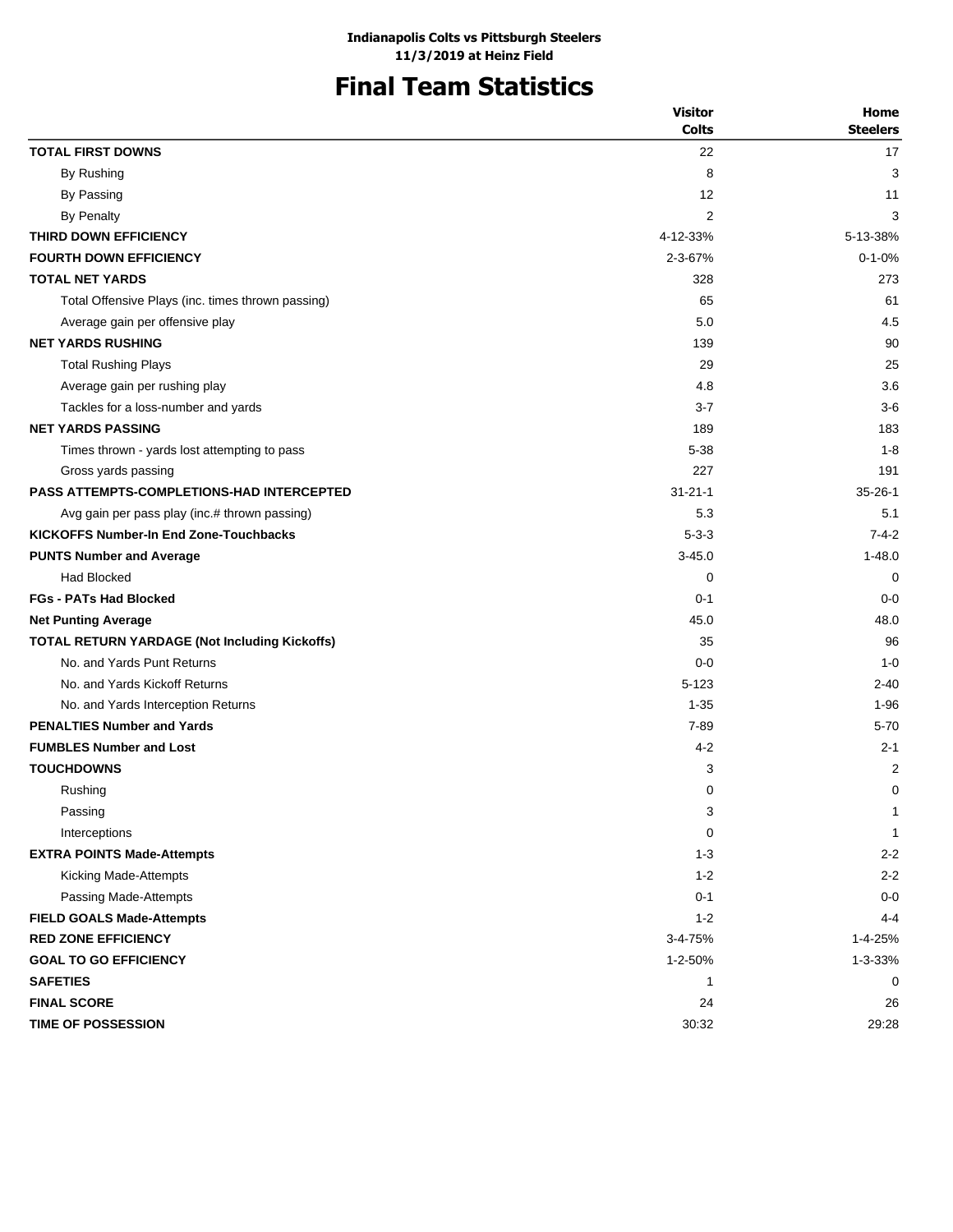## **Ball Possession And Drive Chart**

**Indianapolis Colts**

| #  | <b>Time</b><br>Recd        | <b>Time</b><br>Lost | <b>Time How Ball</b><br><b>Poss Obtained</b> | <b>Drive</b><br><b>Began</b> | #<br>Play        | Yds<br>Gain | Yds<br>Pen | <b>Net</b><br>Yds | 1st<br><b>Down</b> | Last<br><b>Scrm</b> | <b>How Given</b><br>Up |  |
|----|----------------------------|---------------------|----------------------------------------------|------------------------------|------------------|-------------|------------|-------------------|--------------------|---------------------|------------------------|--|
| 1  | 12:20                      | 7:09                | 5:11 Interception                            | <b>PIT 35</b>                | 8                | 23          | 5          | 28                | $\overline{2}$     | $*$ PIT 7           | Field Goal             |  |
| 2  | 0:58                       | 11:57               | 4:01 Kickoff                                 | <b>IND 37</b>                | 8                | 68          | -5         | 63                | 3                  | $*$ PIT 11          | Touchdown              |  |
| 3  | 6:01                       | 2:21                | 3:40 Downs                                   | <b>IND 35</b>                | 7                | 45          | 0          | 45                | 3                  | <b>PIT 20</b>       | Interception           |  |
| 4  | 2:21                       | 0:42                | 1:39 Kickoff                                 | <b>IND 25</b>                | 6                | 60          | 15         | 75                | 5.                 | * PIT 14            | Touchdown              |  |
| 5  | 15:00                      | 10:40               | 4:20 Kickoff                                 | <b>IND 35</b>                | 9                | 19          | 0          | 19                | $\overline{2}$     | <b>PIT 35</b>       | Fumble                 |  |
| 6  | 5:25                       | 2:33                | 2:52 Kickoff                                 | <b>IND 24</b>                | 6                | 42          | $-15$      | 27                | $\overline{2}$     | <b>PIT 49</b>       | Punt                   |  |
| 7  | 1:05                       | 0:58                | 0:07 Kickoff                                 |                              | 0                | 0           | 0          | 0                 | 0                  |                     | Fumble                 |  |
| 8  | 14:57                      | 13:22               | 1:35 Kickoff                                 | <b>IND 27</b>                | 3                | 5           | 0          | 5                 | 0                  | <b>IND 32</b>       | Punt                   |  |
| 9  | 11:55                      | 8:43                | 3:12 Fumble                                  | <b>PIT 30</b>                | 7                | 30          | 0          | 30                | 2                  | $*$ PIT 4           | Touchdown              |  |
| 10 | 6:36                       | 3:58                | 2:38 Kickoff                                 | <b>IND 25</b>                | 5                | 11          | 0          | 11                | 1                  | <b>IND 36</b>       | Punt                   |  |
| 11 | 2:28                       | 1:11                | $1:17$ Punt                                  | <b>IND 15</b>                | 8                | 25          | 35         | 60                | 2                  | <b>PIT 25</b>       | Missed FG              |  |
|    |                            |                     |                                              | (358) Average IND 36         |                  |             |            |                   |                    |                     |                        |  |
|    | <b>Pittsburgh Steelers</b> |                     |                                              |                              |                  |             |            |                   |                    |                     |                        |  |
| #  | <b>Time</b><br><b>Recd</b> | Time<br>Lost        | <b>Time How Ball</b><br><b>Poss Obtained</b> | <b>Drive</b><br><b>Began</b> | #<br><b>Play</b> | Yds<br>Gain | Yds<br>Pen | <b>Net</b><br>Yds | 1st<br><b>Down</b> | Last<br><b>Scrm</b> | <b>How Given</b><br>Up |  |
|    | 15:00                      | 12:20               | 2:40 Kickoff                                 | <b>PIT 25</b>                | 6                | 26          | 0          | 26                | 2                  | <b>IND 49</b>       | Interception           |  |
| 2  | 7:09                       | 0:58                | 6:11 Kickoff                                 | <b>PIT 25</b>                | 11               | 72          | 0          | 72                | 3                  | $*$ IND 3           | Field Goal             |  |
| 3  | 11:57                      | 6:01                | 5:56 Kickoff                                 | <b>PIT 14</b>                | 10               | 56          | $-5$       | 51                | 3                  | <b>IND 35</b>       | Downs                  |  |

4 0:42 0:00 0:42 Kickoff PIT 20 6 32 15 47 3 IND 33 Field Goal

5 10:40 5:25 5:15 Fumble PIT 46 11 39 15 54 4 \* IND 7 Touchdown 6 2:33 1:05 1:28 Punt PIT 1 3 -1 0 -1 0 PIT 8 Safety

 0:58 14:57 1:01 Fumble IND 17 4 2 0 2 0 \* IND 15 Field Goal 13:22 11:55 1:27 Punt PIT 25 3 4 0 4 0 PIT 28 Fumble 8:43 6:36 2:07 Kickoff PIT 25 6 43 24 67 2 \* IND 8 Field Goal 3:58 2:28 1:30 Punt PIT 35 3 2 0 2 0 PIT 37 Punt 1:11 0:00 1:11 Missed FG PIT 33 2 -2 0 -2 0 PIT 32 End of Game

(332) Average PIT 30

**\* inside opponent's 20**

|                | <b>Time of Possession by Quarter</b>   | 1st               | 2nd  | 3rd  | 4th                  | OТ | Total |
|----------------|----------------------------------------|-------------------|------|------|----------------------|----|-------|
| <b>Visitor</b> | Indianapolis Colts                     | 6:09              | 8:22 | 7:19 | 8:42                 |    | 30:32 |
| Home           | Pittsburgh Steelers                    | 8:51              | 6:38 | 7:41 | 6:18                 |    | 29:28 |
|                | <b>Kickoff Drive No.-Start Average</b> | Colts: 6 - IND 29 |      |      | Steelers: 5 - PIT 22 |    |       |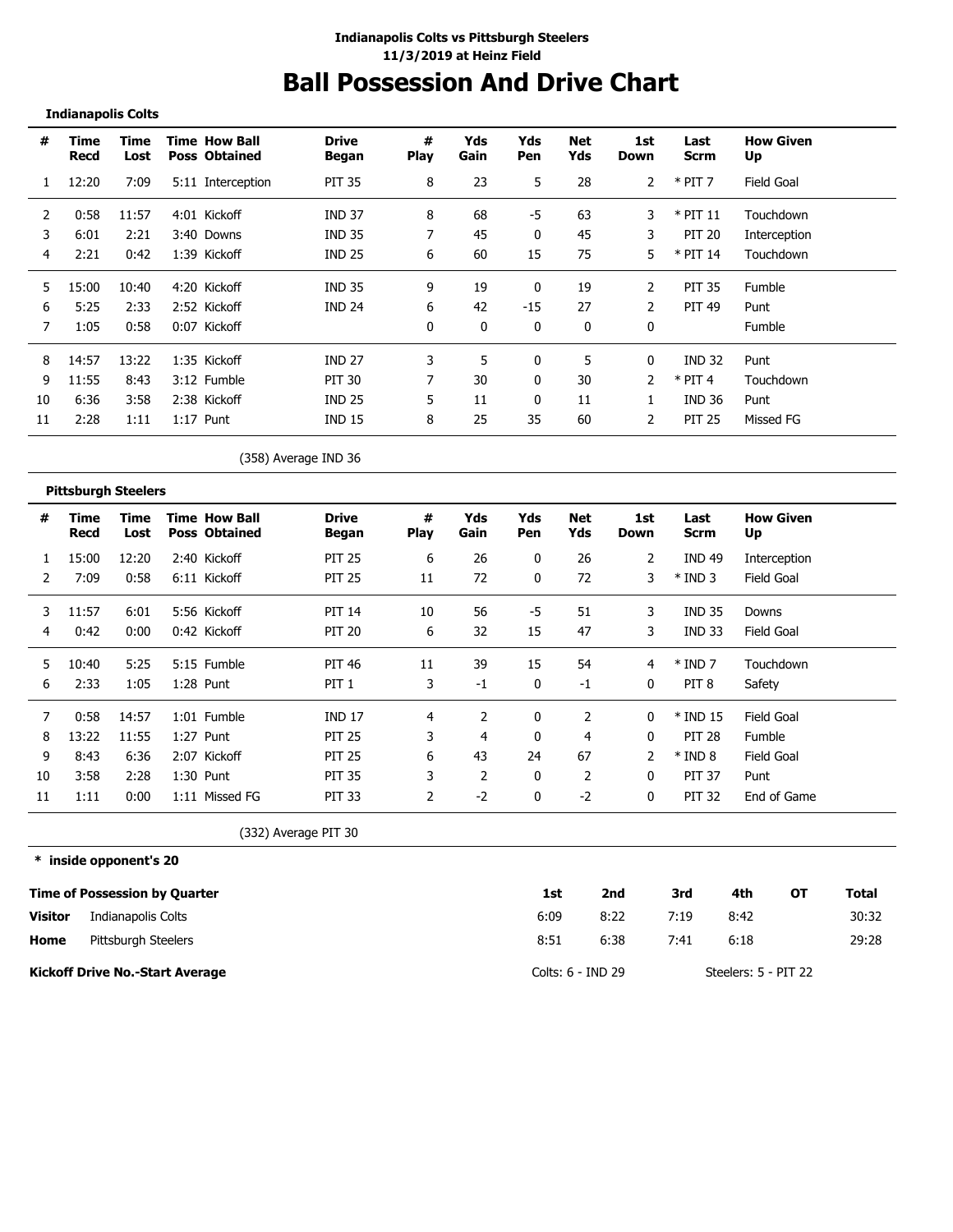# **Final Defensive Statistics**

| <b>Indianapolis Colts</b> |                |    |                 |              | <b>Regular Defensive Plays</b> |            |   |           |           |              |           |            | <b>Special Teams</b> |    |           |              |            | <b>Misc</b>  |    |           |
|---------------------------|----------------|----|-----------------|--------------|--------------------------------|------------|---|-----------|-----------|--------------|-----------|------------|----------------------|----|-----------|--------------|------------|--------------|----|-----------|
|                           | <b>TKL</b>     |    | <b>AST COMB</b> | SK           | / YDS                          | <b>TFL</b> | o | <b>IN</b> | <b>PD</b> | FF           | <b>FR</b> | <b>TKL</b> | <b>AST</b>           | FF | <b>FR</b> | <b>BL</b>    | <b>TKL</b> | <b>AST</b>   | FF | <b>FR</b> |
| A.Walker                  |                | 3  | 10              | 0            | 0                              |            | 0 | 0         | 0         | 0            | 0         | 0          | 0                    | 0  | 0         | 0            | 0          | n            | 0  | 0         |
| D.Leonard                 |                |    | 9               | 0            | 0                              | 0          | 0 | 0         | 0         | 0            | 0         | 0          | 0                    | 0  | 0         | 0            | 0          | 0            | 0  | 0         |
| K.Moore II                |                | 1  | 8               | $\Omega$     | 0                              | 0          | 0 | 1         | 1         | $\mathbf{0}$ | 0         | 0          | 0                    | 0  | 0         | 0            | 0          | 0            | 0  | 0         |
| M.Hooker                  | 3              | 2  | 5               | 0            | 0                              | 1          | 0 | 0         | 0         | 0            | 0         | 0          | 0                    | 0  | 0         | 0            | 0          | 0            | 0  | 0         |
| G.Stewart                 | 2              | 3  | 5               | $\mathbf{0}$ | $\mathbf{0}$                   | 1          | 0 | 0         | 0         | 0            | 0         | 0          | 0                    | 0  | 0         | $\mathbf{0}$ | 0          | 0            | 0  | 0         |
| M.Tell III                | 4              | 0  | 4               | 0            | 0                              | 0          | 0 | 0         | 1         |              | 0         | 0          | 0                    | 0  | 0         | 0            | 0          | 0            | 0  | 0         |
| <b>B.Okereke</b>          |                | 2  | 4               | 0            | 0                              | 0          | 0 | 0         | 0         | 0            | 0         | 1          | 0                    | 0  | 0         | 0            | 0          | 0            | 0  | 0         |
| J.Houston                 | 2              | 1  | 3               | 1            | 8                              | 1          | 1 | 0         | 0         |              | 1         | 0          | 0                    | 0  | 0         | 0            | 0          | 0            | 0  | 0         |
| G.Odum                    | $\overline{2}$ | 0  | $\overline{2}$  | $\mathbf{0}$ | $\mathbf{0}$                   | 0          | 0 | 0         | 0         | $\mathbf{0}$ | 0         | 0          | 1                    | 0  | 0         | 0            | 0          | 0            | 0  | 0         |
| C.Geathers                |                | 0  | 2               | 0            | 0                              | 0          | 0 | 0         | 0         | 0            | 0         | 0          | 0                    | 0  | 0         | 0            | 0          | 0            | 0  | 0         |
| M.Hunt                    | 2              | 0  | 2               | 0            | 0                              | 0          | 0 | 0         | 0         | 0            | 0         | 0          | 0                    | 0  | 0         | 0            | 0          | 0            | 0  | 0         |
| R.Ya-Sin                  | 2              | 0  | 2               | 0            | 0                              | 0          | 0 | 0         | 0         | 0            | 0         | 0          | 0                    | 0  | 0         | 0            | 0          | 0            | 0  | 0         |
| J.Sheard                  |                | 1  | $\overline{2}$  | $\mathbf{0}$ | $\mathbf{0}$                   | 0          |   | 0         | 0         | $\mathbf{0}$ | 0         | 0          | 0                    | 0  | 0         | 0            | 0          | $\mathbf{0}$ | 0  | 0         |
| M.Adams                   |                | 0  |                 | 0            | 0                              |            | 0 | 0         | 0         | 0            | 0         | 0          | 0                    | 0  | 0         | 0            | 0          | 0            | 0  | 0         |
| K.Willis                  |                | 0  |                 | 0            | 0                              | 0          | 0 | 0         | 0         | $\mathbf{0}$ | 0         | 0          | 0                    | 0  | 0         | 0            | 0          | 0            | 0  | 0         |
| A.Muhammad                | 0              | 1  | 1               | 0            | 0                              | 0          | 0 | 0         | 0         | 0            | 0         | 1          | 0                    | 0  | 0         | 0            | 0          | 0            | 0  | 0         |
| <b>B.Banogu</b>           | $\Omega$       | 0  | $\mathbf{0}$    | $\mathbf{0}$ | 0                              | 0          | 1 | 0         | 0         | $\mathbf{0}$ | 0         | 0          | 0                    | 0  | 0         | 0            | 0          | 0            | 0  | 0         |
| Z.Pascal                  | 0              | 0  | 0               | 0            | 0                              | 0          | 0 | 0         | 0         | 0            | 0         |            | 0                    | 0  |           | 0            | 0          | 0            | 0  | 0         |
| R.Milligan                |                | 0  | 0               | 0            | 0                              | 0          |   | 0         | 0         | 0            | 0         |            | 0                    | 0  | 0         | 0            | 0          | 0            | 0  | 0         |
| A.Castonzo                | 0              | 0  | 0               | 0            | 0                              | 0          | 0 | 0         | 0         | 0            | 0         | 0          | 0                    | 0  | 0         | 0            | 1          | 0            | 0  | 0         |
| <b>Total</b>              | 46             | 15 | 61              | 1            | 8                              | 5          | 3 | 1         | 2         | 2            | 1         | 4          | 1                    | 0  | 1         | 0            | 1          | 0            | 0  | 0         |

## **TKL = Tackle AST = Assist COMB = Combined QH=QB Hit IN = Interception PD = Pass Defense FF = Forced Fumble FR = Fumble Recovery**

| <b>Pittsburgh Steelers</b> |            |                |                |              | <b>Reqular Defensive Plays</b> |            |   |    |           |           |           |                | <b>Special Teams</b> |           |              |              |              | <b>Misc</b>  |              |              |
|----------------------------|------------|----------------|----------------|--------------|--------------------------------|------------|---|----|-----------|-----------|-----------|----------------|----------------------|-----------|--------------|--------------|--------------|--------------|--------------|--------------|
|                            | <b>TKL</b> | <b>AST</b>     | <b>COMB</b>    | <b>SK</b>    |                                | YDS TFL OH |   | IN | <b>PD</b> | <b>FF</b> | <b>FR</b> | <b>TKL</b>     | <b>AST</b>           | <b>FF</b> | <b>FR</b>    | <b>BL</b>    | <b>TKL</b>   | <b>AST</b>   | <b>FF</b>    | <b>FR</b>    |
| Te.Edmunds                 |            | 4              | 8              | 0            | U                              | 0          | 0 | 0  | 0         | 0         | 0         | 0              | 0                    | 0         | 0            | 0            | 0            |              | ſ            | $\mathbf 0$  |
| S.Nelson                   | 6          | 1              | 7              | 0            | 0                              | 0          | 0 | 0  | 0         | 0         | 0         | 0              | 0                    | 0         | 0            | 0            | 0            | U            | ŋ            | 0            |
| M.Fitzpatrick              |            | 3              | 7              | $\mathbf{0}$ | 0                              | 0          | 0 | 1  | 1         | 0         | 0         | 0              | 0                    | 0         | 0            | 0            | 0            | 0            | 0            | 0            |
| D.Bush                     | 4          | 3              | 7              | 0            | 0                              |            | 0 | 0  | 1         | 0         | 0         | 0              | 0                    | 0         | 0            | 0            | 0            | 0            | 0            | 0            |
| M.Hilton                   | 6          | 0              | 6              | 1            | 6                              | 1          | 1 | 0  | 0         | 0         | 0         | 0              | 0                    | 0         | 0            | 0            | 0            | 0            | 0            | $\mathbf{0}$ |
| C.Heyward                  |            | 2              | 6              | 0            | 0                              | 0          |   | 0  | 0         | 0         | 0         | 0              | 0                    | 0         | 0            | 1            | 0            | 0            | 0            | 0            |
| J.Hargrave                 | 3          |                | 4              | 0            | 0                              | 0          | 0 | 0  | 0         | 0         | 0         | 0              | 0                    | 0         | 0            | 0            | 0            | 0            | 0            | 0            |
| M.Barron                   | 2          | 2              | 4              | 0.5          | 4                              | 0          | 1 | 0  | 0         | 0         | 0         | 0              | 0                    | 0         | 0            | 0            | 0            | 0            | 0            | 0            |
| V. Williams                | 2          | $\overline{2}$ | 4              | $\mathbf{0}$ | 0                              | 1          | 0 | 0  | 0         | 0         | 0         | 0              | 0                    | 0         | $\mathbf{0}$ | $\mathbf{0}$ | 0            | $\mathbf{0}$ | $\mathbf{0}$ | $\mathbf{0}$ |
| <b>B.Dupree</b>            |            | 0              | 3              | 2            | 15                             | 2          | 3 | 0  | 0         |           |           | 0              | 0                    | 0         | 0            | 0            | 0            | 0            |              | 0            |
| J.Haden                    |            | 0              | 3              | 0            | $\mathbf 0$                    | 0          | 0 | 0  |           | 0         | 0         | 0              | 0                    | 0         | 0            | 0            | 0            | 0            | 0            | 0            |
| T.Watt                     | 2          | 1              | 3              | 1.5          | 13                             | 1          | 3 | 0  | 0         | 0         | 0         | 0              | 0                    | 0         | 0            | 0            | 0            | 0            | 0            | 0            |
| A.Chickillo                |            | 1              | $\overline{2}$ | $\mathbf{0}$ | $\mathbf 0$                    | 0          | 0 | 0  | 0         | 0         | 0         | 1              | 0                    | 0         | 0            | 0            | 0            | 0            | 0            | 0            |
| T.Alualu                   |            | 0              |                | 0            | 0                              | 0          | 0 | 0  | 0         | 0         | 0         | 0              | 0                    | 0         | 0            | 0            | 0            | 0            |              | 0            |
| C.Sutton                   |            | 0              | 1              | 0            | 0                              | 0          | 0 | 0  | 0         | 0         | 0         | 0              | 0                    | 0         | 0            | 0            | 0            | 0            | 0            | 0            |
| O.Adeniyi                  | 0          | 0              | 0              | 0            | 0                              | 0          | 0 | 0  | 0         | 0         | 0         | 2              | 0                    | 1         | 0            | 0            | 0            | 0            | 0            | 0            |
| U.Gilbert                  | $\Omega$   | 0              | 0              | $\mathbf{0}$ | 0                              | 0          | 0 | 0  | 0         | 0         | 0         | $\overline{2}$ | 0                    | 0         | 0            | 0            | 0            | 0            | 0            | 0            |
| J.Dangerfield              |            | 0              | 0              | 0            | 0                              | 0          | 0 | 0  | 0         | 0         | 0         | 1              | 0                    |           | 0            | 0            | 0            | 0            | 0            | 0            |
| J.Holton                   | 0          | 0              | 0              | 0            | 0                              | 0          | 0 | 0  | 0         | 0         | 0         | 0              |                      | 0         |              | 0            | 0            | 0            | 0            | 0            |
| T.Edmunds                  | 0          | 0              | 0              | 0            | 0                              | 0          | 0 | 0  | 0         | 0         | 0         | 0              | 1                    | 0         | 0            | 0            | 0            | 0            | 0            | 0            |
| M.Rudolph                  | 0          | 0              | $\mathbf{0}$   | $\mathbf{0}$ | 0                              | 0          | 0 | 0  | 0         | 0         | 0         | 0              | 0                    | 0         | $\mathbf{0}$ | 0            | $\mathbf{1}$ | $\mathbf{0}$ | $\mathbf{0}$ | 0            |
| V.McDonald                 |            | 0              | 0              | 0            | 0                              | 0          | 0 | 0  | 0         | 0         | 0         | 0              | 0                    | 0         | 0            | 0            |              | 0            |              | 0            |
| A.Villanueva               |            | 0              | 0              | 0            | 0                              | 0          | 0 | 0  | 0         | 0         | 0         | 0              | 0                    | 0         | 0            | 0            | 0            |              | 0            |              |
| Total                      | 46         | 20             | 66             | 5            | 38                             | 6          | g |    | 3         | 1         | 1         | 6              | 2                    | 2         | 1            | 1            | 2            | o            |              |              |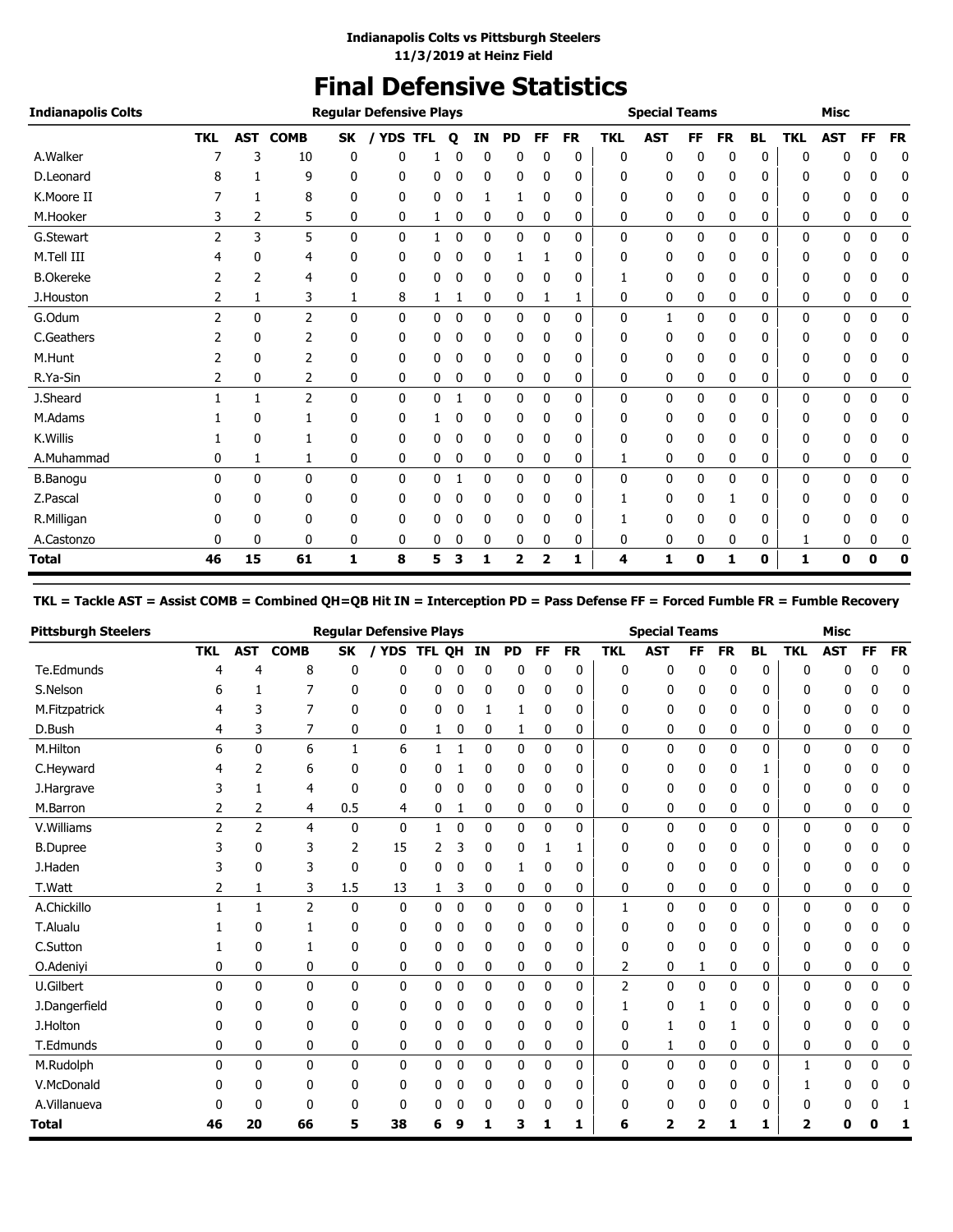## **Indianapolis Colts vs Pittsburgh Steelers**

**11/3/2019 at Heinz Field**

# **First Half Summary**

|                              |     |                                                                    | PERIOD SCORES                                                          | TIME OF POSSESSION   |                    |                     |             |
|------------------------------|-----|--------------------------------------------------------------------|------------------------------------------------------------------------|----------------------|--------------------|---------------------|-------------|
| Colts                        |     |                                                                    | $3 \t13 = 16$                                                          | Colts                | 14:31              |                     |             |
| <b>Steelers</b>              |     |                                                                    | $3 \t10 = 13$                                                          | <b>Steelers</b>      | 15:29              |                     |             |
|                              |     |                                                                    |                                                                        | <b>Scoring Plays</b> |                    |                     |             |
| <b>Team</b>                  | Qtr |                                                                    | Time Play Description (Extra Point) (Drive Info)                       |                      |                    | Visitor             | Home        |
| Colts                        |     |                                                                    | 7:09 A.Vinatieri 25 yd. Field Goal (8-28, 5:11)                        |                      |                    | 3                   | 0           |
| <b>Steelers</b>              |     |                                                                    | 0:58 C.Boswell 21 yd. Field Goal (11-72, 6:11)                         |                      |                    | 3                   | 3           |
| Colts                        | 2   |                                                                    | 11:57 J.Doyle 11 yd. pass from B.Hoyer (A.Vinatieri kick) (8-63, 4:01) |                      | 10                 | 3                   |             |
| <b>Steelers</b>              | 2   | 2:21                                                               |                                                                        | 10                   | 10                 |                     |             |
| Colts                        | 2   | 0:42 Z.Pascal 14 yd. pass from B.Hoyer (kick blocked) (6-75, 1:39) |                                                                        | 16                   | 10                 |                     |             |
| <b>Steelers</b>              | 2   |                                                                    | 0:00 C.Boswell 51 yd. Field Goal (6-47, 0:42)                          |                      |                    | 16                  | 13          |
|                              |     |                                                                    |                                                                        |                      | Indianapolis Colts | Pittsburgh Steelers |             |
| <b>TOTAL FIRST DOWNS</b>     |     |                                                                    |                                                                        | 13                   |                    | 11                  |             |
|                              |     |                                                                    | First Downs Rushing-Passing-by Penalty                                 |                      | $5 - 7 - 1$        |                     | $3 - 7 - 1$ |
| <b>THIRD DOWN EFFICIENCY</b> |     |                                                                    |                                                                        |                      | $3 - 4 - 75%$      |                     | 2-5-40%     |
| <b>TOTAL NET YARDS</b>       |     |                                                                    |                                                                        |                      | 196                |                     | 186         |
| Total Offensive Plays        | 28  | 31                                                                 |                                                                        |                      |                    |                     |             |

| Total Offensive Plays                      | 28            | 31            |
|--------------------------------------------|---------------|---------------|
| <b>NET YARDS RUSHING</b>                   | 70            | 67            |
| <b>NET YARDS PASSING</b>                   | 126           | 119           |
| Gross Yards Passing                        | 130           | 119           |
| Times thrown-yards lost attempting to pass | $1 - 4$       | $0-0$         |
| Pass Attempts-Completions-Had Intercepted  | $14 - 11 - 1$ | $20 - 17 - 1$ |
| <b>Punts-Number and Average</b>            | $0 - 0$       | $0 - 0$       |
| <b>Penalties-Number and Yards</b>          | $2 - 20$      | $4 - 35$      |
| <b>Fumbles-Number and Lost</b>             | $2 - 0$       | $0 - 0$       |
| <b>Red Zone Efficiency</b>                 | $2 - 3 - 67%$ | $0 - 1 - 0%$  |
| <b>Average Drive Start</b>                 | <b>IND 40</b> | <b>PIT 21</b> |

|                           |            | <b>Indianapolis Colts</b> |            |              |                |    |    |                                | <b>Pittsburgh Steelers</b> |                      |            |            |            |            |             |    |           |  |
|---------------------------|------------|---------------------------|------------|--------------|----------------|----|----|--------------------------------|----------------------------|----------------------|------------|------------|------------|------------|-------------|----|-----------|--|
| <b>RUSHING</b>            |            |                           | <b>ATT</b> | <b>YDS</b>   | <b>AVG</b>     |    | LG | TD                             | <b>RUSHING</b>             |                      |            | <b>ATT</b> | <b>YDS</b> | <b>AVG</b> |             | LG | <b>TD</b> |  |
| M.Mack                    |            |                           | 8          | 33           | 4.1            |    | 7  | 0                              | T.Edmunds                  |                      |            | 4          | 55         | 13.8       |             | 45 | 0         |  |
| P.Campbell                |            |                           | 2          | 26           | 13.0           |    | 22 | 0                              | M.Rudolph                  |                      |            |            | 7          | 7.0        |             |    | 0         |  |
| N.Hines                   |            |                           |            | 7            | 7.0            |    | 7  | 0                              | J.Samuels                  |                      |            | 5          | 5          | 1.0        |             | 3  | 0         |  |
| J.Brissett                |            |                           | 2          | 4            | 2.0            |    | 7  | 0                              | T.Brooks-James             |                      |            |            | 0          | 0.0        |             | 0  | 0         |  |
| Total                     |            |                           | 13         | 70           | 5.4            |    | 22 | 0                              | Total                      |                      |            | 11         | 67         | 6.1        |             | 45 | 0         |  |
| <b>PASSING</b>            | <b>ATT</b> | <b>CMP</b>                | <b>YDS</b> | SK/YD TD     |                | LG | ΙN | <b>RT</b>                      | <b>PASSING</b>             | <b>ATT</b>           | <b>CMP</b> | <b>YDS</b> | SK/YD      | TD         | LG IN       |    | <b>RT</b> |  |
| <b>B.Hoyer</b>            | 9          | 7                         | 71         | 0/0          | $\overline{2}$ | 21 | 1  | 99.5                           | M.Rudolph                  | 20                   | 17         | 119        | 0/0        | 0          | 17          | 1  | 70.6      |  |
| J.Brissett                | 5          | 4                         | 59         | 1/4          | 0              | 27 |    | $0$ 115.8                      |                            |                      |            |            |            |            |             |    |           |  |
| Total                     | 14         | 11                        | 130        | 1/4          | 2              | 27 |    | 1 115.2                        | Total                      | 20                   | 17         | 119        | 0/0        | 0          | 17          | 1  | 70.6      |  |
| <b>PASS RECEIVING</b>     |            | <b>TAR</b>                | <b>REC</b> | <b>YDS</b>   | <b>AVG</b>     |    | LG | TD                             | <b>PASS RECEIVING</b>      |                      | <b>TAR</b> | <b>REC</b> | <b>YDS</b> | <b>AVG</b> |             | LG | <b>TD</b> |  |
| Z.Pascal                  |            | 3                         | 3          | 40           | 13.3           |    | 18 | 1                              | J.Samuels                  |                      | 8          | 8          | 54         | 6.8        |             | 17 | 0         |  |
| P.Campbell                |            | 2                         | 2          | 35           | 17.5           |    | 27 | 0                              | J. Washington              |                      | 3          | 3          | 29         | 9.7        |             | 16 | 0         |  |
| J.Doyle                   |            | 3                         | 2          | 17           | 8.5            |    | 11 | 1                              | V.McDonald                 |                      | 3          | 3          | 21         | 7.0        |             | 13 | 0         |  |
| N.Hines                   |            |                           |            | 21           | 21.0           |    | 21 | 0                              | J.Smith-Schuster           |                      | 4          | 2          | 12         | 6.0        |             | 12 | 0         |  |
| E.Ebron                   |            |                           |            | 7            | 7.0            |    | 7  | 0                              | D.Johnson                  |                      | 1          | 1          | 3          | 3.0        |             | 3  | 0         |  |
| J.Wilkins                 |            | 2                         |            | 6            | 6.0            |    | 6  | 0                              |                            |                      |            |            |            |            |             |    |           |  |
| C.Rogers                  |            |                           |            | 4            | 4.0            |    | 4  | 0                              |                            |                      |            |            |            |            |             |    |           |  |
| D.Cain                    |            |                           | 0          | $\mathbf{0}$ | 0.0            |    | 0  | 0                              |                            |                      |            |            |            |            |             |    |           |  |
| Total                     |            | 14                        | 11         | 130          | 11.8           |    | 27 | 2                              | Total                      |                      | 19         | 17         | 119        | 7.0        |             | 17 | 0         |  |
| <b>Indianapolis Colts</b> |            |                           |            |              |                |    |    | <b>Regular Defensive Plays</b> |                            | <b>Special Teams</b> |            |            |            |            | <b>Misc</b> |    |           |  |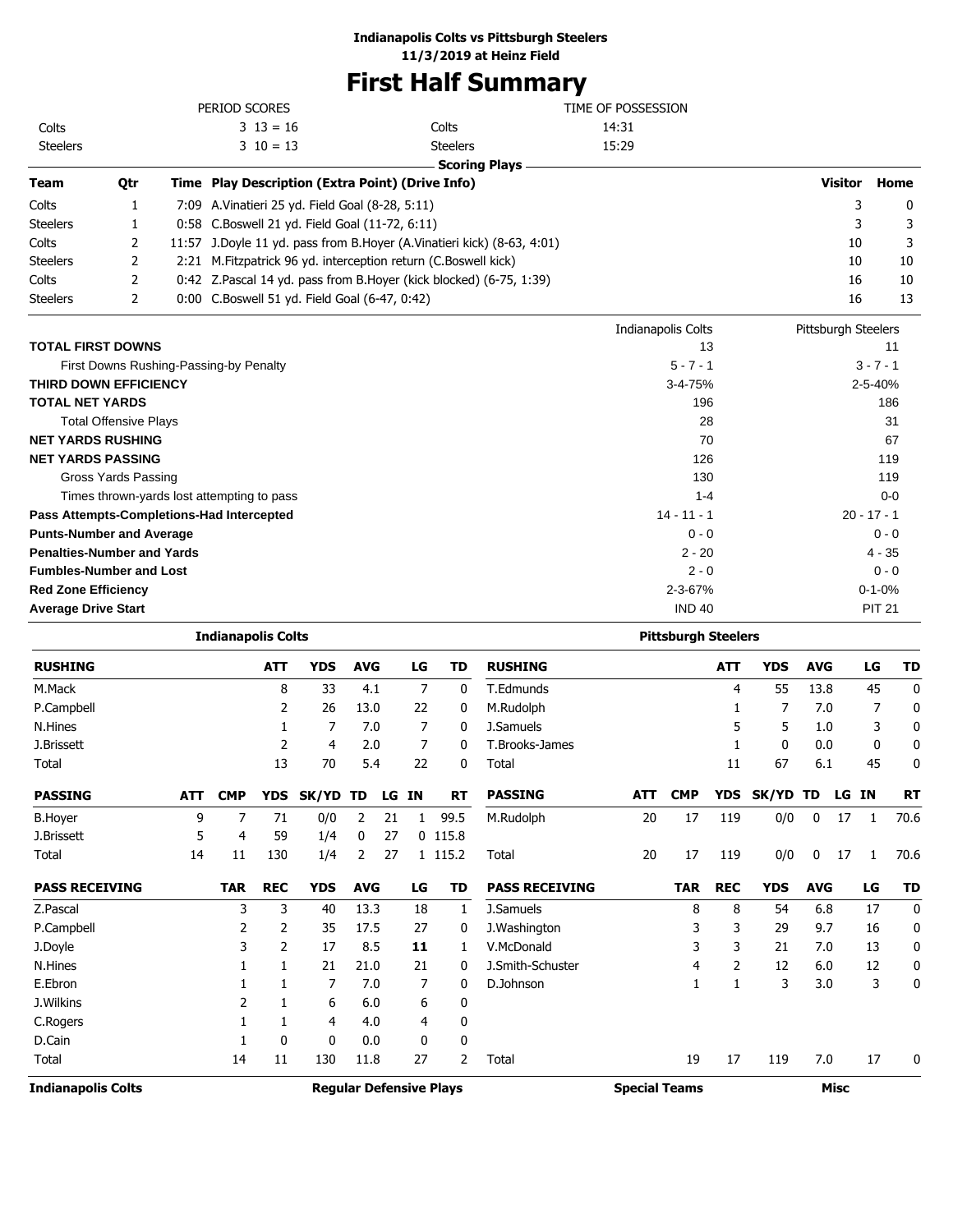## **First Half Summary**

|              |    |     | TKL AST COMB |          | SK / YDS TFL Q IN PD FF FR TKL AST FF FR BL TKL AST FF FR |                    |            |                          |                           |                         |                         |              |             |              |              |              |              |              |   |                         |
|--------------|----|-----|--------------|----------|-----------------------------------------------------------|--------------------|------------|--------------------------|---------------------------|-------------------------|-------------------------|--------------|-------------|--------------|--------------|--------------|--------------|--------------|---|-------------------------|
| D.Leonard    |    | 6 — | b            | 0        |                                                           | $0\qquad 0\quad 0$ |            | $\overline{\phantom{0}}$ | 0                         | $\overline{\mathbf{0}}$ | $\overline{0}$          | $\mathbf{0}$ |             | 0            | $\mathbf{0}$ | $\mathbf{0}$ | 0            | $\mathbf{0}$ |   | $\overline{\mathbf{0}}$ |
| K.Moore II   |    | 5.  |              | 0        | $\mathbf 0$                                               |                    | $0\quad 0$ |                          | 1 1 0                     |                         | $\overline{\mathbf{0}}$ | $\bf{0}$     |             | $\mathbf{0}$ | $\mathbf{0}$ | $\mathbf{0}$ | 0            | $\mathbf{0}$ |   | $\overline{\mathbf{0}}$ |
| A.Walker     |    | 4 1 |              | 0        | $\bf{0}$                                                  |                    | $0\quad 0$ | $\mathbf{0}$             | $\overline{\mathbf{0}}$   | $\mathbf{0}$            | $\overline{\mathbf{0}}$ | 0            |             | - 0          | $\mathbf{0}$ | $\mathbf{0}$ | 0            | $\mathbf{0}$ |   | $\overline{\mathbf{0}}$ |
| M.Hunt       |    |     |              | $\Omega$ | 0                                                         | $\mathbf{0}$       | - 0        | 0                        | 0                         | 0                       | $\mathbf 0$             | $\mathbf{0}$ |             |              | $\Omega$     | $\Omega$     | $\Omega$     |              |   |                         |
| <b>Total</b> | 17 |     | 18           | 0        | 0                                                         |                    | $0\quad 0$ |                          | $\mathbf{1}$ $\mathbf{1}$ | 0                       | $\mathbf{0}$            | $\mathbf 0$  | $\mathbf 0$ | 0            | $\bf{0}$     | $\mathbf{0}$ | $\mathbf{0}$ | 0            | 0 | $\bullet$               |

| <b>Pittsburgh Steelers</b> |     |            |             |           | <b>Regular Defensive Plays</b> |      |    |     |           |    |           |     | <b>Special Teams</b> |    |           |    |            | Misc       |          |              |
|----------------------------|-----|------------|-------------|-----------|--------------------------------|------|----|-----|-----------|----|-----------|-----|----------------------|----|-----------|----|------------|------------|----------|--------------|
|                            | TKL | <b>AST</b> | <b>COMB</b> | <b>SK</b> | <b>YDS</b>                     | TFL. | OH | IN. | <b>PD</b> | FF | <b>FR</b> | TKL | <b>AST</b>           | FF | <b>FR</b> | BL | <b>TKL</b> | <b>AST</b> | FF       | FR           |
| Te.Edmunds                 |     |            |             |           |                                |      |    |     |           | 0  |           | 0   |                      |    |           |    | 0          | 0          | 0        | $\mathbf{0}$ |
| V. Williams                |     |            | 4           | 0         |                                |      |    |     |           | 0  |           | 0   | 0                    |    |           | 0  | 0          | 0          | 0        | $\mathbf{0}$ |
| S.Nelson                   |     |            |             |           |                                |      |    |     |           |    |           | 0   | 0                    |    |           |    | 0          | 0          | $\Omega$ | $\mathbf{0}$ |
| C.Heyward                  |     |            |             |           |                                |      |    |     |           |    |           | 0   | 0                    |    |           |    | 0          | 0          | $\Omega$ | $\mathbf{0}$ |
| <b>Total</b>               | 10  |            | 15          |           |                                |      |    |     | o         | 0  | 0         | 0   | 0                    | 0  | 0         |    | 0          | 0          | o        | 0            |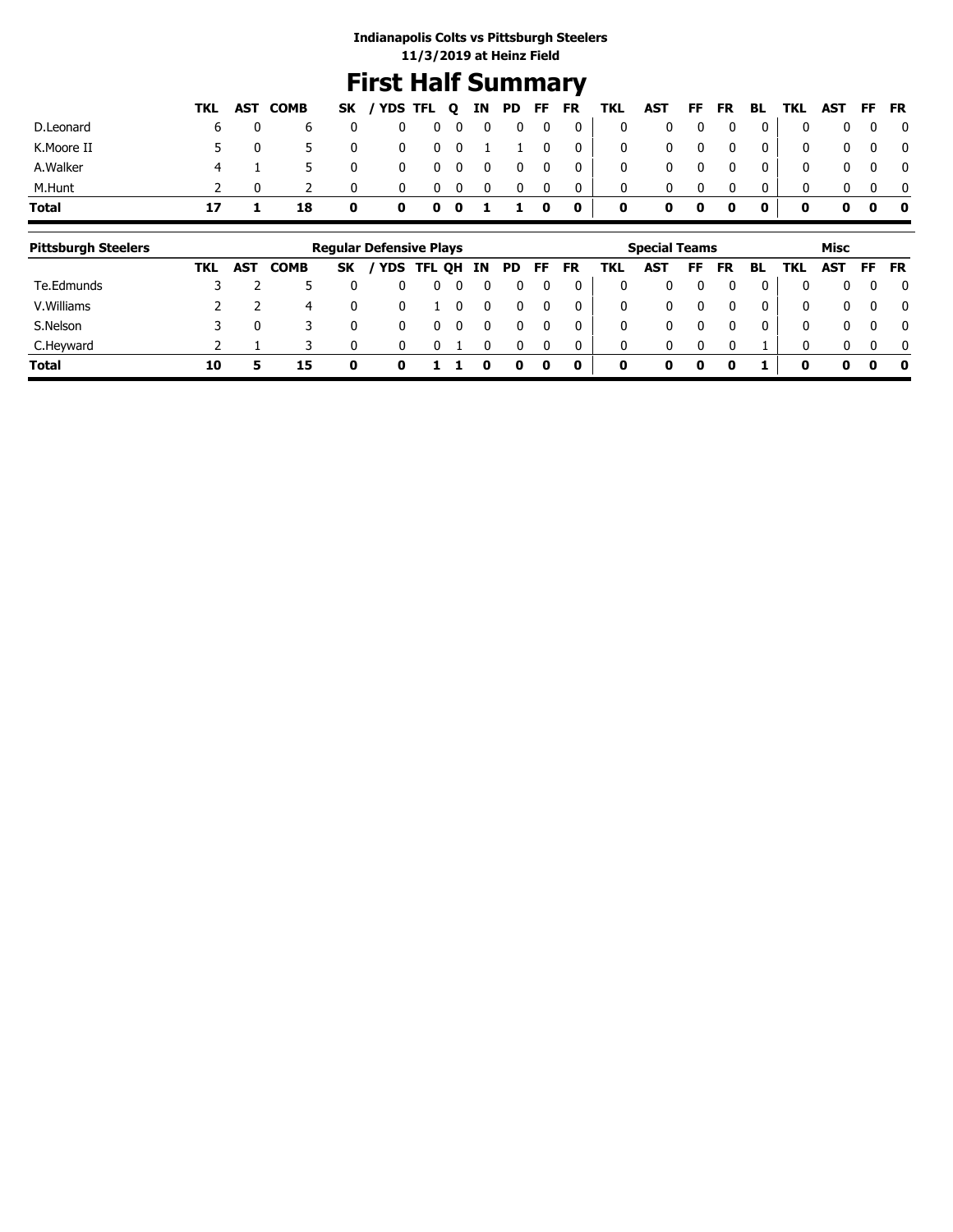| <b>Play By Play</b>                | <b>First Quarter</b>                                                                                                                                            | 11/3/2019      |
|------------------------------------|-----------------------------------------------------------------------------------------------------------------------------------------------------------------|----------------|
|                                    | IND wins the coin toss and elects to defer. PIT elects to Receive, and IND elects to defend the south goal.                                                     |                |
|                                    | R.Sanchez kicks 65 yards from IND 35 to end zone, Touchback.                                                                                                    |                |
| Pittsburgh Steelers at 15:00       |                                                                                                                                                                 |                |
| 1-10-PIT 25                        | (15:00) (Shotgun) M.Rudolph pass short left to J.Smith-Schuster to PIT 37 for 12 yards (K.Moore II).                                                            | P1             |
| 1-10-PIT 37                        | (14:36) (No Huddle, Shotgun) J.Samuels left guard to PIT 37 for no gain (A.Walker, G.Stewart).                                                                  |                |
| 2-10-PIT 37                        | (14:04) (Shotgun) M.Rudolph pass short middle to J.Samuels to IND 46 for 17 yards (A.Walker).                                                                   | P <sub>2</sub> |
| 1-10-IND 46                        | (13:21) M.Rudolph pass incomplete deep left to J.Smith-Schuster. Coverage 23-Moore.                                                                             |                |
| 2-10-IND 46                        | (13:14) J.Samuels right tackle to IND 49 for -3 yards (M.Hooker).                                                                                               |                |
| 3-13-IND 49                        | (12:33) (Shotgun) M.Rudolph pass deep left intended for J.Smith-Schuster INTERCEPTED by K.Moore II at IND 30. K.Moore II to PIT 35 for<br>35 yards (M.Rudolph). |                |
| <b>Indianapolis Colts at 12:20</b> |                                                                                                                                                                 |                |
| 1-10-PIT 35                        | (12:20) (Shotgun) J.Brissett pass short left to Z.Pascal to PIT 27 for 8 yards (S.Nelson).                                                                      |                |
| 2-2-PIT 27                         | (11:46) (Shotgun) M.Mack up the middle to PIT 20 for 7 yards (Te. Edmunds).                                                                                     | R1             |
| 1-10-PIT 20                        | (11:02) M. Mack right tackle to PIT 18 for 2 yards (M. Hilton).                                                                                                 |                |
| 2-8-PIT 18                         | (10:19) M.Mack left guard to PIT 19 for -1 yards (D.Bush).                                                                                                      |                |
|                                    | PENALTY on PIT-M.Hilton, Defensive Offside, 5 yards, enforced at PIT 18 - No Play.                                                                              |                |
| 2-3-PIT 13                         | (9:53) M.Mack up the middle to PIT 7 for 6 yards (J.Hargrave).                                                                                                  | R <sub>2</sub> |
| $1-7-PIT$ 7                        | (9:14) (Shotgun) J.Brissett left guard to PIT 10 for -3 yards (V.Williams).                                                                                     |                |
| 2-10-PIT 10                        | (8:27) (Shotgun) J.Brissett sacked at PIT 14 for -4 yards (B.Dupree).                                                                                           |                |
| 3-14-PIT 14                        | (7:44) (Shotgun) J.Brissett scrambles right end pushed ob at PIT 7 for 7 yards (Te.Edmunds).                                                                    |                |
| 4-7-PIT 7                          | (7:12) (Field Goal formation) A. Vinatieri 25 yard field goal is GOOD, Center-L. Rhodes, Holder-R. Sanchez.                                                     |                |
|                                    | IND 3 PIT 0, 8 plays, 28 yards, 1 penalty, 5:11 drive, 7:51 elapsed                                                                                             |                |
|                                    | R.Sanchez kicks 65 yards from IND 35 to end zone, Touchback.                                                                                                    |                |
| <b>Pittsburgh Steelers at 7:09</b> |                                                                                                                                                                 |                |
| 1-10-PIT 25                        | (7:09) Z.Banner reported in as eligible. T.Edmunds right tackle to IND 30 for 45 yards (C.Geathers).                                                            | R <sub>3</sub> |
| $1-10$ -IND 30                     | (6:35) (Shotgun) M.Rudolph pass short left to J.Samuels to IND 30 for no gain (A.Walker).                                                                       |                |
| 2-10-IND 30                        | (5:54) (Shotgun) M.Rudolph pass short left to D.Johnson to IND 27 for 3 yards (M.Hunt).                                                                         |                |
| 3-7-IND 27                         | (5:12) (Shotgun) M.Rudolph pass short left to J.Washington to IND 18 for 9 yards (M.Tell III).                                                                  | P4             |
| 1-10-IND 18                        | (4:47) (No Huddle, Shotgun) J.Samuels right tackle to IND 15 for 3 yards (K.Moore II, A.Walker).                                                                |                |
| 2-7-IND 15                         | (4:10) M.Rudolph pass short right to V.McDonald to IND 12 for 3 yards (B.Okereke).                                                                              |                |
| 3-4-IND 12                         | (3:28) (Shotgun) M.Rudolph pass short middle to J.Samuels to IND 4 for 8 yards (D.Leonard, M.Hooker).                                                           | P <sub>5</sub> |
| $1-4$ -IND 4                       | (2:45) (Shotgun) Z.Banner reported in as eligible. J.Samuels right guard to IND 1 for 3 yards (D.Leonard, B.Okereke).                                           |                |
| $2-1-IND$ 1                        | (1:56) T.Edmunds up the middle to IND 3 for -2 yards (M.Adams).                                                                                                 |                |
| $3-3$ -IND $3$                     | $(1:11)$ (Shotgun) M.Rudolph pass incomplete short right.                                                                                                       |                |
| $4-3$ -IND $3$                     | (1:01) (Field Goal formation) C.Boswell 21 yard field goal is GOOD, Center-K.Canaday, Holder-J.Berry.                                                           |                |
|                                    | IND 3 PIT 3, 11 plays, 72 yards, 6:11 drive, 14:02 elapsed                                                                                                      |                |

C.Boswell kicks 66 yards from PIT 35 to IND -1. P.Campbell to IND 37 for 38 yards (J.Dangerfield). FUMBLES (J.Dangerfield), recovered by IND-Z.Pascal at IND 37. Z.Pascal to IND 37 for no gain (U.Gilbert).

**Indianapolis Colts at 0:58, (1st play from scrimmage 0:50)**

1-10-IND 37 (:50) (Shotgun) J.Brissett pass short left to J.Wilkins to IND 43 for 6 yards (S.Nelson, M.Fitzpatrick).

| $2-4$ -IND 43 | (:06) J.Brissett pass deep right to Z.Pascal pushed ob at PIT 39 for 18 yards (J.Haden). |  |
|---------------|------------------------------------------------------------------------------------------|--|
|               |                                                                                          |  |

| <b>END OF OUARTER</b>      |       | Time |              | <b>First Downs</b> |       | <b>Efficiencies</b> |        |  |
|----------------------------|-------|------|--------------|--------------------|-------|---------------------|--------|--|
|                            | Score | Poss | R            |                    | P X T | 3 Down              | 4 Down |  |
| <b>Indianapolis Colts</b>  |       | 6:09 |              | 2 1 0              |       | 0/1                 | 0/0    |  |
| <b>Pittsburgh Steelers</b> |       | 8:51 | $\mathbf{1}$ |                    | 40    | 2/4                 | 0/0    |  |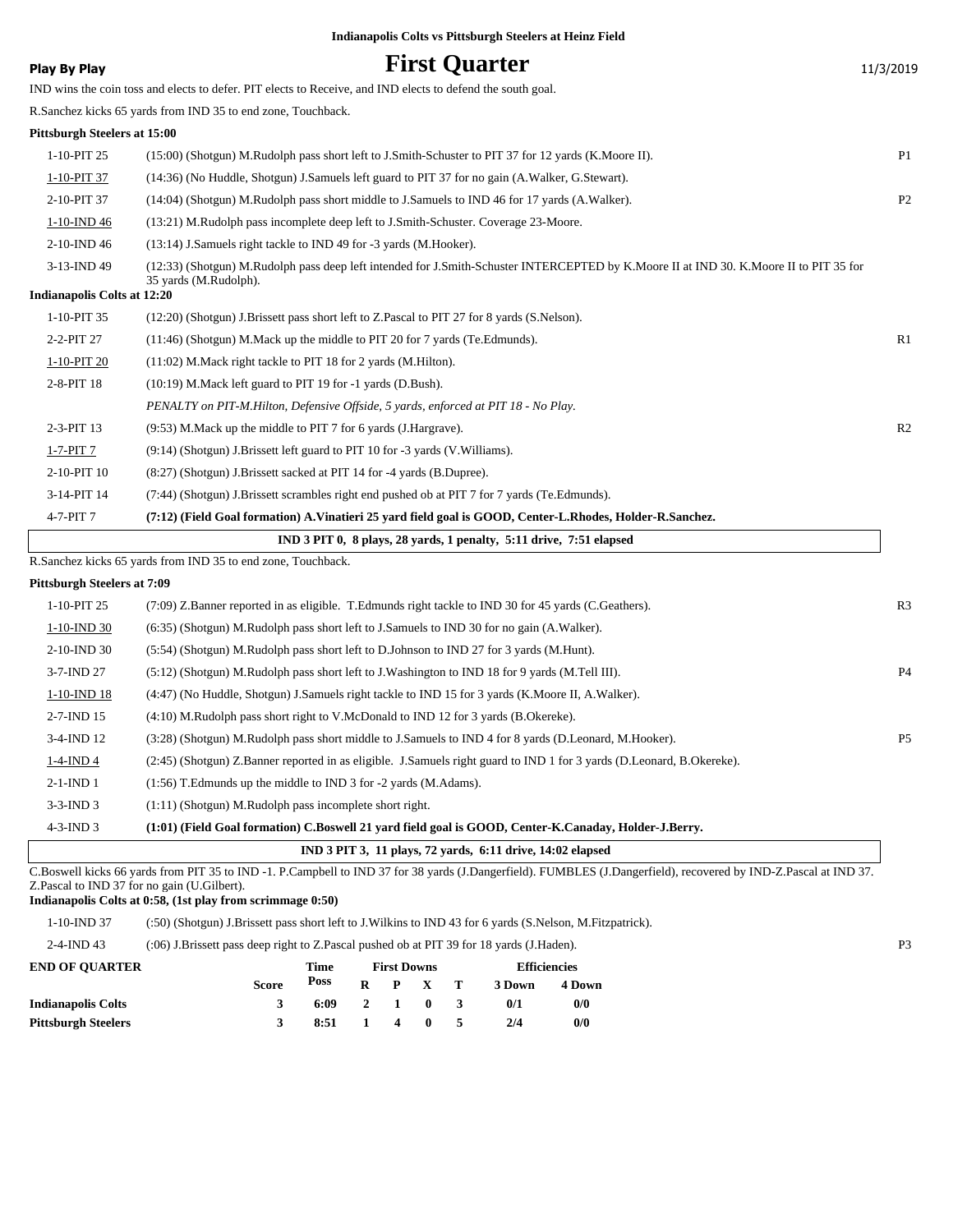| Indianapolis Colts continued.<br>1-10-PIT 39<br>(15:00) P.Campbell left end ran ob at PIT 35 for 4 yards (S.Nelson).<br>2-6-PIT 35<br>(14:38) M. Mack up the middle to PIT 34 for 1 yard (C. Heyward, Te. Edmunds).<br><b>P4</b><br>3-5-PIT 34<br>(14:02) (Shotgun) J.Brissett pass short left to P.Campbell to PIT 7 for 27 yards. FUMBLES, ball out of bounds at PIT 7.<br>1-7-PIT 7<br>(13:22) (Shotgun) M.Mack left tackle to PIT 3 for 4 yards (M.Fitzpatrick, J.Hargrave).<br>PENALTY on IND, Illegal Shift, 5 yards, enforced at PIT 7 - No Play.<br>1-12-PIT 12<br>(12:46) (Shotgun) J.Brissett pass incomplete short right to J.Wilkins. IND-J.Brissett was injured during the play.<br>2-12-PIT 12<br>(12:41) M.Mack left guard to PIT 11 for 1 yard (C.Heyward).<br>3-11-PIT 11<br>P <sub>5</sub><br>(12:02) (Shotgun) B.Hoyer pass short middle to J.Doyle for 11 yards, TOUCHDOWN.<br>A. Vinatieri extra point is GOOD, Center-L.Rhodes, Holder-R.Sanchez.<br>IND 10 PIT 3, 8 plays, 63 yards, 4:01 drive, 3:03 elapsed<br>R.Sanchez kicks 63 yards from IND 35 to PIT 2. R.Switzer to PIT 24 for 22 yards (R.Milligan, G.Odum).<br>PENALTY on PIT-J.Dangerfield, Offensive Holding, 10 yards, enforced at PIT 24.<br>Pittsburgh Steelers at 11:57, (1st play from scrimmage 11:52)<br>1-10-PIT 14<br>(11:52) Z.Banner reported in as eligible. J.Samuels left tackle to PIT 16 for 2 yards (M.Hunt).<br>2-8-PIT 16<br>(11:20) (Shotgun) M.Rudolph pass short middle to J.Washington to PIT 32 for 16 yards (M.Tell III).<br>P <sub>6</sub><br>1-10-PIT 32<br>(10:48) (No Huddle, Shotgun) M.Rudolph pass short left to J.Samuels ran ob at PIT 41 for 9 yards (D.Leonard).<br>P7<br>2-1-PIT 41<br>(10:15) (Shotgun) M.Rudolph pass short right to J.Washington to PIT 45 for 4 yards (R.Ya-Sin) [B.Banogu].<br>(9:36) Z.Banner reported in as eligible. T.Edmunds right tackle to IND 48 for 7 yards (G.Stewart).<br>1-10-PIT 45<br>2-3-IND 48<br>R8<br>$(9:00)$ T. Edmunds up the middle to IND 43 for 5 yards (K. Willis).<br>$1-10$ -IND 43<br>(8:19) (Shotgun) PENALTY on PIT-D.Johnson, False Start, 5 yards, enforced at IND 43 - No Play.<br>1-15-IND 48<br>$(7:55)$ (Shotgun) T.Brooks-James right tackle to IND 48 for no gain (K.Moore II).<br>2-15-IND 48<br>(7:19) (Shotgun) M.Rudolph pass short right to J.Samuels to IND 41 for 7 yards (D.Leonard).<br>3-8-IND 41<br>(6:35) (Shotgun) M.Rudolph pass short left to J.Samuels to IND 35 for 6 yards (G.Odum).<br>4-2-IND 35<br>(6:07) (Shotgun) M.Rudolph pass short middle to J.Smith-Schuster to IND 35 for no gain (J.Sheard).<br>Indianapolis Colts at 6:01<br>$1-10$ -IND 35<br>R6<br>(6:01) (Shotgun) P.Campbell left end to PIT 43 for 22 yards (Te.Edmunds). Reverse.<br>1-10-PIT 43<br>(5.21) M. Mack up the middle to PIT 36 for 7 yards (J. Hargrave, Te. Edmunds).<br>2-3-PIT 36<br>(4:44) M.Mack up the middle to PIT 31 for 5 yards (V.Williams).<br>R7<br>1-10-PIT 31<br>(3:59) (Shotgun) M.Mack right guard to PIT 27 for 4 yards (V.Williams; C.Heyward).<br>(3:18) (Shotgun) B.Hoyer pass incomplete short right to D.Cain (J.Haden) [T.Watt].<br>2-6-PIT 27<br>3-6-PIT 27<br>(3:13) (Shotgun) B.Hoyer pass short right to E.Ebron to PIT 20 for 7 yards (M.Barron).<br>P8<br>1-10-PIT 20<br>(2:36) (Shotgun) B.Hoyer pass deep middle intended for J.Doyle INTERCEPTED by M.Fitzpatrick [C.Heyward] at PIT 4. M.Fitzpatrick<br>for 96 yards, TOUCHDOWN.<br><b>Pittsburgh Steelers at 2:21</b><br>C.Boswell extra point is GOOD, Center-K.Canaday, Holder-J.Berry.<br>IND 10 PIT 10, 0 plays, 96 yards, 0:00 drive, 12:39 elapsed<br>C.Boswell kicks 65 yards from PIT 35 to end zone, Touchback.<br><b>Indianapolis Colts at 2:21</b><br>P <sub>9</sub><br>$1-10$ -IND 25<br>(2.21) (Shotgun) B. Hoyer pass short left to N. Hines to IND 46 for 21 yards (D. Bush, M. Fitzpatrick).<br>PENALTY on PIT-T. Watt, Roughing the Passer, 15 yards, enforced at IND 46.<br>X10<br>1-10-PIT 39<br>(2:01) (Shotgun) B.Hoyer pass short middle to J.Doyle to PIT 33 for 6 yards (M.Hilton, D.Bush).<br>Two-Minute Warning<br>2-4-PIT 33<br>P11<br>(1:57) (Shotgun) B.Hoyer pass short right to P.Campbell to PIT 25 for 8 yards (D.Bush; V.Williams).<br>(1:41) (No Huddle, Shotgun) B. Hoyer pass short middle to C. Rogers to PIT 21 for 4 yards (J. Haden, M. Barron).<br>$1-10-PIT$ 25<br>2-6-PIT 21<br>(1:13) (Shotgun) N.Hines up the middle to PIT 14 for 7 yards (T.Alualu).<br>R <sub>12</sub><br>1-10-PIT 14<br>(:47) (Shotgun) B.Hoyer pass short middle to Z.Pascal for 14 yards, TOUCHDOWN.<br>P <sub>13</sub><br>A. Vinatieri extra point is Blocked (C.Heyward), Center-L. Rhodes, Holder-R. Sanchez.<br>IND 16 PIT 10, 6 plays, 75 yards, 1 penalty, 1:39 drive, 14:18 elapsed | <b>Play By Play</b> | <b>Second Quarter</b> | 11/3/2019 |
|----------------------------------------------------------------------------------------------------------------------------------------------------------------------------------------------------------------------------------------------------------------------------------------------------------------------------------------------------------------------------------------------------------------------------------------------------------------------------------------------------------------------------------------------------------------------------------------------------------------------------------------------------------------------------------------------------------------------------------------------------------------------------------------------------------------------------------------------------------------------------------------------------------------------------------------------------------------------------------------------------------------------------------------------------------------------------------------------------------------------------------------------------------------------------------------------------------------------------------------------------------------------------------------------------------------------------------------------------------------------------------------------------------------------------------------------------------------------------------------------------------------------------------------------------------------------------------------------------------------------------------------------------------------------------------------------------------------------------------------------------------------------------------------------------------------------------------------------------------------------------------------------------------------------------------------------------------------------------------------------------------------------------------------------------------------------------------------------------------------------------------------------------------------------------------------------------------------------------------------------------------------------------------------------------------------------------------------------------------------------------------------------------------------------------------------------------------------------------------------------------------------------------------------------------------------------------------------------------------------------------------------------------------------------------------------------------------------------------------------------------------------------------------------------------------------------------------------------------------------------------------------------------------------------------------------------------------------------------------------------------------------------------------------------------------------------------------------------------------------------------------------------------------------------------------------------------------------------------------------------------------------------------------------------------------------------------------------------------------------------------------------------------------------------------------------------------------------------------------------------------------------------------------------------------------------------------------------------------------------------------------------------------------------------------------------------------------------------------------------------------------------------------------------------------------------------------------------------------------------------------------------------------------------------------------------------------------------------------------------------------------------------------------------------------------------------------------------------------------------------------------------------------------------------------------------------------------------------------------------------------------------------------------------------------------------------------------------------------------------------------------------------------------------------------------------------------------------------------------------------------------------------------------------------------------------------------------------------------------------------------------------------------------------------------------------------------------------------------------------------------------------------------------------|---------------------|-----------------------|-----------|
|                                                                                                                                                                                                                                                                                                                                                                                                                                                                                                                                                                                                                                                                                                                                                                                                                                                                                                                                                                                                                                                                                                                                                                                                                                                                                                                                                                                                                                                                                                                                                                                                                                                                                                                                                                                                                                                                                                                                                                                                                                                                                                                                                                                                                                                                                                                                                                                                                                                                                                                                                                                                                                                                                                                                                                                                                                                                                                                                                                                                                                                                                                                                                                                                                                                                                                                                                                                                                                                                                                                                                                                                                                                                                                                                                                                                                                                                                                                                                                                                                                                                                                                                                                                                                                                                                                                                                                                                                                                                                                                                                                                                                                                                                                                                                                                        |                     |                       |           |
|                                                                                                                                                                                                                                                                                                                                                                                                                                                                                                                                                                                                                                                                                                                                                                                                                                                                                                                                                                                                                                                                                                                                                                                                                                                                                                                                                                                                                                                                                                                                                                                                                                                                                                                                                                                                                                                                                                                                                                                                                                                                                                                                                                                                                                                                                                                                                                                                                                                                                                                                                                                                                                                                                                                                                                                                                                                                                                                                                                                                                                                                                                                                                                                                                                                                                                                                                                                                                                                                                                                                                                                                                                                                                                                                                                                                                                                                                                                                                                                                                                                                                                                                                                                                                                                                                                                                                                                                                                                                                                                                                                                                                                                                                                                                                                                        |                     |                       |           |
|                                                                                                                                                                                                                                                                                                                                                                                                                                                                                                                                                                                                                                                                                                                                                                                                                                                                                                                                                                                                                                                                                                                                                                                                                                                                                                                                                                                                                                                                                                                                                                                                                                                                                                                                                                                                                                                                                                                                                                                                                                                                                                                                                                                                                                                                                                                                                                                                                                                                                                                                                                                                                                                                                                                                                                                                                                                                                                                                                                                                                                                                                                                                                                                                                                                                                                                                                                                                                                                                                                                                                                                                                                                                                                                                                                                                                                                                                                                                                                                                                                                                                                                                                                                                                                                                                                                                                                                                                                                                                                                                                                                                                                                                                                                                                                                        |                     |                       |           |
|                                                                                                                                                                                                                                                                                                                                                                                                                                                                                                                                                                                                                                                                                                                                                                                                                                                                                                                                                                                                                                                                                                                                                                                                                                                                                                                                                                                                                                                                                                                                                                                                                                                                                                                                                                                                                                                                                                                                                                                                                                                                                                                                                                                                                                                                                                                                                                                                                                                                                                                                                                                                                                                                                                                                                                                                                                                                                                                                                                                                                                                                                                                                                                                                                                                                                                                                                                                                                                                                                                                                                                                                                                                                                                                                                                                                                                                                                                                                                                                                                                                                                                                                                                                                                                                                                                                                                                                                                                                                                                                                                                                                                                                                                                                                                                                        |                     |                       |           |
|                                                                                                                                                                                                                                                                                                                                                                                                                                                                                                                                                                                                                                                                                                                                                                                                                                                                                                                                                                                                                                                                                                                                                                                                                                                                                                                                                                                                                                                                                                                                                                                                                                                                                                                                                                                                                                                                                                                                                                                                                                                                                                                                                                                                                                                                                                                                                                                                                                                                                                                                                                                                                                                                                                                                                                                                                                                                                                                                                                                                                                                                                                                                                                                                                                                                                                                                                                                                                                                                                                                                                                                                                                                                                                                                                                                                                                                                                                                                                                                                                                                                                                                                                                                                                                                                                                                                                                                                                                                                                                                                                                                                                                                                                                                                                                                        |                     |                       |           |
|                                                                                                                                                                                                                                                                                                                                                                                                                                                                                                                                                                                                                                                                                                                                                                                                                                                                                                                                                                                                                                                                                                                                                                                                                                                                                                                                                                                                                                                                                                                                                                                                                                                                                                                                                                                                                                                                                                                                                                                                                                                                                                                                                                                                                                                                                                                                                                                                                                                                                                                                                                                                                                                                                                                                                                                                                                                                                                                                                                                                                                                                                                                                                                                                                                                                                                                                                                                                                                                                                                                                                                                                                                                                                                                                                                                                                                                                                                                                                                                                                                                                                                                                                                                                                                                                                                                                                                                                                                                                                                                                                                                                                                                                                                                                                                                        |                     |                       |           |
|                                                                                                                                                                                                                                                                                                                                                                                                                                                                                                                                                                                                                                                                                                                                                                                                                                                                                                                                                                                                                                                                                                                                                                                                                                                                                                                                                                                                                                                                                                                                                                                                                                                                                                                                                                                                                                                                                                                                                                                                                                                                                                                                                                                                                                                                                                                                                                                                                                                                                                                                                                                                                                                                                                                                                                                                                                                                                                                                                                                                                                                                                                                                                                                                                                                                                                                                                                                                                                                                                                                                                                                                                                                                                                                                                                                                                                                                                                                                                                                                                                                                                                                                                                                                                                                                                                                                                                                                                                                                                                                                                                                                                                                                                                                                                                                        |                     |                       |           |
|                                                                                                                                                                                                                                                                                                                                                                                                                                                                                                                                                                                                                                                                                                                                                                                                                                                                                                                                                                                                                                                                                                                                                                                                                                                                                                                                                                                                                                                                                                                                                                                                                                                                                                                                                                                                                                                                                                                                                                                                                                                                                                                                                                                                                                                                                                                                                                                                                                                                                                                                                                                                                                                                                                                                                                                                                                                                                                                                                                                                                                                                                                                                                                                                                                                                                                                                                                                                                                                                                                                                                                                                                                                                                                                                                                                                                                                                                                                                                                                                                                                                                                                                                                                                                                                                                                                                                                                                                                                                                                                                                                                                                                                                                                                                                                                        |                     |                       |           |
|                                                                                                                                                                                                                                                                                                                                                                                                                                                                                                                                                                                                                                                                                                                                                                                                                                                                                                                                                                                                                                                                                                                                                                                                                                                                                                                                                                                                                                                                                                                                                                                                                                                                                                                                                                                                                                                                                                                                                                                                                                                                                                                                                                                                                                                                                                                                                                                                                                                                                                                                                                                                                                                                                                                                                                                                                                                                                                                                                                                                                                                                                                                                                                                                                                                                                                                                                                                                                                                                                                                                                                                                                                                                                                                                                                                                                                                                                                                                                                                                                                                                                                                                                                                                                                                                                                                                                                                                                                                                                                                                                                                                                                                                                                                                                                                        |                     |                       |           |
|                                                                                                                                                                                                                                                                                                                                                                                                                                                                                                                                                                                                                                                                                                                                                                                                                                                                                                                                                                                                                                                                                                                                                                                                                                                                                                                                                                                                                                                                                                                                                                                                                                                                                                                                                                                                                                                                                                                                                                                                                                                                                                                                                                                                                                                                                                                                                                                                                                                                                                                                                                                                                                                                                                                                                                                                                                                                                                                                                                                                                                                                                                                                                                                                                                                                                                                                                                                                                                                                                                                                                                                                                                                                                                                                                                                                                                                                                                                                                                                                                                                                                                                                                                                                                                                                                                                                                                                                                                                                                                                                                                                                                                                                                                                                                                                        |                     |                       |           |
|                                                                                                                                                                                                                                                                                                                                                                                                                                                                                                                                                                                                                                                                                                                                                                                                                                                                                                                                                                                                                                                                                                                                                                                                                                                                                                                                                                                                                                                                                                                                                                                                                                                                                                                                                                                                                                                                                                                                                                                                                                                                                                                                                                                                                                                                                                                                                                                                                                                                                                                                                                                                                                                                                                                                                                                                                                                                                                                                                                                                                                                                                                                                                                                                                                                                                                                                                                                                                                                                                                                                                                                                                                                                                                                                                                                                                                                                                                                                                                                                                                                                                                                                                                                                                                                                                                                                                                                                                                                                                                                                                                                                                                                                                                                                                                                        |                     |                       |           |
|                                                                                                                                                                                                                                                                                                                                                                                                                                                                                                                                                                                                                                                                                                                                                                                                                                                                                                                                                                                                                                                                                                                                                                                                                                                                                                                                                                                                                                                                                                                                                                                                                                                                                                                                                                                                                                                                                                                                                                                                                                                                                                                                                                                                                                                                                                                                                                                                                                                                                                                                                                                                                                                                                                                                                                                                                                                                                                                                                                                                                                                                                                                                                                                                                                                                                                                                                                                                                                                                                                                                                                                                                                                                                                                                                                                                                                                                                                                                                                                                                                                                                                                                                                                                                                                                                                                                                                                                                                                                                                                                                                                                                                                                                                                                                                                        |                     |                       |           |
|                                                                                                                                                                                                                                                                                                                                                                                                                                                                                                                                                                                                                                                                                                                                                                                                                                                                                                                                                                                                                                                                                                                                                                                                                                                                                                                                                                                                                                                                                                                                                                                                                                                                                                                                                                                                                                                                                                                                                                                                                                                                                                                                                                                                                                                                                                                                                                                                                                                                                                                                                                                                                                                                                                                                                                                                                                                                                                                                                                                                                                                                                                                                                                                                                                                                                                                                                                                                                                                                                                                                                                                                                                                                                                                                                                                                                                                                                                                                                                                                                                                                                                                                                                                                                                                                                                                                                                                                                                                                                                                                                                                                                                                                                                                                                                                        |                     |                       |           |
|                                                                                                                                                                                                                                                                                                                                                                                                                                                                                                                                                                                                                                                                                                                                                                                                                                                                                                                                                                                                                                                                                                                                                                                                                                                                                                                                                                                                                                                                                                                                                                                                                                                                                                                                                                                                                                                                                                                                                                                                                                                                                                                                                                                                                                                                                                                                                                                                                                                                                                                                                                                                                                                                                                                                                                                                                                                                                                                                                                                                                                                                                                                                                                                                                                                                                                                                                                                                                                                                                                                                                                                                                                                                                                                                                                                                                                                                                                                                                                                                                                                                                                                                                                                                                                                                                                                                                                                                                                                                                                                                                                                                                                                                                                                                                                                        |                     |                       |           |
|                                                                                                                                                                                                                                                                                                                                                                                                                                                                                                                                                                                                                                                                                                                                                                                                                                                                                                                                                                                                                                                                                                                                                                                                                                                                                                                                                                                                                                                                                                                                                                                                                                                                                                                                                                                                                                                                                                                                                                                                                                                                                                                                                                                                                                                                                                                                                                                                                                                                                                                                                                                                                                                                                                                                                                                                                                                                                                                                                                                                                                                                                                                                                                                                                                                                                                                                                                                                                                                                                                                                                                                                                                                                                                                                                                                                                                                                                                                                                                                                                                                                                                                                                                                                                                                                                                                                                                                                                                                                                                                                                                                                                                                                                                                                                                                        |                     |                       |           |
|                                                                                                                                                                                                                                                                                                                                                                                                                                                                                                                                                                                                                                                                                                                                                                                                                                                                                                                                                                                                                                                                                                                                                                                                                                                                                                                                                                                                                                                                                                                                                                                                                                                                                                                                                                                                                                                                                                                                                                                                                                                                                                                                                                                                                                                                                                                                                                                                                                                                                                                                                                                                                                                                                                                                                                                                                                                                                                                                                                                                                                                                                                                                                                                                                                                                                                                                                                                                                                                                                                                                                                                                                                                                                                                                                                                                                                                                                                                                                                                                                                                                                                                                                                                                                                                                                                                                                                                                                                                                                                                                                                                                                                                                                                                                                                                        |                     |                       |           |
|                                                                                                                                                                                                                                                                                                                                                                                                                                                                                                                                                                                                                                                                                                                                                                                                                                                                                                                                                                                                                                                                                                                                                                                                                                                                                                                                                                                                                                                                                                                                                                                                                                                                                                                                                                                                                                                                                                                                                                                                                                                                                                                                                                                                                                                                                                                                                                                                                                                                                                                                                                                                                                                                                                                                                                                                                                                                                                                                                                                                                                                                                                                                                                                                                                                                                                                                                                                                                                                                                                                                                                                                                                                                                                                                                                                                                                                                                                                                                                                                                                                                                                                                                                                                                                                                                                                                                                                                                                                                                                                                                                                                                                                                                                                                                                                        |                     |                       |           |
|                                                                                                                                                                                                                                                                                                                                                                                                                                                                                                                                                                                                                                                                                                                                                                                                                                                                                                                                                                                                                                                                                                                                                                                                                                                                                                                                                                                                                                                                                                                                                                                                                                                                                                                                                                                                                                                                                                                                                                                                                                                                                                                                                                                                                                                                                                                                                                                                                                                                                                                                                                                                                                                                                                                                                                                                                                                                                                                                                                                                                                                                                                                                                                                                                                                                                                                                                                                                                                                                                                                                                                                                                                                                                                                                                                                                                                                                                                                                                                                                                                                                                                                                                                                                                                                                                                                                                                                                                                                                                                                                                                                                                                                                                                                                                                                        |                     |                       |           |
|                                                                                                                                                                                                                                                                                                                                                                                                                                                                                                                                                                                                                                                                                                                                                                                                                                                                                                                                                                                                                                                                                                                                                                                                                                                                                                                                                                                                                                                                                                                                                                                                                                                                                                                                                                                                                                                                                                                                                                                                                                                                                                                                                                                                                                                                                                                                                                                                                                                                                                                                                                                                                                                                                                                                                                                                                                                                                                                                                                                                                                                                                                                                                                                                                                                                                                                                                                                                                                                                                                                                                                                                                                                                                                                                                                                                                                                                                                                                                                                                                                                                                                                                                                                                                                                                                                                                                                                                                                                                                                                                                                                                                                                                                                                                                                                        |                     |                       |           |
|                                                                                                                                                                                                                                                                                                                                                                                                                                                                                                                                                                                                                                                                                                                                                                                                                                                                                                                                                                                                                                                                                                                                                                                                                                                                                                                                                                                                                                                                                                                                                                                                                                                                                                                                                                                                                                                                                                                                                                                                                                                                                                                                                                                                                                                                                                                                                                                                                                                                                                                                                                                                                                                                                                                                                                                                                                                                                                                                                                                                                                                                                                                                                                                                                                                                                                                                                                                                                                                                                                                                                                                                                                                                                                                                                                                                                                                                                                                                                                                                                                                                                                                                                                                                                                                                                                                                                                                                                                                                                                                                                                                                                                                                                                                                                                                        |                     |                       |           |
|                                                                                                                                                                                                                                                                                                                                                                                                                                                                                                                                                                                                                                                                                                                                                                                                                                                                                                                                                                                                                                                                                                                                                                                                                                                                                                                                                                                                                                                                                                                                                                                                                                                                                                                                                                                                                                                                                                                                                                                                                                                                                                                                                                                                                                                                                                                                                                                                                                                                                                                                                                                                                                                                                                                                                                                                                                                                                                                                                                                                                                                                                                                                                                                                                                                                                                                                                                                                                                                                                                                                                                                                                                                                                                                                                                                                                                                                                                                                                                                                                                                                                                                                                                                                                                                                                                                                                                                                                                                                                                                                                                                                                                                                                                                                                                                        |                     |                       |           |
|                                                                                                                                                                                                                                                                                                                                                                                                                                                                                                                                                                                                                                                                                                                                                                                                                                                                                                                                                                                                                                                                                                                                                                                                                                                                                                                                                                                                                                                                                                                                                                                                                                                                                                                                                                                                                                                                                                                                                                                                                                                                                                                                                                                                                                                                                                                                                                                                                                                                                                                                                                                                                                                                                                                                                                                                                                                                                                                                                                                                                                                                                                                                                                                                                                                                                                                                                                                                                                                                                                                                                                                                                                                                                                                                                                                                                                                                                                                                                                                                                                                                                                                                                                                                                                                                                                                                                                                                                                                                                                                                                                                                                                                                                                                                                                                        |                     |                       |           |
|                                                                                                                                                                                                                                                                                                                                                                                                                                                                                                                                                                                                                                                                                                                                                                                                                                                                                                                                                                                                                                                                                                                                                                                                                                                                                                                                                                                                                                                                                                                                                                                                                                                                                                                                                                                                                                                                                                                                                                                                                                                                                                                                                                                                                                                                                                                                                                                                                                                                                                                                                                                                                                                                                                                                                                                                                                                                                                                                                                                                                                                                                                                                                                                                                                                                                                                                                                                                                                                                                                                                                                                                                                                                                                                                                                                                                                                                                                                                                                                                                                                                                                                                                                                                                                                                                                                                                                                                                                                                                                                                                                                                                                                                                                                                                                                        |                     |                       |           |
|                                                                                                                                                                                                                                                                                                                                                                                                                                                                                                                                                                                                                                                                                                                                                                                                                                                                                                                                                                                                                                                                                                                                                                                                                                                                                                                                                                                                                                                                                                                                                                                                                                                                                                                                                                                                                                                                                                                                                                                                                                                                                                                                                                                                                                                                                                                                                                                                                                                                                                                                                                                                                                                                                                                                                                                                                                                                                                                                                                                                                                                                                                                                                                                                                                                                                                                                                                                                                                                                                                                                                                                                                                                                                                                                                                                                                                                                                                                                                                                                                                                                                                                                                                                                                                                                                                                                                                                                                                                                                                                                                                                                                                                                                                                                                                                        |                     |                       |           |
|                                                                                                                                                                                                                                                                                                                                                                                                                                                                                                                                                                                                                                                                                                                                                                                                                                                                                                                                                                                                                                                                                                                                                                                                                                                                                                                                                                                                                                                                                                                                                                                                                                                                                                                                                                                                                                                                                                                                                                                                                                                                                                                                                                                                                                                                                                                                                                                                                                                                                                                                                                                                                                                                                                                                                                                                                                                                                                                                                                                                                                                                                                                                                                                                                                                                                                                                                                                                                                                                                                                                                                                                                                                                                                                                                                                                                                                                                                                                                                                                                                                                                                                                                                                                                                                                                                                                                                                                                                                                                                                                                                                                                                                                                                                                                                                        |                     |                       |           |
|                                                                                                                                                                                                                                                                                                                                                                                                                                                                                                                                                                                                                                                                                                                                                                                                                                                                                                                                                                                                                                                                                                                                                                                                                                                                                                                                                                                                                                                                                                                                                                                                                                                                                                                                                                                                                                                                                                                                                                                                                                                                                                                                                                                                                                                                                                                                                                                                                                                                                                                                                                                                                                                                                                                                                                                                                                                                                                                                                                                                                                                                                                                                                                                                                                                                                                                                                                                                                                                                                                                                                                                                                                                                                                                                                                                                                                                                                                                                                                                                                                                                                                                                                                                                                                                                                                                                                                                                                                                                                                                                                                                                                                                                                                                                                                                        |                     |                       |           |
|                                                                                                                                                                                                                                                                                                                                                                                                                                                                                                                                                                                                                                                                                                                                                                                                                                                                                                                                                                                                                                                                                                                                                                                                                                                                                                                                                                                                                                                                                                                                                                                                                                                                                                                                                                                                                                                                                                                                                                                                                                                                                                                                                                                                                                                                                                                                                                                                                                                                                                                                                                                                                                                                                                                                                                                                                                                                                                                                                                                                                                                                                                                                                                                                                                                                                                                                                                                                                                                                                                                                                                                                                                                                                                                                                                                                                                                                                                                                                                                                                                                                                                                                                                                                                                                                                                                                                                                                                                                                                                                                                                                                                                                                                                                                                                                        |                     |                       |           |
|                                                                                                                                                                                                                                                                                                                                                                                                                                                                                                                                                                                                                                                                                                                                                                                                                                                                                                                                                                                                                                                                                                                                                                                                                                                                                                                                                                                                                                                                                                                                                                                                                                                                                                                                                                                                                                                                                                                                                                                                                                                                                                                                                                                                                                                                                                                                                                                                                                                                                                                                                                                                                                                                                                                                                                                                                                                                                                                                                                                                                                                                                                                                                                                                                                                                                                                                                                                                                                                                                                                                                                                                                                                                                                                                                                                                                                                                                                                                                                                                                                                                                                                                                                                                                                                                                                                                                                                                                                                                                                                                                                                                                                                                                                                                                                                        |                     |                       |           |
|                                                                                                                                                                                                                                                                                                                                                                                                                                                                                                                                                                                                                                                                                                                                                                                                                                                                                                                                                                                                                                                                                                                                                                                                                                                                                                                                                                                                                                                                                                                                                                                                                                                                                                                                                                                                                                                                                                                                                                                                                                                                                                                                                                                                                                                                                                                                                                                                                                                                                                                                                                                                                                                                                                                                                                                                                                                                                                                                                                                                                                                                                                                                                                                                                                                                                                                                                                                                                                                                                                                                                                                                                                                                                                                                                                                                                                                                                                                                                                                                                                                                                                                                                                                                                                                                                                                                                                                                                                                                                                                                                                                                                                                                                                                                                                                        |                     |                       |           |
|                                                                                                                                                                                                                                                                                                                                                                                                                                                                                                                                                                                                                                                                                                                                                                                                                                                                                                                                                                                                                                                                                                                                                                                                                                                                                                                                                                                                                                                                                                                                                                                                                                                                                                                                                                                                                                                                                                                                                                                                                                                                                                                                                                                                                                                                                                                                                                                                                                                                                                                                                                                                                                                                                                                                                                                                                                                                                                                                                                                                                                                                                                                                                                                                                                                                                                                                                                                                                                                                                                                                                                                                                                                                                                                                                                                                                                                                                                                                                                                                                                                                                                                                                                                                                                                                                                                                                                                                                                                                                                                                                                                                                                                                                                                                                                                        |                     |                       |           |
|                                                                                                                                                                                                                                                                                                                                                                                                                                                                                                                                                                                                                                                                                                                                                                                                                                                                                                                                                                                                                                                                                                                                                                                                                                                                                                                                                                                                                                                                                                                                                                                                                                                                                                                                                                                                                                                                                                                                                                                                                                                                                                                                                                                                                                                                                                                                                                                                                                                                                                                                                                                                                                                                                                                                                                                                                                                                                                                                                                                                                                                                                                                                                                                                                                                                                                                                                                                                                                                                                                                                                                                                                                                                                                                                                                                                                                                                                                                                                                                                                                                                                                                                                                                                                                                                                                                                                                                                                                                                                                                                                                                                                                                                                                                                                                                        |                     |                       |           |
|                                                                                                                                                                                                                                                                                                                                                                                                                                                                                                                                                                                                                                                                                                                                                                                                                                                                                                                                                                                                                                                                                                                                                                                                                                                                                                                                                                                                                                                                                                                                                                                                                                                                                                                                                                                                                                                                                                                                                                                                                                                                                                                                                                                                                                                                                                                                                                                                                                                                                                                                                                                                                                                                                                                                                                                                                                                                                                                                                                                                                                                                                                                                                                                                                                                                                                                                                                                                                                                                                                                                                                                                                                                                                                                                                                                                                                                                                                                                                                                                                                                                                                                                                                                                                                                                                                                                                                                                                                                                                                                                                                                                                                                                                                                                                                                        |                     |                       |           |
|                                                                                                                                                                                                                                                                                                                                                                                                                                                                                                                                                                                                                                                                                                                                                                                                                                                                                                                                                                                                                                                                                                                                                                                                                                                                                                                                                                                                                                                                                                                                                                                                                                                                                                                                                                                                                                                                                                                                                                                                                                                                                                                                                                                                                                                                                                                                                                                                                                                                                                                                                                                                                                                                                                                                                                                                                                                                                                                                                                                                                                                                                                                                                                                                                                                                                                                                                                                                                                                                                                                                                                                                                                                                                                                                                                                                                                                                                                                                                                                                                                                                                                                                                                                                                                                                                                                                                                                                                                                                                                                                                                                                                                                                                                                                                                                        |                     |                       |           |
|                                                                                                                                                                                                                                                                                                                                                                                                                                                                                                                                                                                                                                                                                                                                                                                                                                                                                                                                                                                                                                                                                                                                                                                                                                                                                                                                                                                                                                                                                                                                                                                                                                                                                                                                                                                                                                                                                                                                                                                                                                                                                                                                                                                                                                                                                                                                                                                                                                                                                                                                                                                                                                                                                                                                                                                                                                                                                                                                                                                                                                                                                                                                                                                                                                                                                                                                                                                                                                                                                                                                                                                                                                                                                                                                                                                                                                                                                                                                                                                                                                                                                                                                                                                                                                                                                                                                                                                                                                                                                                                                                                                                                                                                                                                                                                                        |                     |                       |           |
|                                                                                                                                                                                                                                                                                                                                                                                                                                                                                                                                                                                                                                                                                                                                                                                                                                                                                                                                                                                                                                                                                                                                                                                                                                                                                                                                                                                                                                                                                                                                                                                                                                                                                                                                                                                                                                                                                                                                                                                                                                                                                                                                                                                                                                                                                                                                                                                                                                                                                                                                                                                                                                                                                                                                                                                                                                                                                                                                                                                                                                                                                                                                                                                                                                                                                                                                                                                                                                                                                                                                                                                                                                                                                                                                                                                                                                                                                                                                                                                                                                                                                                                                                                                                                                                                                                                                                                                                                                                                                                                                                                                                                                                                                                                                                                                        |                     |                       |           |
|                                                                                                                                                                                                                                                                                                                                                                                                                                                                                                                                                                                                                                                                                                                                                                                                                                                                                                                                                                                                                                                                                                                                                                                                                                                                                                                                                                                                                                                                                                                                                                                                                                                                                                                                                                                                                                                                                                                                                                                                                                                                                                                                                                                                                                                                                                                                                                                                                                                                                                                                                                                                                                                                                                                                                                                                                                                                                                                                                                                                                                                                                                                                                                                                                                                                                                                                                                                                                                                                                                                                                                                                                                                                                                                                                                                                                                                                                                                                                                                                                                                                                                                                                                                                                                                                                                                                                                                                                                                                                                                                                                                                                                                                                                                                                                                        |                     |                       |           |
|                                                                                                                                                                                                                                                                                                                                                                                                                                                                                                                                                                                                                                                                                                                                                                                                                                                                                                                                                                                                                                                                                                                                                                                                                                                                                                                                                                                                                                                                                                                                                                                                                                                                                                                                                                                                                                                                                                                                                                                                                                                                                                                                                                                                                                                                                                                                                                                                                                                                                                                                                                                                                                                                                                                                                                                                                                                                                                                                                                                                                                                                                                                                                                                                                                                                                                                                                                                                                                                                                                                                                                                                                                                                                                                                                                                                                                                                                                                                                                                                                                                                                                                                                                                                                                                                                                                                                                                                                                                                                                                                                                                                                                                                                                                                                                                        |                     |                       |           |
|                                                                                                                                                                                                                                                                                                                                                                                                                                                                                                                                                                                                                                                                                                                                                                                                                                                                                                                                                                                                                                                                                                                                                                                                                                                                                                                                                                                                                                                                                                                                                                                                                                                                                                                                                                                                                                                                                                                                                                                                                                                                                                                                                                                                                                                                                                                                                                                                                                                                                                                                                                                                                                                                                                                                                                                                                                                                                                                                                                                                                                                                                                                                                                                                                                                                                                                                                                                                                                                                                                                                                                                                                                                                                                                                                                                                                                                                                                                                                                                                                                                                                                                                                                                                                                                                                                                                                                                                                                                                                                                                                                                                                                                                                                                                                                                        |                     |                       |           |
|                                                                                                                                                                                                                                                                                                                                                                                                                                                                                                                                                                                                                                                                                                                                                                                                                                                                                                                                                                                                                                                                                                                                                                                                                                                                                                                                                                                                                                                                                                                                                                                                                                                                                                                                                                                                                                                                                                                                                                                                                                                                                                                                                                                                                                                                                                                                                                                                                                                                                                                                                                                                                                                                                                                                                                                                                                                                                                                                                                                                                                                                                                                                                                                                                                                                                                                                                                                                                                                                                                                                                                                                                                                                                                                                                                                                                                                                                                                                                                                                                                                                                                                                                                                                                                                                                                                                                                                                                                                                                                                                                                                                                                                                                                                                                                                        |                     |                       |           |
|                                                                                                                                                                                                                                                                                                                                                                                                                                                                                                                                                                                                                                                                                                                                                                                                                                                                                                                                                                                                                                                                                                                                                                                                                                                                                                                                                                                                                                                                                                                                                                                                                                                                                                                                                                                                                                                                                                                                                                                                                                                                                                                                                                                                                                                                                                                                                                                                                                                                                                                                                                                                                                                                                                                                                                                                                                                                                                                                                                                                                                                                                                                                                                                                                                                                                                                                                                                                                                                                                                                                                                                                                                                                                                                                                                                                                                                                                                                                                                                                                                                                                                                                                                                                                                                                                                                                                                                                                                                                                                                                                                                                                                                                                                                                                                                        |                     |                       |           |
|                                                                                                                                                                                                                                                                                                                                                                                                                                                                                                                                                                                                                                                                                                                                                                                                                                                                                                                                                                                                                                                                                                                                                                                                                                                                                                                                                                                                                                                                                                                                                                                                                                                                                                                                                                                                                                                                                                                                                                                                                                                                                                                                                                                                                                                                                                                                                                                                                                                                                                                                                                                                                                                                                                                                                                                                                                                                                                                                                                                                                                                                                                                                                                                                                                                                                                                                                                                                                                                                                                                                                                                                                                                                                                                                                                                                                                                                                                                                                                                                                                                                                                                                                                                                                                                                                                                                                                                                                                                                                                                                                                                                                                                                                                                                                                                        |                     |                       |           |
|                                                                                                                                                                                                                                                                                                                                                                                                                                                                                                                                                                                                                                                                                                                                                                                                                                                                                                                                                                                                                                                                                                                                                                                                                                                                                                                                                                                                                                                                                                                                                                                                                                                                                                                                                                                                                                                                                                                                                                                                                                                                                                                                                                                                                                                                                                                                                                                                                                                                                                                                                                                                                                                                                                                                                                                                                                                                                                                                                                                                                                                                                                                                                                                                                                                                                                                                                                                                                                                                                                                                                                                                                                                                                                                                                                                                                                                                                                                                                                                                                                                                                                                                                                                                                                                                                                                                                                                                                                                                                                                                                                                                                                                                                                                                                                                        |                     |                       |           |
|                                                                                                                                                                                                                                                                                                                                                                                                                                                                                                                                                                                                                                                                                                                                                                                                                                                                                                                                                                                                                                                                                                                                                                                                                                                                                                                                                                                                                                                                                                                                                                                                                                                                                                                                                                                                                                                                                                                                                                                                                                                                                                                                                                                                                                                                                                                                                                                                                                                                                                                                                                                                                                                                                                                                                                                                                                                                                                                                                                                                                                                                                                                                                                                                                                                                                                                                                                                                                                                                                                                                                                                                                                                                                                                                                                                                                                                                                                                                                                                                                                                                                                                                                                                                                                                                                                                                                                                                                                                                                                                                                                                                                                                                                                                                                                                        |                     |                       |           |
|                                                                                                                                                                                                                                                                                                                                                                                                                                                                                                                                                                                                                                                                                                                                                                                                                                                                                                                                                                                                                                                                                                                                                                                                                                                                                                                                                                                                                                                                                                                                                                                                                                                                                                                                                                                                                                                                                                                                                                                                                                                                                                                                                                                                                                                                                                                                                                                                                                                                                                                                                                                                                                                                                                                                                                                                                                                                                                                                                                                                                                                                                                                                                                                                                                                                                                                                                                                                                                                                                                                                                                                                                                                                                                                                                                                                                                                                                                                                                                                                                                                                                                                                                                                                                                                                                                                                                                                                                                                                                                                                                                                                                                                                                                                                                                                        |                     |                       |           |
|                                                                                                                                                                                                                                                                                                                                                                                                                                                                                                                                                                                                                                                                                                                                                                                                                                                                                                                                                                                                                                                                                                                                                                                                                                                                                                                                                                                                                                                                                                                                                                                                                                                                                                                                                                                                                                                                                                                                                                                                                                                                                                                                                                                                                                                                                                                                                                                                                                                                                                                                                                                                                                                                                                                                                                                                                                                                                                                                                                                                                                                                                                                                                                                                                                                                                                                                                                                                                                                                                                                                                                                                                                                                                                                                                                                                                                                                                                                                                                                                                                                                                                                                                                                                                                                                                                                                                                                                                                                                                                                                                                                                                                                                                                                                                                                        |                     |                       |           |
|                                                                                                                                                                                                                                                                                                                                                                                                                                                                                                                                                                                                                                                                                                                                                                                                                                                                                                                                                                                                                                                                                                                                                                                                                                                                                                                                                                                                                                                                                                                                                                                                                                                                                                                                                                                                                                                                                                                                                                                                                                                                                                                                                                                                                                                                                                                                                                                                                                                                                                                                                                                                                                                                                                                                                                                                                                                                                                                                                                                                                                                                                                                                                                                                                                                                                                                                                                                                                                                                                                                                                                                                                                                                                                                                                                                                                                                                                                                                                                                                                                                                                                                                                                                                                                                                                                                                                                                                                                                                                                                                                                                                                                                                                                                                                                                        |                     |                       |           |
|                                                                                                                                                                                                                                                                                                                                                                                                                                                                                                                                                                                                                                                                                                                                                                                                                                                                                                                                                                                                                                                                                                                                                                                                                                                                                                                                                                                                                                                                                                                                                                                                                                                                                                                                                                                                                                                                                                                                                                                                                                                                                                                                                                                                                                                                                                                                                                                                                                                                                                                                                                                                                                                                                                                                                                                                                                                                                                                                                                                                                                                                                                                                                                                                                                                                                                                                                                                                                                                                                                                                                                                                                                                                                                                                                                                                                                                                                                                                                                                                                                                                                                                                                                                                                                                                                                                                                                                                                                                                                                                                                                                                                                                                                                                                                                                        |                     |                       |           |
|                                                                                                                                                                                                                                                                                                                                                                                                                                                                                                                                                                                                                                                                                                                                                                                                                                                                                                                                                                                                                                                                                                                                                                                                                                                                                                                                                                                                                                                                                                                                                                                                                                                                                                                                                                                                                                                                                                                                                                                                                                                                                                                                                                                                                                                                                                                                                                                                                                                                                                                                                                                                                                                                                                                                                                                                                                                                                                                                                                                                                                                                                                                                                                                                                                                                                                                                                                                                                                                                                                                                                                                                                                                                                                                                                                                                                                                                                                                                                                                                                                                                                                                                                                                                                                                                                                                                                                                                                                                                                                                                                                                                                                                                                                                                                                                        |                     |                       |           |

R.Sanchez kicks 63 yards from IND 35 to PIT 2. R.Switzer to PIT 20 for 18 yards (A.Muhammad).

**Pittsburgh Steelers at 0:42, (1st play from scrimmage 0:37)**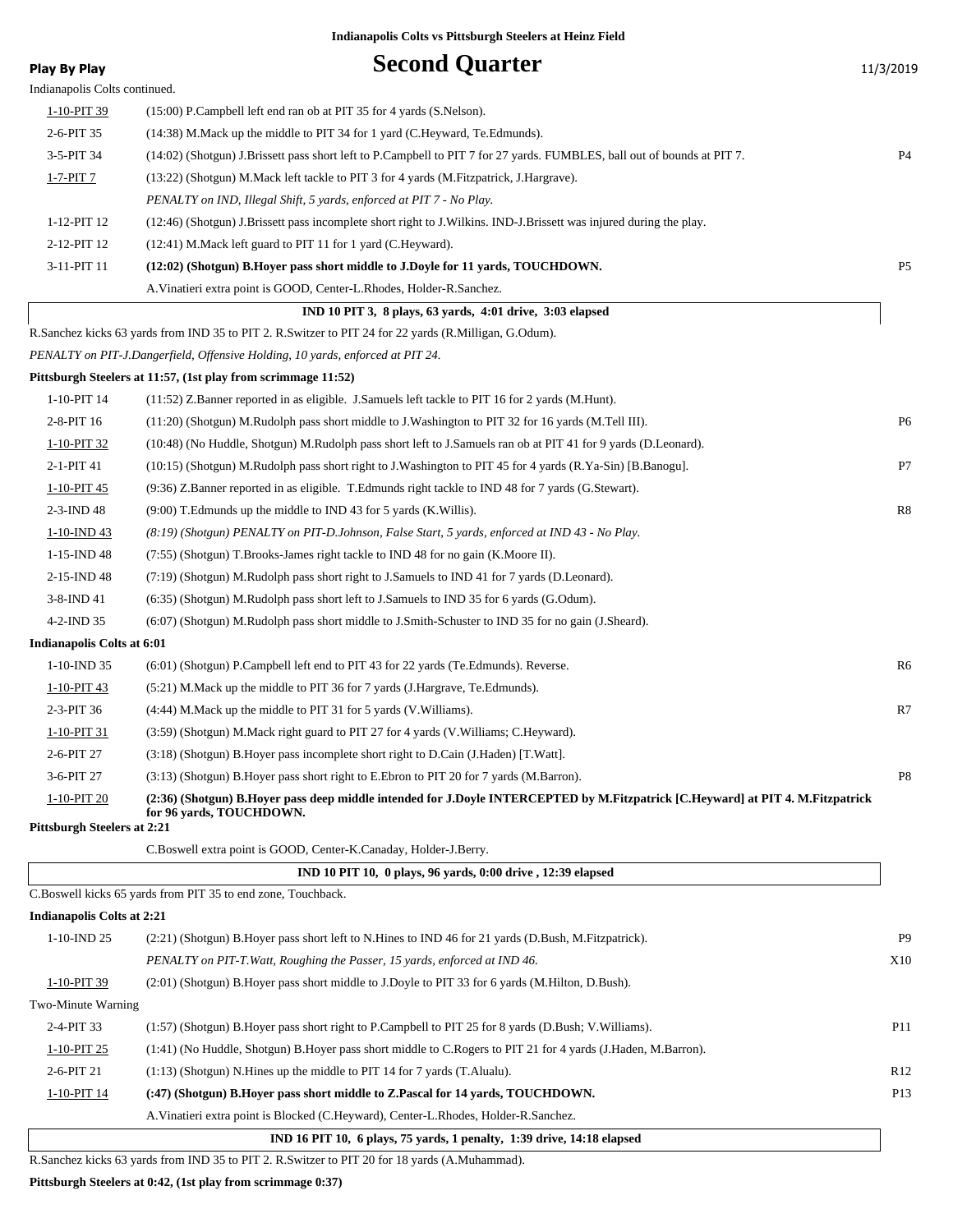| $1-10-PIT20$          | (:37) (Shotgun) M.Rudolph pass short middle to J.Samuels to PIT 23 for 3 yards (K.Moore II).         |                |
|-----------------------|------------------------------------------------------------------------------------------------------|----------------|
| $2 - 7 - PIT$ 23      | (:29) (Shotgun) M.Rudolph pass short middle to V.McDonald to PIT 36 for 13 yards (D.Leonard).        | P <sub>9</sub> |
|                       | Timeout #1 by PIT at $00:21$ .                                                                       |                |
| 1-10-PIT 36           | (:21) (Shotgun) M.Rudolph pass short middle to J.Samuels to PIT 40 for 4 yards (K.Moore II).         |                |
|                       | Timeout $#2$ by PIT at $00:14$ .                                                                     |                |
| $2-6-PIT40$           | $(3.14)$ (Shotgun) M.Rudolph scrambles up the middle to PIT 47 for 7 yards (D.Leonard).              | R10            |
|                       | Timeout $#3$ by PIT at $00:07$ .                                                                     |                |
| $1-10-PIT$ 47         | (:07) (Shotgun) M.Rudolph pass short left to V.McDonald to IND 48 for 5 yards (A.Walker, J.Houston). |                |
|                       | PENALTY on IND-D.Leonard, Unnecessary Roughness, 15 yards, enforced at IND 48.                       | X11            |
| $1-10$ -IND 33        | (:00) (Field Goal formation) C.Boswell 51 vard field goal is GOOD, Center-K.Canaday, Holder-J.Berry. |                |
|                       | IND 16 PIT 13, 6 plays, 47 yards, 1 penalty, 0:42 drive, 15:00 elapsed                               |                |
| <b>END OF OUARTER</b> | <b>Efficiencies</b><br><b>First Downs</b><br>Time                                                    |                |
|                       | <b>Poss</b><br>4 Down<br>R<br>3 Down<br><b>Score</b><br>$\mathbf{x}$<br>т<br>P                       |                |

**Indianapolis Colts 16 8:22 3 6 1 10 3/3 0/0 Pittsburgh Steelers 13 6:38 2 3 1 6 0/1 0/1**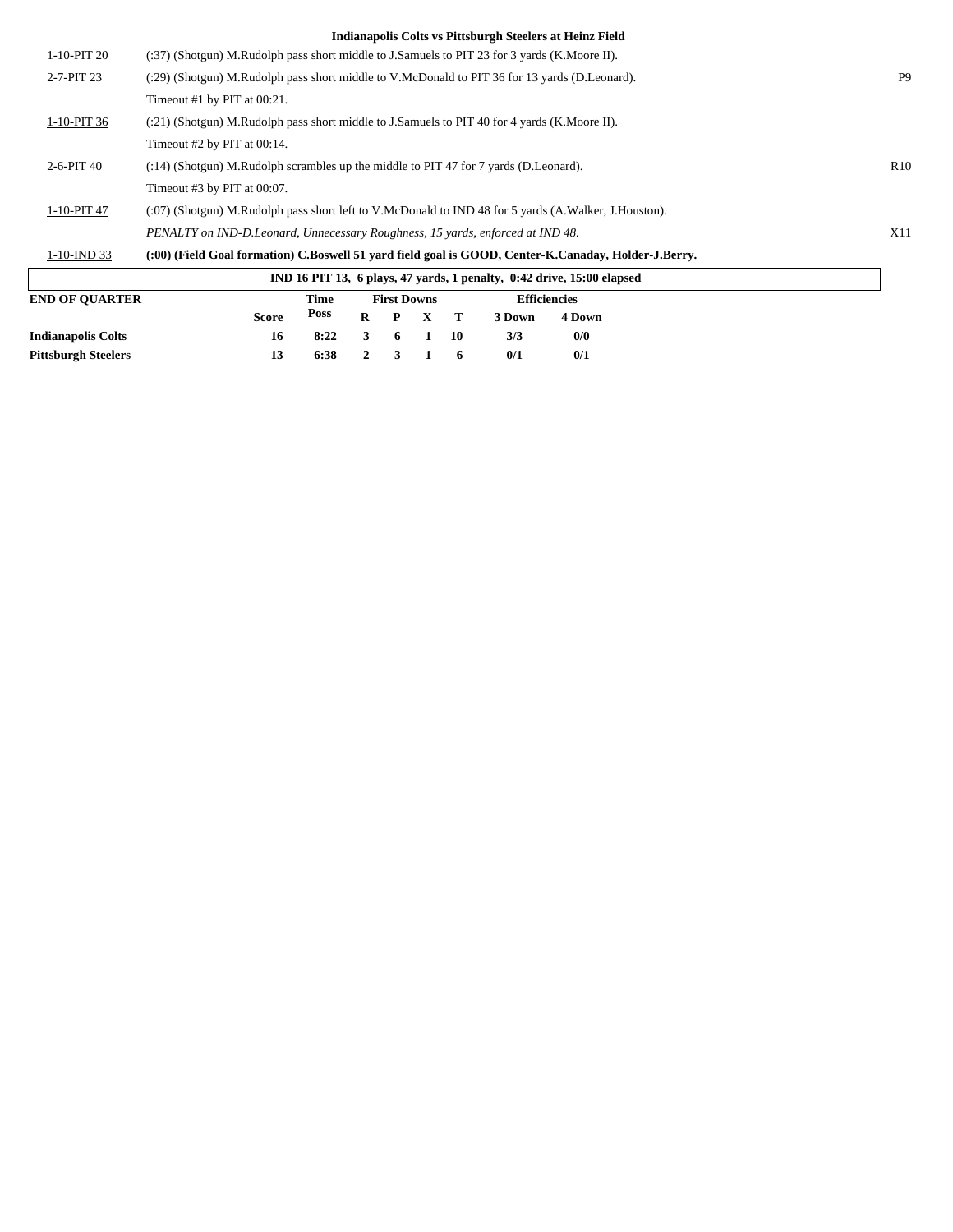| <b>Third Quarter</b><br>11/3/2019<br>Play By Play<br>IND elects to Receive, and PIT elects to defend the North goal.<br>C.Boswell kicks 61 yards from PIT 35 to IND 4. Z.Pascal to IND 35 for 31 yards (A.Chickillo).<br>Indianapolis Colts at 15:00, (1st play from scrimmage 14:55)<br>$1-10$ -IND 35<br>(14:55) (Shotgun) B. Hoyer pass short right to M. Alie-Cox to IND 46 for 11 yards (M. Fitzpatrick).<br>1-10-IND 46<br>(14:21) M. Mack left guard to IND 45 for -1 yards (D. Bush, C. Heyward).<br>2-11-IND 45<br>(13:47) (Shotgun) B.Hoyer sacked at IND 37 for -8 yards (sack split by M.Barron and T.Watt).<br>3-19-IND 37<br>(13:04) (Shotgun) B. Hoyer pass deep left to Z. Pascal to PIT 46 for 17 yards (S. Nelson).<br>4-2-PIT 46<br>(12:40) (Shotgun) M.Mack up the middle to PIT 41 for 5 yards (A.Chickillo).<br>1-10-PIT 41<br>$(11:57)$ M. Mack right end to PIT 41 for no gain (M. Barron).<br>2-10-PIT 41<br>(11:37) J. Wilkins up the middle to PIT 35 for 6 yards (Te. Edmunds).<br>(10:53) (Shotgun) B. Hoyer pass incomplete short right to N. Hines (D. Bush).<br>3-4-PIT 35<br>4-4-PIT 35<br>(10:49) (Shotgun) B.Hoyer sacked at PIT 43 for -8 yards (B.Dupree). FUMBLES (B.Dupree) [B.Dupree], RECOVERED by PIT-B.Dupree at PIT<br>46. B.Dupree to PIT 46 for no gain (A.Castonzo).<br>Pittsburgh Steelers at 10:40<br>1-10-PIT 46<br>(10:40) M.Rudolph pass incomplete deep left to J.Holton. Coverage 23-Moore.<br>2-10-PIT 46<br>(10:35) (Shotgun) J.Samuels left tackle to IND 48 for 6 yards (A.Walker).<br>3-4-IND 48<br>(9.59) (Shotgun) M.Rudolph pass short right to J.Samuels pushed ob at IND 39 for 9 yards (G.Odum).<br>(9:30) Z.Banner reported in as eligible. T.Edmunds left guard to IND 38 for 1 yard (M.Hooker).<br>1-10-IND 39<br>2-9-IND 38<br>(8:47) M.Rudolph pass short right to J.Smith-Schuster pushed ob at IND 34 for 4 yards (D.Leonard).<br>PENALTY on IND-D.Leonard, Unnecessary Roughness, 15 yards, enforced at IND 34.<br>1-10-IND 19<br>(8.22) T. Edmunds right guard to IND 16 for 3 yards (M. Hooker; A. Walker).<br>$2 - 7 - IND$ 16<br>(7:41) (Shotgun) M.Rudolph pass short middle to V.McDonald to IND 14 for 2 yards (A.Walker).<br>(6:54) (Shotgun) M.Rudolph pass short left to J.Samuels to IND 7 for 7 yards (M.Hooker).<br>$3-5$ -IND 14<br>$1 - 7 - IND$ 7<br>(6:15) Z.Banner reported in as eligible. J.Samuels right guard to IND 7 for no gain (J.Sheard; A.Walker).<br>$2-7$ -IND $7$<br>(5:37) M.Rudolph pass incomplete short right to R.Nix. Pressure 23-Moore.<br>$3-7$ -IND $7$<br>(5:30) (Shotgun) M.Rudolph pass short right to V.McDonald for 7 yards, TOUCHDOWN.<br>C.Boswell extra point is GOOD, Center-K.Canaday, Holder-J.Berry.<br>IND 16 PIT 20, 11 plays, 54 yards, 1 penalty, 5:15 drive, 9:35 elapsed<br>1-10-IND 24<br>(5:19) B. Hoyer pass short left to P. Campbell ran ob at IND 40 for 16 yards (M. Fitzpatrick).<br>1-10-IND 40<br>(5:00) (Shotgun) M.Mack up the middle to IND 41 for 1 yard (C.Heyward). | P <sub>14</sub><br>R <sub>15</sub> |
|------------------------------------------------------------------------------------------------------------------------------------------------------------------------------------------------------------------------------------------------------------------------------------------------------------------------------------------------------------------------------------------------------------------------------------------------------------------------------------------------------------------------------------------------------------------------------------------------------------------------------------------------------------------------------------------------------------------------------------------------------------------------------------------------------------------------------------------------------------------------------------------------------------------------------------------------------------------------------------------------------------------------------------------------------------------------------------------------------------------------------------------------------------------------------------------------------------------------------------------------------------------------------------------------------------------------------------------------------------------------------------------------------------------------------------------------------------------------------------------------------------------------------------------------------------------------------------------------------------------------------------------------------------------------------------------------------------------------------------------------------------------------------------------------------------------------------------------------------------------------------------------------------------------------------------------------------------------------------------------------------------------------------------------------------------------------------------------------------------------------------------------------------------------------------------------------------------------------------------------------------------------------------------------------------------------------------------------------------------------------------------------------------------------------------------------------------------------------------------------------------------------------------------------------------------------------------------------------------------------------------------------------------------------------------------------------------------------------------------------------------------------------------------------------------------------------------------------------------------------------------------------------------------------------------------------------------------------------------------------------------------------------|------------------------------------|
|                                                                                                                                                                                                                                                                                                                                                                                                                                                                                                                                                                                                                                                                                                                                                                                                                                                                                                                                                                                                                                                                                                                                                                                                                                                                                                                                                                                                                                                                                                                                                                                                                                                                                                                                                                                                                                                                                                                                                                                                                                                                                                                                                                                                                                                                                                                                                                                                                                                                                                                                                                                                                                                                                                                                                                                                                                                                                                                                                                                                                        |                                    |
|                                                                                                                                                                                                                                                                                                                                                                                                                                                                                                                                                                                                                                                                                                                                                                                                                                                                                                                                                                                                                                                                                                                                                                                                                                                                                                                                                                                                                                                                                                                                                                                                                                                                                                                                                                                                                                                                                                                                                                                                                                                                                                                                                                                                                                                                                                                                                                                                                                                                                                                                                                                                                                                                                                                                                                                                                                                                                                                                                                                                                        |                                    |
|                                                                                                                                                                                                                                                                                                                                                                                                                                                                                                                                                                                                                                                                                                                                                                                                                                                                                                                                                                                                                                                                                                                                                                                                                                                                                                                                                                                                                                                                                                                                                                                                                                                                                                                                                                                                                                                                                                                                                                                                                                                                                                                                                                                                                                                                                                                                                                                                                                                                                                                                                                                                                                                                                                                                                                                                                                                                                                                                                                                                                        |                                    |
|                                                                                                                                                                                                                                                                                                                                                                                                                                                                                                                                                                                                                                                                                                                                                                                                                                                                                                                                                                                                                                                                                                                                                                                                                                                                                                                                                                                                                                                                                                                                                                                                                                                                                                                                                                                                                                                                                                                                                                                                                                                                                                                                                                                                                                                                                                                                                                                                                                                                                                                                                                                                                                                                                                                                                                                                                                                                                                                                                                                                                        |                                    |
|                                                                                                                                                                                                                                                                                                                                                                                                                                                                                                                                                                                                                                                                                                                                                                                                                                                                                                                                                                                                                                                                                                                                                                                                                                                                                                                                                                                                                                                                                                                                                                                                                                                                                                                                                                                                                                                                                                                                                                                                                                                                                                                                                                                                                                                                                                                                                                                                                                                                                                                                                                                                                                                                                                                                                                                                                                                                                                                                                                                                                        |                                    |
|                                                                                                                                                                                                                                                                                                                                                                                                                                                                                                                                                                                                                                                                                                                                                                                                                                                                                                                                                                                                                                                                                                                                                                                                                                                                                                                                                                                                                                                                                                                                                                                                                                                                                                                                                                                                                                                                                                                                                                                                                                                                                                                                                                                                                                                                                                                                                                                                                                                                                                                                                                                                                                                                                                                                                                                                                                                                                                                                                                                                                        |                                    |
|                                                                                                                                                                                                                                                                                                                                                                                                                                                                                                                                                                                                                                                                                                                                                                                                                                                                                                                                                                                                                                                                                                                                                                                                                                                                                                                                                                                                                                                                                                                                                                                                                                                                                                                                                                                                                                                                                                                                                                                                                                                                                                                                                                                                                                                                                                                                                                                                                                                                                                                                                                                                                                                                                                                                                                                                                                                                                                                                                                                                                        |                                    |
|                                                                                                                                                                                                                                                                                                                                                                                                                                                                                                                                                                                                                                                                                                                                                                                                                                                                                                                                                                                                                                                                                                                                                                                                                                                                                                                                                                                                                                                                                                                                                                                                                                                                                                                                                                                                                                                                                                                                                                                                                                                                                                                                                                                                                                                                                                                                                                                                                                                                                                                                                                                                                                                                                                                                                                                                                                                                                                                                                                                                                        |                                    |
|                                                                                                                                                                                                                                                                                                                                                                                                                                                                                                                                                                                                                                                                                                                                                                                                                                                                                                                                                                                                                                                                                                                                                                                                                                                                                                                                                                                                                                                                                                                                                                                                                                                                                                                                                                                                                                                                                                                                                                                                                                                                                                                                                                                                                                                                                                                                                                                                                                                                                                                                                                                                                                                                                                                                                                                                                                                                                                                                                                                                                        |                                    |
|                                                                                                                                                                                                                                                                                                                                                                                                                                                                                                                                                                                                                                                                                                                                                                                                                                                                                                                                                                                                                                                                                                                                                                                                                                                                                                                                                                                                                                                                                                                                                                                                                                                                                                                                                                                                                                                                                                                                                                                                                                                                                                                                                                                                                                                                                                                                                                                                                                                                                                                                                                                                                                                                                                                                                                                                                                                                                                                                                                                                                        |                                    |
|                                                                                                                                                                                                                                                                                                                                                                                                                                                                                                                                                                                                                                                                                                                                                                                                                                                                                                                                                                                                                                                                                                                                                                                                                                                                                                                                                                                                                                                                                                                                                                                                                                                                                                                                                                                                                                                                                                                                                                                                                                                                                                                                                                                                                                                                                                                                                                                                                                                                                                                                                                                                                                                                                                                                                                                                                                                                                                                                                                                                                        |                                    |
|                                                                                                                                                                                                                                                                                                                                                                                                                                                                                                                                                                                                                                                                                                                                                                                                                                                                                                                                                                                                                                                                                                                                                                                                                                                                                                                                                                                                                                                                                                                                                                                                                                                                                                                                                                                                                                                                                                                                                                                                                                                                                                                                                                                                                                                                                                                                                                                                                                                                                                                                                                                                                                                                                                                                                                                                                                                                                                                                                                                                                        |                                    |
| C.Boswell kicks 67 yards from PIT 35 to IND -2. P.Campbell to IND 24 for 26 yards (O.Adeniyi, J.Holton).<br>Indianapolis Colts at 5:25, (1st play from scrimmage 5:19)                                                                                                                                                                                                                                                                                                                                                                                                                                                                                                                                                                                                                                                                                                                                                                                                                                                                                                                                                                                                                                                                                                                                                                                                                                                                                                                                                                                                                                                                                                                                                                                                                                                                                                                                                                                                                                                                                                                                                                                                                                                                                                                                                                                                                                                                                                                                                                                                                                                                                                                                                                                                                                                                                                                                                                                                                                                 |                                    |
|                                                                                                                                                                                                                                                                                                                                                                                                                                                                                                                                                                                                                                                                                                                                                                                                                                                                                                                                                                                                                                                                                                                                                                                                                                                                                                                                                                                                                                                                                                                                                                                                                                                                                                                                                                                                                                                                                                                                                                                                                                                                                                                                                                                                                                                                                                                                                                                                                                                                                                                                                                                                                                                                                                                                                                                                                                                                                                                                                                                                                        |                                    |
|                                                                                                                                                                                                                                                                                                                                                                                                                                                                                                                                                                                                                                                                                                                                                                                                                                                                                                                                                                                                                                                                                                                                                                                                                                                                                                                                                                                                                                                                                                                                                                                                                                                                                                                                                                                                                                                                                                                                                                                                                                                                                                                                                                                                                                                                                                                                                                                                                                                                                                                                                                                                                                                                                                                                                                                                                                                                                                                                                                                                                        |                                    |
|                                                                                                                                                                                                                                                                                                                                                                                                                                                                                                                                                                                                                                                                                                                                                                                                                                                                                                                                                                                                                                                                                                                                                                                                                                                                                                                                                                                                                                                                                                                                                                                                                                                                                                                                                                                                                                                                                                                                                                                                                                                                                                                                                                                                                                                                                                                                                                                                                                                                                                                                                                                                                                                                                                                                                                                                                                                                                                                                                                                                                        | P12                                |
|                                                                                                                                                                                                                                                                                                                                                                                                                                                                                                                                                                                                                                                                                                                                                                                                                                                                                                                                                                                                                                                                                                                                                                                                                                                                                                                                                                                                                                                                                                                                                                                                                                                                                                                                                                                                                                                                                                                                                                                                                                                                                                                                                                                                                                                                                                                                                                                                                                                                                                                                                                                                                                                                                                                                                                                                                                                                                                                                                                                                                        |                                    |
|                                                                                                                                                                                                                                                                                                                                                                                                                                                                                                                                                                                                                                                                                                                                                                                                                                                                                                                                                                                                                                                                                                                                                                                                                                                                                                                                                                                                                                                                                                                                                                                                                                                                                                                                                                                                                                                                                                                                                                                                                                                                                                                                                                                                                                                                                                                                                                                                                                                                                                                                                                                                                                                                                                                                                                                                                                                                                                                                                                                                                        |                                    |
|                                                                                                                                                                                                                                                                                                                                                                                                                                                                                                                                                                                                                                                                                                                                                                                                                                                                                                                                                                                                                                                                                                                                                                                                                                                                                                                                                                                                                                                                                                                                                                                                                                                                                                                                                                                                                                                                                                                                                                                                                                                                                                                                                                                                                                                                                                                                                                                                                                                                                                                                                                                                                                                                                                                                                                                                                                                                                                                                                                                                                        | X13                                |
|                                                                                                                                                                                                                                                                                                                                                                                                                                                                                                                                                                                                                                                                                                                                                                                                                                                                                                                                                                                                                                                                                                                                                                                                                                                                                                                                                                                                                                                                                                                                                                                                                                                                                                                                                                                                                                                                                                                                                                                                                                                                                                                                                                                                                                                                                                                                                                                                                                                                                                                                                                                                                                                                                                                                                                                                                                                                                                                                                                                                                        |                                    |
|                                                                                                                                                                                                                                                                                                                                                                                                                                                                                                                                                                                                                                                                                                                                                                                                                                                                                                                                                                                                                                                                                                                                                                                                                                                                                                                                                                                                                                                                                                                                                                                                                                                                                                                                                                                                                                                                                                                                                                                                                                                                                                                                                                                                                                                                                                                                                                                                                                                                                                                                                                                                                                                                                                                                                                                                                                                                                                                                                                                                                        |                                    |
|                                                                                                                                                                                                                                                                                                                                                                                                                                                                                                                                                                                                                                                                                                                                                                                                                                                                                                                                                                                                                                                                                                                                                                                                                                                                                                                                                                                                                                                                                                                                                                                                                                                                                                                                                                                                                                                                                                                                                                                                                                                                                                                                                                                                                                                                                                                                                                                                                                                                                                                                                                                                                                                                                                                                                                                                                                                                                                                                                                                                                        | P14                                |
|                                                                                                                                                                                                                                                                                                                                                                                                                                                                                                                                                                                                                                                                                                                                                                                                                                                                                                                                                                                                                                                                                                                                                                                                                                                                                                                                                                                                                                                                                                                                                                                                                                                                                                                                                                                                                                                                                                                                                                                                                                                                                                                                                                                                                                                                                                                                                                                                                                                                                                                                                                                                                                                                                                                                                                                                                                                                                                                                                                                                                        |                                    |
|                                                                                                                                                                                                                                                                                                                                                                                                                                                                                                                                                                                                                                                                                                                                                                                                                                                                                                                                                                                                                                                                                                                                                                                                                                                                                                                                                                                                                                                                                                                                                                                                                                                                                                                                                                                                                                                                                                                                                                                                                                                                                                                                                                                                                                                                                                                                                                                                                                                                                                                                                                                                                                                                                                                                                                                                                                                                                                                                                                                                                        |                                    |
|                                                                                                                                                                                                                                                                                                                                                                                                                                                                                                                                                                                                                                                                                                                                                                                                                                                                                                                                                                                                                                                                                                                                                                                                                                                                                                                                                                                                                                                                                                                                                                                                                                                                                                                                                                                                                                                                                                                                                                                                                                                                                                                                                                                                                                                                                                                                                                                                                                                                                                                                                                                                                                                                                                                                                                                                                                                                                                                                                                                                                        | P15                                |
|                                                                                                                                                                                                                                                                                                                                                                                                                                                                                                                                                                                                                                                                                                                                                                                                                                                                                                                                                                                                                                                                                                                                                                                                                                                                                                                                                                                                                                                                                                                                                                                                                                                                                                                                                                                                                                                                                                                                                                                                                                                                                                                                                                                                                                                                                                                                                                                                                                                                                                                                                                                                                                                                                                                                                                                                                                                                                                                                                                                                                        |                                    |
|                                                                                                                                                                                                                                                                                                                                                                                                                                                                                                                                                                                                                                                                                                                                                                                                                                                                                                                                                                                                                                                                                                                                                                                                                                                                                                                                                                                                                                                                                                                                                                                                                                                                                                                                                                                                                                                                                                                                                                                                                                                                                                                                                                                                                                                                                                                                                                                                                                                                                                                                                                                                                                                                                                                                                                                                                                                                                                                                                                                                                        |                                    |
|                                                                                                                                                                                                                                                                                                                                                                                                                                                                                                                                                                                                                                                                                                                                                                                                                                                                                                                                                                                                                                                                                                                                                                                                                                                                                                                                                                                                                                                                                                                                                                                                                                                                                                                                                                                                                                                                                                                                                                                                                                                                                                                                                                                                                                                                                                                                                                                                                                                                                                                                                                                                                                                                                                                                                                                                                                                                                                                                                                                                                        |                                    |
|                                                                                                                                                                                                                                                                                                                                                                                                                                                                                                                                                                                                                                                                                                                                                                                                                                                                                                                                                                                                                                                                                                                                                                                                                                                                                                                                                                                                                                                                                                                                                                                                                                                                                                                                                                                                                                                                                                                                                                                                                                                                                                                                                                                                                                                                                                                                                                                                                                                                                                                                                                                                                                                                                                                                                                                                                                                                                                                                                                                                                        |                                    |
|                                                                                                                                                                                                                                                                                                                                                                                                                                                                                                                                                                                                                                                                                                                                                                                                                                                                                                                                                                                                                                                                                                                                                                                                                                                                                                                                                                                                                                                                                                                                                                                                                                                                                                                                                                                                                                                                                                                                                                                                                                                                                                                                                                                                                                                                                                                                                                                                                                                                                                                                                                                                                                                                                                                                                                                                                                                                                                                                                                                                                        | P <sub>16</sub>                    |
|                                                                                                                                                                                                                                                                                                                                                                                                                                                                                                                                                                                                                                                                                                                                                                                                                                                                                                                                                                                                                                                                                                                                                                                                                                                                                                                                                                                                                                                                                                                                                                                                                                                                                                                                                                                                                                                                                                                                                                                                                                                                                                                                                                                                                                                                                                                                                                                                                                                                                                                                                                                                                                                                                                                                                                                                                                                                                                                                                                                                                        |                                    |
| 2-9-IND 41<br>(4:25) J. Haeg reported in as eligible. M. Mack right tackle to PIT 35 for 24 yards (M. Fitzpatrick).                                                                                                                                                                                                                                                                                                                                                                                                                                                                                                                                                                                                                                                                                                                                                                                                                                                                                                                                                                                                                                                                                                                                                                                                                                                                                                                                                                                                                                                                                                                                                                                                                                                                                                                                                                                                                                                                                                                                                                                                                                                                                                                                                                                                                                                                                                                                                                                                                                                                                                                                                                                                                                                                                                                                                                                                                                                                                                    | R <sub>17</sub>                    |
| (3:44) P.Campbell right end to PIT 34 for 1 yard (M.Fitzpatrick).<br>$1-10-PIT$ 35                                                                                                                                                                                                                                                                                                                                                                                                                                                                                                                                                                                                                                                                                                                                                                                                                                                                                                                                                                                                                                                                                                                                                                                                                                                                                                                                                                                                                                                                                                                                                                                                                                                                                                                                                                                                                                                                                                                                                                                                                                                                                                                                                                                                                                                                                                                                                                                                                                                                                                                                                                                                                                                                                                                                                                                                                                                                                                                                     |                                    |
| 2-9-PIT 34<br>(3:15) (Shotgun) B. Hoyer pass incomplete short middle to J. Doyle (D. Bush).                                                                                                                                                                                                                                                                                                                                                                                                                                                                                                                                                                                                                                                                                                                                                                                                                                                                                                                                                                                                                                                                                                                                                                                                                                                                                                                                                                                                                                                                                                                                                                                                                                                                                                                                                                                                                                                                                                                                                                                                                                                                                                                                                                                                                                                                                                                                                                                                                                                                                                                                                                                                                                                                                                                                                                                                                                                                                                                            |                                    |
| PENALTY on IND-M.Glowinski, Illegal Use of Hands, 10 yards, enforced at PIT 34 - No Play.                                                                                                                                                                                                                                                                                                                                                                                                                                                                                                                                                                                                                                                                                                                                                                                                                                                                                                                                                                                                                                                                                                                                                                                                                                                                                                                                                                                                                                                                                                                                                                                                                                                                                                                                                                                                                                                                                                                                                                                                                                                                                                                                                                                                                                                                                                                                                                                                                                                                                                                                                                                                                                                                                                                                                                                                                                                                                                                              |                                    |
| 2-19-PIT 44<br>(3:11) PENALTY on IND-M.Glowinski, False Start, 5 yards, enforced at PIT 44 - No Play.                                                                                                                                                                                                                                                                                                                                                                                                                                                                                                                                                                                                                                                                                                                                                                                                                                                                                                                                                                                                                                                                                                                                                                                                                                                                                                                                                                                                                                                                                                                                                                                                                                                                                                                                                                                                                                                                                                                                                                                                                                                                                                                                                                                                                                                                                                                                                                                                                                                                                                                                                                                                                                                                                                                                                                                                                                                                                                                  |                                    |
| 2-24-PIT 49<br>(3:11) (Shotgun) B.Hoyer pass short left to P.Campbell to PIT 49 for no gain (M.Hilton, A.Chickillo).                                                                                                                                                                                                                                                                                                                                                                                                                                                                                                                                                                                                                                                                                                                                                                                                                                                                                                                                                                                                                                                                                                                                                                                                                                                                                                                                                                                                                                                                                                                                                                                                                                                                                                                                                                                                                                                                                                                                                                                                                                                                                                                                                                                                                                                                                                                                                                                                                                                                                                                                                                                                                                                                                                                                                                                                                                                                                                   |                                    |
| Penalty on IND, Illegal Shift, declined.                                                                                                                                                                                                                                                                                                                                                                                                                                                                                                                                                                                                                                                                                                                                                                                                                                                                                                                                                                                                                                                                                                                                                                                                                                                                                                                                                                                                                                                                                                                                                                                                                                                                                                                                                                                                                                                                                                                                                                                                                                                                                                                                                                                                                                                                                                                                                                                                                                                                                                                                                                                                                                                                                                                                                                                                                                                                                                                                                                               |                                    |
| 3-24-PIT 49<br>(2:48) (Shotgun) B.Hoyer pass incomplete short right to D.Cain. Coverage by 23-Haden.                                                                                                                                                                                                                                                                                                                                                                                                                                                                                                                                                                                                                                                                                                                                                                                                                                                                                                                                                                                                                                                                                                                                                                                                                                                                                                                                                                                                                                                                                                                                                                                                                                                                                                                                                                                                                                                                                                                                                                                                                                                                                                                                                                                                                                                                                                                                                                                                                                                                                                                                                                                                                                                                                                                                                                                                                                                                                                                   |                                    |
| 4-24-PIT 49<br>(2:42) (Punt formation) R.Sanchez punts 48 yards to PIT 1, Center-L.Rhodes, downed by IND-A.Dulin.                                                                                                                                                                                                                                                                                                                                                                                                                                                                                                                                                                                                                                                                                                                                                                                                                                                                                                                                                                                                                                                                                                                                                                                                                                                                                                                                                                                                                                                                                                                                                                                                                                                                                                                                                                                                                                                                                                                                                                                                                                                                                                                                                                                                                                                                                                                                                                                                                                                                                                                                                                                                                                                                                                                                                                                                                                                                                                      |                                    |
| Pittsburgh Steelers at 2:33                                                                                                                                                                                                                                                                                                                                                                                                                                                                                                                                                                                                                                                                                                                                                                                                                                                                                                                                                                                                                                                                                                                                                                                                                                                                                                                                                                                                                                                                                                                                                                                                                                                                                                                                                                                                                                                                                                                                                                                                                                                                                                                                                                                                                                                                                                                                                                                                                                                                                                                                                                                                                                                                                                                                                                                                                                                                                                                                                                                            |                                    |
| $1-10-PIT1$<br>(2:33) Z.Banner reported in as eligible. T.Edmunds right tackle to PIT 8 for 7 yards (B.Okereke).                                                                                                                                                                                                                                                                                                                                                                                                                                                                                                                                                                                                                                                                                                                                                                                                                                                                                                                                                                                                                                                                                                                                                                                                                                                                                                                                                                                                                                                                                                                                                                                                                                                                                                                                                                                                                                                                                                                                                                                                                                                                                                                                                                                                                                                                                                                                                                                                                                                                                                                                                                                                                                                                                                                                                                                                                                                                                                       |                                    |
| $2-3-PIT8$<br>(1:54) T.Edmunds left tackle to PIT 8 for no gain (G.Stewart; B.Okereke).                                                                                                                                                                                                                                                                                                                                                                                                                                                                                                                                                                                                                                                                                                                                                                                                                                                                                                                                                                                                                                                                                                                                                                                                                                                                                                                                                                                                                                                                                                                                                                                                                                                                                                                                                                                                                                                                                                                                                                                                                                                                                                                                                                                                                                                                                                                                                                                                                                                                                                                                                                                                                                                                                                                                                                                                                                                                                                                                |                                    |
| 3-3-PIT 8<br>(1:12) (Shotgun) M.Rudolph sacked at PIT -5 for -13 yards (J.Houston). FUMBLES (J.Houston) [J.Houston], recovered by PIT-<br>A. Villanueva at PIT -5. A. Villanueva tackled in End Zone, SAFETY (J. Houston).<br>IND 18 PIT 20, Safety, 13:55 elapsed                                                                                                                                                                                                                                                                                                                                                                                                                                                                                                                                                                                                                                                                                                                                                                                                                                                                                                                                                                                                                                                                                                                                                                                                                                                                                                                                                                                                                                                                                                                                                                                                                                                                                                                                                                                                                                                                                                                                                                                                                                                                                                                                                                                                                                                                                                                                                                                                                                                                                                                                                                                                                                                                                                                                                     |                                    |

J.Berry kicks 67 yards from PIT 20 to IND 13. C.Rogers to IND 17 for 4 yards (O.Adeniyi, T.Edmunds). FUMBLES (O.Adeniyi), RECOVERED by PIT-J.Holton at IND 17. J.Holton to IND 17 for no gain (Z.Pascal). **Pittsburgh Steelers at 0:58**

1-10-IND 17 (:58) (Shotgun) M.Rudolph pass incomplete short left to D.Johnson [J.Sheard].

2-10-IND 17 (:54) (Shotgun) M.Rudolph pass short right to J.Samuels to IND 21 for -4 yards (A.Walker).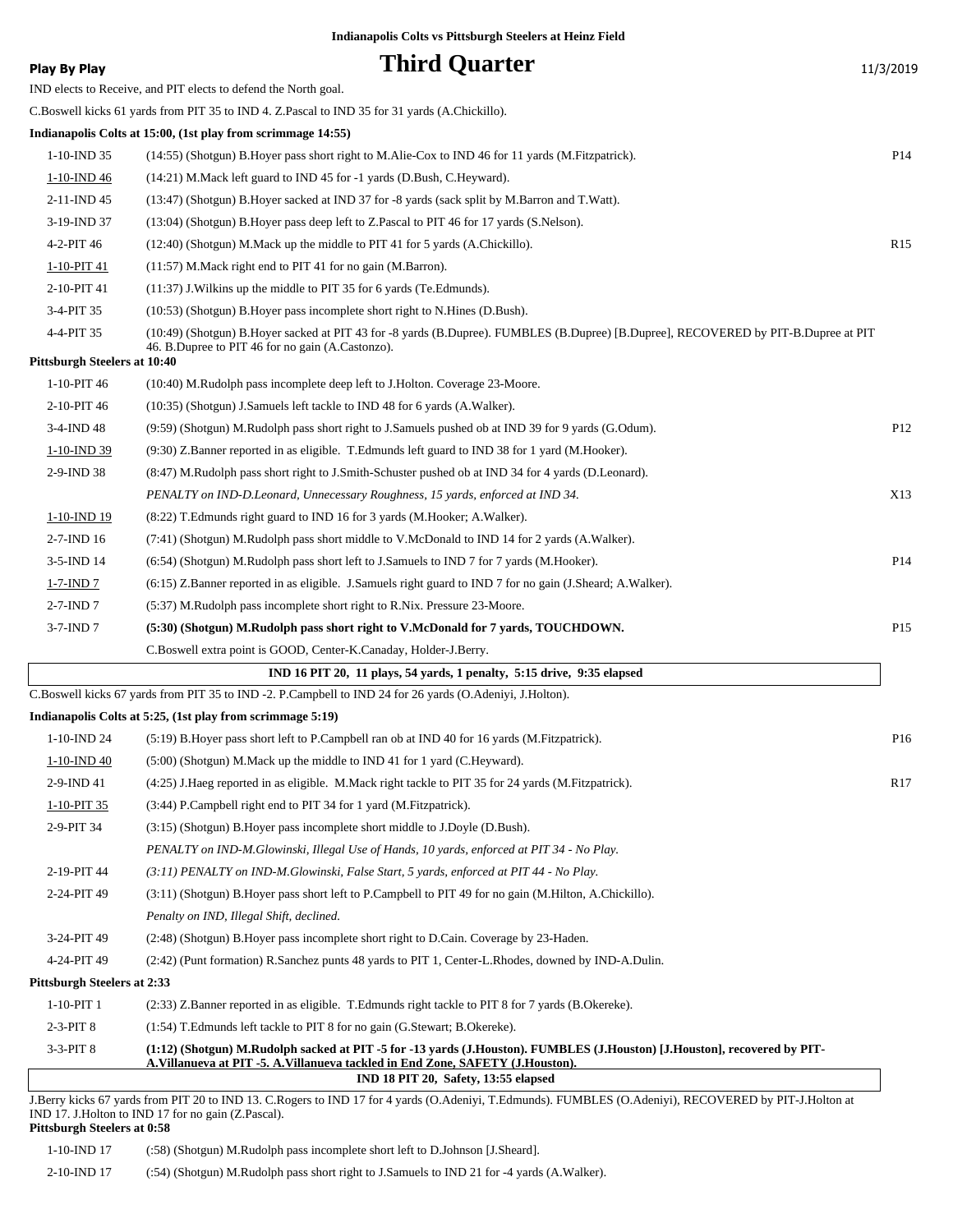3-14-IND 21 (:10) (Shotgun) M.Rudolph pass short middle to J.Samuels to IND 15 for 6 yards (D.Leonard).

| <b>END OF OUARTER</b>     |              | Time        | <b>First Downs</b> |  |                 |                         | <b>Efficiencies</b> |        |  |
|---------------------------|--------------|-------------|--------------------|--|-----------------|-------------------------|---------------------|--------|--|
|                           | <b>Score</b> | <b>Poss</b> |                    |  | $R$ $P$ $X$ $T$ |                         | 3 Down              | 4 Down |  |
| <b>Indianapolis Colts</b> | 18           | 7:19        |                    |  | 2 2 0           | $\overline{\mathbf{A}}$ | 0/3                 | 1/2    |  |
| Pittsburgh Steelers       | 20           | 7:41        |                    |  | $0 \t3 \t1 \t4$ |                         | 3/5                 | 0/0    |  |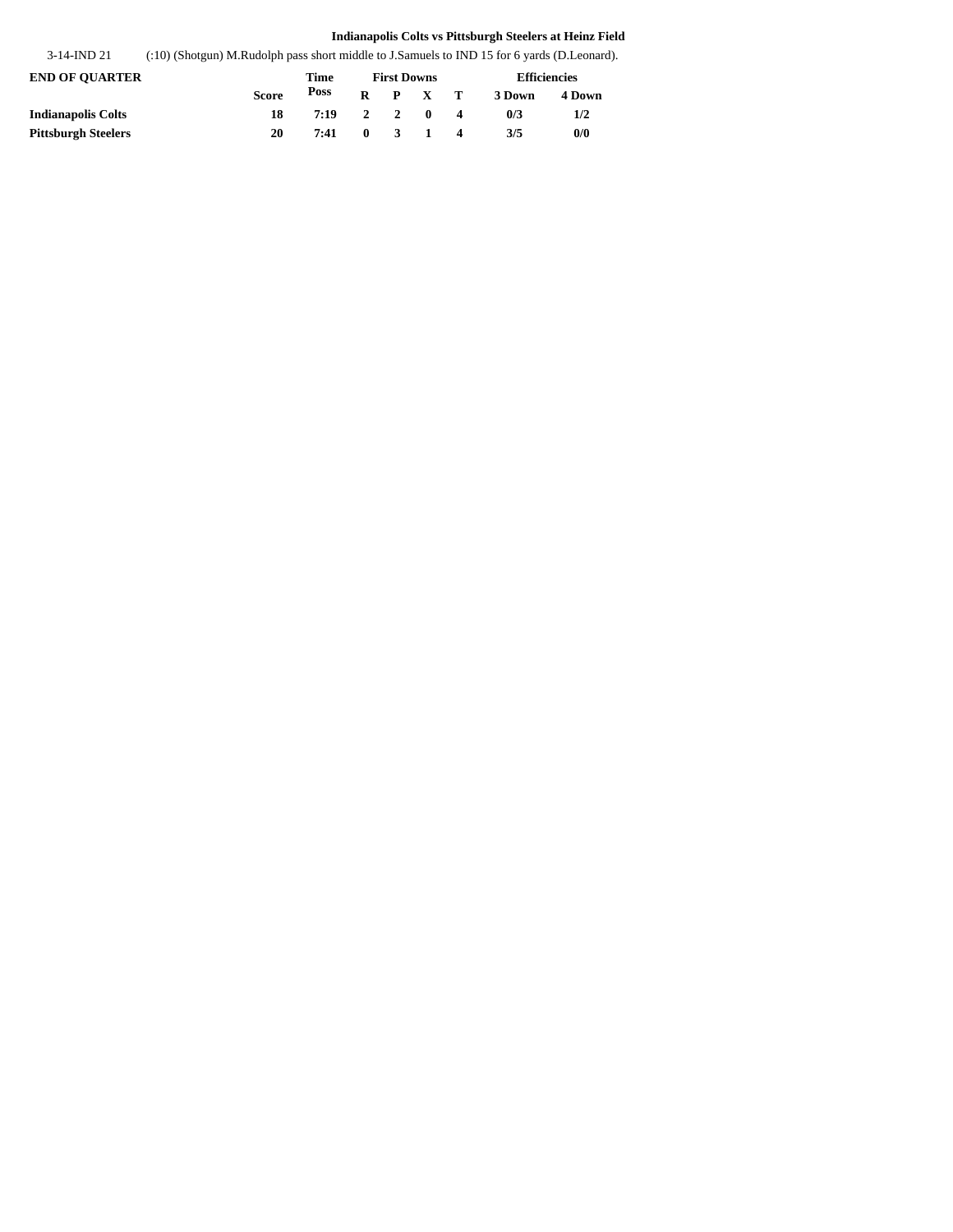**Play By Play Play Play Play Play By Play Fourth Quarter** 11/3/2019

| 4-8-IND 15                                | (15:00) (Field Goal formation) C.Boswell 33 yard field goal is GOOD, Center-K.Canaday, Holder-J.Berry.                                                                                                       |  |
|-------------------------------------------|--------------------------------------------------------------------------------------------------------------------------------------------------------------------------------------------------------------|--|
|                                           | IND 18 PIT 23, 4 plays, 2 yards, 1:01 drive, 0:03 elapsed                                                                                                                                                    |  |
|                                           | C.Boswell kicks 62 yards from PIT 35 to IND 3. Z.Pascal to IND 27 for 24 yards (U.Gilbert).                                                                                                                  |  |
|                                           | Indianapolis Colts at 14:57, (1st play from scrimmage 14:52)                                                                                                                                                 |  |
| 1-10-IND 27                               | (14:52) M. Mack right tackle to IND 27 for no gain (T. Watt).                                                                                                                                                |  |
| 2-10-IND 27                               | (14:13) (Shotgun) B.Hoyer pass short left to J.Doyle to IND 32 for 5 yards (D.Bush).                                                                                                                         |  |
| 3-5-IND 32                                | (13:33) (Shotgun) B. Hoyer pass incomplete short middle to N. Hines.                                                                                                                                         |  |
| 4-5-IND 32                                | (13:29) (Punt formation) R.Sanchez punts 43 yards to PIT 25, Center-L.Rhodes, fair catch by R.Switzer.                                                                                                       |  |
| Pittsburgh Steelers at 13:22              |                                                                                                                                                                                                              |  |
| 1-10-PIT 25                               | (13:22) Z.Banner reported in as eligible. T.Edmunds left tackle to PIT 26 for 1 yard (G.Stewart; A.Muhammad).                                                                                                |  |
| 2-9-PIT 26                                | (12:46) (Shotgun) D.Johnson left end to PIT 28 for 2 yards (C.Geathers, K.Moore II).                                                                                                                         |  |
| 3-7-PIT 28<br>Indianapolis Colts at 11:55 | (12:04) (Shotgun) M.Rudolph pass short left to J.Samuels to PIT 29 for 1 yard (M.Tell III). FUMBLES (M.Tell III), RECOVERED by IND-<br>J. Houston at PIT 30. J. Houston to PIT 30 for no gain (V. McDonald). |  |
| 1-10-PIT 30                               | (11:55) M. Mack up the middle to PIT 28 for 2 yards (C. Heyward, J. Hargrave).                                                                                                                               |  |
| 2-8-PIT 28                                | (11:21) M. Mack left guard to PIT 21 for 7 yards (D. Bush; Te. Edmunds).                                                                                                                                     |  |
| 3-1-PIT 21                                | (10:56) (No Huddle, Shotgun) M.Mack left guard to PIT 12 for 9 yards (M.Fitzpatrick; S.Nelson).                                                                                                              |  |
| 1-10-PIT 12                               | (10:19) (Shotgun) B.Hoyer pass incomplete short middle. Pressure by 93-McCullers.                                                                                                                            |  |
| 2-10-PIT 12                               | (10:12) (Shotgun) B.Hoyer pass short right to P.Campbell to PIT 10 for 2 yards (J.Haden).                                                                                                                    |  |
| 3-8-PIT 10                                | (9:32) (Shotgun) B. Hoyer scrambles right guard to PIT 4 for 6 yards (C. Sutton).                                                                                                                            |  |
| $4-2-PIT4$                                | (8:47) (Shotgun) B.Hoyer pass short right to C.Rogers for 4 yards, TOUCHDOWN.                                                                                                                                |  |
|                                           | Timeout #1 by IND at 08:43.                                                                                                                                                                                  |  |
|                                           | (Pass formation) TWO-POINT CONVERSION ATTEMPT. B.Hoyer pass to J.Doyle is incomplete. ATTEMPT FAILS.                                                                                                         |  |
|                                           | IND 24 PIT 23, 7 plays, 30 yards, 3:12 drive, 6:17 elapsed                                                                                                                                                   |  |
|                                           | R.Sanchez kicks 65 yards from IND 35 to end zone, Touchback.                                                                                                                                                 |  |
| <b>Pittsburgh Steelers at 8:43</b>        |                                                                                                                                                                                                              |  |
| 1-10-PIT 25                               | (8.43) (Shotgun) M.Rudolph pass deep middle to J.Washington to IND 35 for 40 yards (R.Ya-Sin).                                                                                                               |  |
| $1-10$ -IND 35                            | (8:13) (No Huddle, Shotgun) T.Edmunds left tackle to IND 31 for 4 yards (M.Tell III, D.Leonard).                                                                                                             |  |
| 2-6-IND 31                                | (7:36) (Shotgun) M.Rudolph pass incomplete deep left to D.Johnson.                                                                                                                                           |  |
|                                           | PENALTY on IND-M.Tell III, Defensive Pass Interference, 24 yards, enforced at IND 31 - No Play.                                                                                                              |  |
|                                           | Indianapolis challenged the defensive pass interference ruling, and the play was Upheld. The ruling on the field stands. (Timeout #2.)                                                                       |  |
| $1-7$ -IND $7$                            | (7:30) (Shotgun) M.Rudolph pass incomplete short middle to N.Vannett. Coverage 37-Willis.                                                                                                                    |  |
| $2-7$ -IND $7$                            | (7:27) (Shotgun) J.Samuels left tackle to IND 8 for -1 yards (G.Stewart).                                                                                                                                    |  |
| $3-8$ -IND $8$                            | (6:43) (Shotgun) M.Rudolph pass incomplete short left to V.McDonald (M.Tell III).                                                                                                                            |  |
| $4-8$ -IND $8$                            | (6:39) (Field Goal formation) C.Boswell 26 yard field goal is GOOD, Center-K.Canaday, Holder-J.Berry.                                                                                                        |  |
|                                           | IND 24 PIT 26, 6 plays, 67 yards, 1 penalty, 2:07 drive, 8:24 elapsed                                                                                                                                        |  |
|                                           | C.Boswell kicks 65 yards from PIT 35 to end zone, Touchback.                                                                                                                                                 |  |
| Indianapolis Colts at 6:36                |                                                                                                                                                                                                              |  |

| 1-10-IND 25                                                                                      | $(6.36)$ (Shotgun) M.Mack left end ran ob at IND 28 for 3 yards (S.Nelson).                                               |                 |
|--------------------------------------------------------------------------------------------------|---------------------------------------------------------------------------------------------------------------------------|-----------------|
| $2-7$ -IND 28                                                                                    | $(6.09)$ (Shotgun) B. Hover pass short right to C. Rogers to IND 42 for 14 yards (M. Hilton).                             | P <sub>20</sub> |
| $1-10$ -IND 42                                                                                   | $(5:40)$ B. Hover sacked at IND 36 for -6 yards $(M.Hilton)$ .                                                            |                 |
| $2-16$ -IND 36                                                                                   | (4:56) (Shotgun) B.Hoyer sacked at IND 27 for -9 yards (T.Watt).                                                          |                 |
| 3-25-IND 27                                                                                      | $(4:13)$ (Shotgun) B. Hover pass short right to E. Ebron to IND 36 for 9 yards (M. Hilton).                               |                 |
|                                                                                                  | Penalty on IND-B. Smith, Offensive Holding, declined.                                                                     |                 |
| 4-16-IND 36                                                                                      | (4:07) (Punt formation) R.Sanchez punts 44 yards to PIT 20, Center-L.Rhodes. R.Switzer to PIT 20 for no gain (B.Okereke). |                 |
|                                                                                                  | PENALTY on IND-B.Okereke, Unnecessary Roughness, 15 yards, enforced at PIT 20.                                            |                 |
| $D_{i}^{t}$ the bound $D_{i}^{t}$ of $\alpha$ and $\alpha$ $t$ $\alpha$ $\beta$ $\alpha$ $\beta$ |                                                                                                                           |                 |

#### **Pittsburgh Steelers at 3:58**

| 1-10-PIT 35 | $(3:58)$ Z.Banner reported in as eligible. T.Edmunds up the middle to PIT 37 for 2 yards (K.Moore II). |
|-------------|--------------------------------------------------------------------------------------------------------|
| 2-8-PIT 37  | $(3:22)$ T. Edmunds up the middle to PIT 37 for no gain (K. Moore II).                                 |
| 3-8-PIT 37  | (2:39) (Shotgun) M.Rudolph pass incomplete short right to V.McDonald. Pressure 37-Willis.              |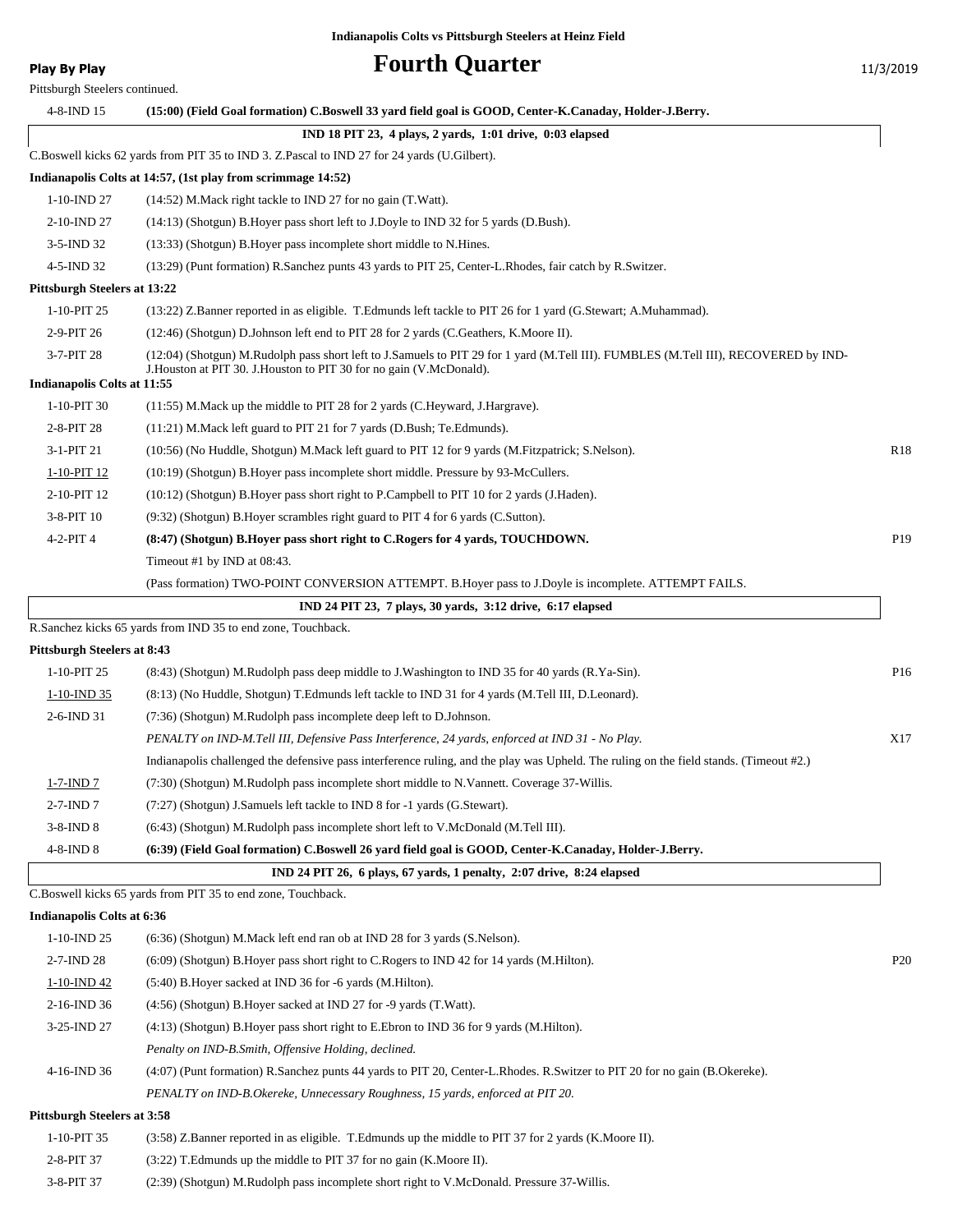| 4-8-PIT 37                   | (2:35) (Punt formation) J.Berry punts 48 yards to IND 15, Center-K.Canaday, fair catch by C.Rogers.                                                                                                                                                                                                                                         |                 |
|------------------------------|---------------------------------------------------------------------------------------------------------------------------------------------------------------------------------------------------------------------------------------------------------------------------------------------------------------------------------------------|-----------------|
| Indianapolis Colts at 2:28   |                                                                                                                                                                                                                                                                                                                                             |                 |
| $1-10$ -IND $15$             | (2:28) (Shotgun) B. Hoyer pass incomplete short right to C. Rogers. Coverage by 23-Haden.                                                                                                                                                                                                                                                   |                 |
| 2-10-IND 15                  | (2:24) (Shotgun) B. Hoyer pass incomplete short right to Z. Pascal [B. Dupree].                                                                                                                                                                                                                                                             |                 |
| 3-10-IND 15                  | (2:20) (Shotgun) B. Hoyer pass incomplete deep left to Z. Pascal.                                                                                                                                                                                                                                                                           |                 |
|                              | PENALTY on PIT-S. Nelson, Defensive Pass Interference, 35 yards, enforced at IND 15 - No Play.                                                                                                                                                                                                                                              | X21             |
|                              | Pittsburgh challenged the defensive pass interference ruling, and the play was Upheld. The ruling on the field stands. (Timeout #1.)                                                                                                                                                                                                        |                 |
| $1 - 10 - 50$                | $(2:13)$ (Shotgun) B. Hover pass incomplete short right to C. Rogers.                                                                                                                                                                                                                                                                       |                 |
| $2 - 10 - 50$<br>1-10-PIT 31 | (2:09) (Shotgun) B. Hoyer pass deep left to Z. Pascal to PIT 31 for 19 yards (S. Nelson).<br>Pittsburgh challenged the play for possible offensive pass interference, and the play was Upheld. The ruling on the field stands. (Timeout #2.)<br>(2:03) J.Haeg reported in as eligible. M.Mack up the middle to PIT 25 for 6 yards (D.Bush). | P <sub>22</sub> |
| Two-Minute Warning           |                                                                                                                                                                                                                                                                                                                                             |                 |
| 2-4-PIT 25                   | (1:59) J.Haeg reported in as eligible. M.Mack up the middle to PIT 22 for 3 yards (J.Hargrave, Te.Edmunds).                                                                                                                                                                                                                                 |                 |
| 3-1-PIT 22                   | $(1:20)$ M. Mack up the middle to PIT 25 for -3 yards (B. Dupree).                                                                                                                                                                                                                                                                          |                 |
|                              | Timeout #3 by PIT at 01:14.                                                                                                                                                                                                                                                                                                                 |                 |
| 4-4-PIT 25                   | (1:14) (Field Goal formation) A. Vinatieri 43 yard field goal is No Good, Wide Left, Center-L. Rhodes, Holder-R. Sanchez.                                                                                                                                                                                                                   |                 |
| Pittsburgh Steelers at 1:11  |                                                                                                                                                                                                                                                                                                                                             |                 |

1-10-PIT 33 (1:11) M.Rudolph kneels to PIT 32 for -1 yards.

2-11-PIT 32 (:35) M.Rudolph kneels to PIT 31 for -1 yards.

| <b>END OF OUARTER</b>      |              | Time | <b>First Downs</b> |  |                             |  | <b>Efficiencies</b> |        |  |
|----------------------------|--------------|------|--------------------|--|-----------------------------|--|---------------------|--------|--|
|                            | <b>Score</b> | Poss |                    |  | $R$ $P$ $X$ $T$             |  | 3 Down              | 4 Down |  |
| <b>Indianapolis Colts</b>  | 24           | 8:42 |                    |  | $1 \quad 3 \quad 1 \quad 5$ |  | 1/5                 | 1/1    |  |
| <b>Pittsburgh Steelers</b> | 26           | 6:18 | $\mathbf{0}$       |  | $1 \quad 1$                 |  | 0/3                 | 0/0    |  |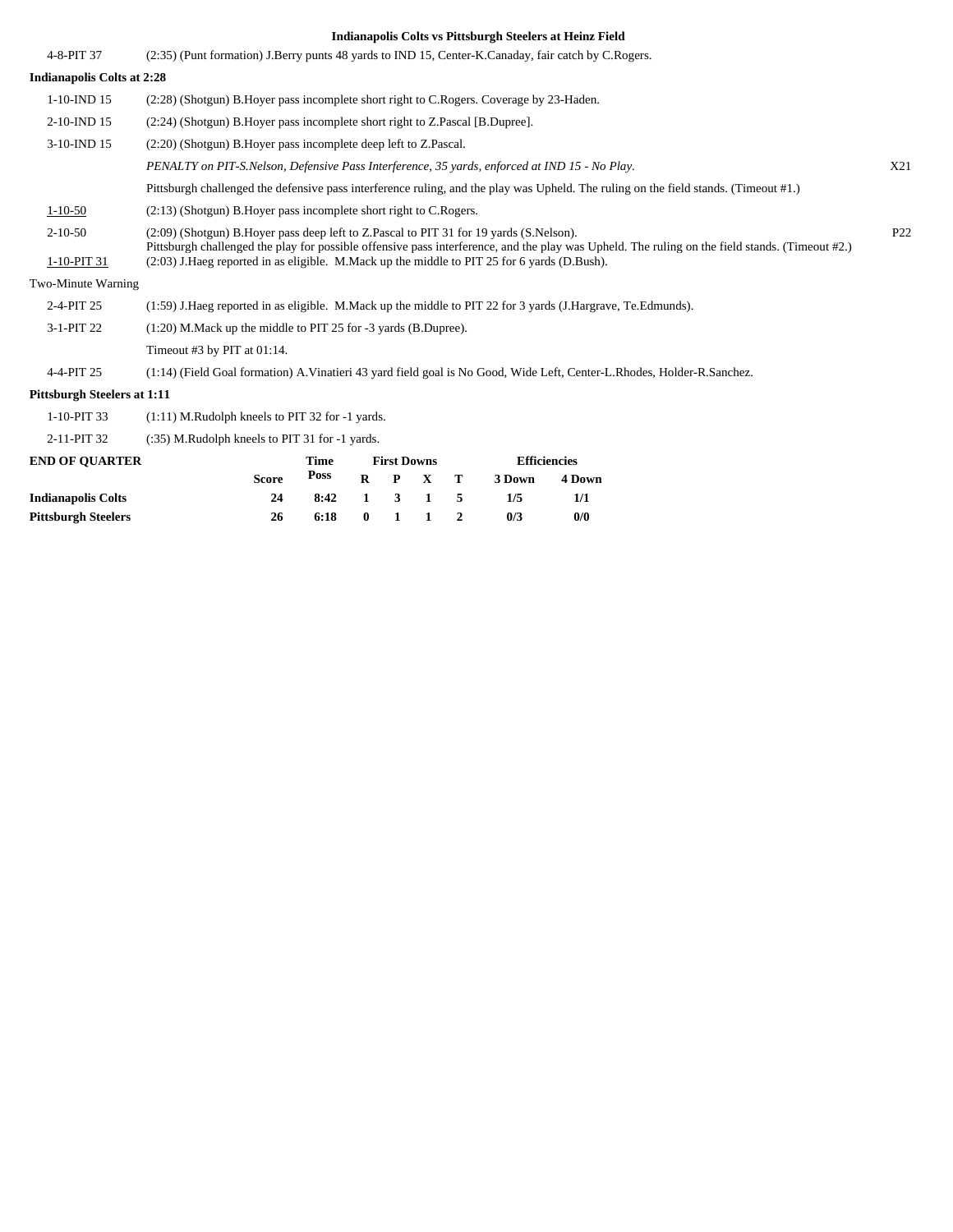## **Miscellaneous Statistics Report**

**Indianapolis Colts vs Pittsburgh Steelers**

**11/3/2019 at Heinz Field**

## **Ten Longest Plays for Indianapolis Colts**

| Yards | Otr | <b>Play Start</b>        | <b>Play Description</b>                                                                                                                                                                                                                         |
|-------|-----|--------------------------|-------------------------------------------------------------------------------------------------------------------------------------------------------------------------------------------------------------------------------------------------|
| 36    |     | 2 1-10-IND 25            | (2:21) (Shotgun) B.Hoyer pass short left to N.Hines to IND 46 for 21 yards (D.Bush, M.Fitzpatrick).<br>PENALTY on PIT-T. Watt, Roughing the Passer, 15 yards, enforced at IND 46.                                                               |
| 27    |     | 2 3-5-PIT 34             | (14:02) (Shotgun) J.Brissett pass short left to P.Campbell to PIT 7 for 27 yards. FUMBLES, ball out of bounds at PIT 7.                                                                                                                         |
| 24    |     | 3 2-9-IND 41             | (4:25) J. Haeg reported in as eligible. M. Mack right tackle to PIT 35 for 24 yards (M. Fitzpatrick).                                                                                                                                           |
| 22    |     | 2 1-10-IND 35            | (6:01) (Shotgun) P.Campbell left end to PIT 43 for 22 yards (Te.Edmunds). Reverse.                                                                                                                                                              |
| 19    |     | $4$ 2-10-50              | (2:09) (Shotgun) B.Hoyer pass deep left to Z.Pascal to PIT 31 for 19 yards (S.Nelson).<br>Pittsburgh challenged the play for possible offensive pass interference, and the play was Upheld. The ruling on the field<br>stands. (Timeout $#2$ .) |
| 18    |     | $1 \quad 2 - 4 - IND 43$ | (106) J.Brissett pass deep right to Z.Pascal pushed ob at PIT 39 for 18 yards (J.Haden).                                                                                                                                                        |
| 17    |     | 3 3-19-IND 37            | (13:04) (Shotqun) B.Hoyer pass deep left to Z.Pascal to PIT 46 for 17 yards (S.Nelson).                                                                                                                                                         |
| 16    |     | 3 1-10-IND 24            | (5:19) B. Hoyer pass short left to P. Campbell ran ob at IND 40 for 16 yards (M. Fitzpatrick).                                                                                                                                                  |
| 14    |     | 2 1-10-PIT 14            | (:47) (Shotqun) B. Hoyer pass short middle to Z. Pascal for 14 yards, TOUCHDOWN.                                                                                                                                                                |
| 14    |     | 4 2-7-IND 28             | (6:09) (Shotgun) B.Hoyer pass short right to C.Rogers to IND 42 for 14 yards (M.Hilton).                                                                                                                                                        |
|       |     |                          | <b>Ton Longost Diave for Ditteburgh Stoolars</b>                                                                                                                                                                                                |

#### **Ten Longest Plays for Pittsburgh Steelers**

| Yards | <b>Otr</b> | <b>Play Start</b> | <b>Play Description</b>                                                                                       |
|-------|------------|-------------------|---------------------------------------------------------------------------------------------------------------|
| 45    |            | 1-10-PIT 25       | (7:09) Z.Banner reported in as eligible. T.Edmunds right tackle to IND 30 for 45 yards (C.Geathers).          |
| 40    |            | 4 1-10-PIT 25     | (8.43) (Shotgun) M.Rudolph pass deep middle to J.Washington to IND 35 for 40 yards (R.Ya-Sin).                |
| 20    |            | 2 1-10-PIT 47     | (:07) (Shotgun) M.Rudolph pass short left to V.McDonald to IND 48 for 5 yards (A.Walker, J.Houston).          |
| 19    |            | 3 2-9-IND 38      | (8:47) M.Rudolph pass short right to J.Smith-Schuster pushed ob at IND 34 for 4 yards (D.Leonard).            |
| 17    |            | $1$ 2-10-PIT 37   | (14:04) (Shotgun) M.Rudolph pass short middle to J.Samuels to IND 46 for 17 yards (A.Walker).                 |
| 16    |            | 2 2-8-PIT 16      | (11:20) (Shotgun) M.Rudolph pass short middle to J.Washington to PIT 32 for 16 yards (M.Tell III).            |
| 13    |            | 2 2-7-PIT 23      | (:29) (Shotgun) M.Rudolph pass short middle to V.McDonald to PIT 36 for 13 yards (D.Leonard).                 |
| 12    |            | 1-10-PIT 25       | (15:00) (Shotgun) M.Rudolph pass short left to J.Smith-Schuster to PIT 37 for 12 yards (K.Moore II).          |
| 9     |            | 3-7-IND 27        | (5:12) (Shotgun) M.Rudolph pass short left to J.Washington to IND 18 for 9 yards (M.Tell III).                |
| 9     |            | 2 1-10-PIT 32     | (10:48) (No Huddle, Shotgun) M.Rudolph pass short left to J.Samuels ran ob at PIT 41 for 9 yards (D.Leonard). |

| <b>Touchdown Scoring Information</b> |               |                                   |                   |            |                        |   | <b>Offense</b>           |              | <b>Defense</b>   | <b>Special Teams</b> |              |              |                    |                   |             |               |
|--------------------------------------|---------------|-----------------------------------|-------------------|------------|------------------------|---|--------------------------|--------------|------------------|----------------------|--------------|--------------|--------------------|-------------------|-------------|---------------|
| <b>VISITOR</b>                       |               | Indianapolis Colts                |                   |            |                        |   | 3                        |              | 0                |                      | 0            |              |                    |                   |             |               |
| <b>HOME</b>                          |               | Pittsburgh Steelers               |                   |            |                        |   |                          |              |                  |                      | 0            |              |                    |                   |             |               |
|                                      |               | <b>Player Scoring Information</b> |                   |            |                        |   |                          |              |                  |                      |              |              |                    |                   |             |               |
| Club                                 | <b>Player</b> |                                   | TD                | Rush<br>TD | <b>Rec KO TD</b><br>TD |   | <b>Punt Int TD</b><br>TD |              | <b>Fum</b><br>TD | Misc<br>TD           | FG           | <b>XP</b>    | 2Pt<br><b>Rush</b> | 2Pt<br><b>Rec</b> | <b>Sfty</b> | <b>Points</b> |
| <b>IND</b>                           | Z.Pascal      |                                   | 0                 | 0          |                        | 0 | 0                        | 0            | 0                | 0                    | 0            | 0            | 0                  | 0                 | 0           | 6             |
| IND                                  | J.Doyle       |                                   | 0                 | 0          |                        | 0 | 0                        | 0            | 0                | 0                    | 0            | 0            | 0                  | 0                 | 0           | 6             |
| <b>IND</b>                           | C.Rogers      |                                   | 0                 | 0          |                        | 0 | 0                        | 0            | 0                | 0                    | 0            | $\mathbf{0}$ | 0                  | 0                 | 0           | 6             |
| <b>IND</b>                           | A.Vinatieri   |                                   | 0                 | 0          | 0                      | 0 | 0                        | 0            | 0                | 0                    |              |              | 0                  | 0                 | 0           | 4             |
| <b>IND</b>                           | J.Houston     |                                   | 0                 | 0          | $\mathbf{0}$           | 0 | 0                        | 0            | 0                | 0                    | 0            | $\mathbf{0}$ | 0                  | 0                 |             |               |
| PIT                                  | C.Boswell     |                                   | 0                 | 0          | 0                      | 0 | 0                        | 0            | 0                | 0                    | 4            |              | 0                  | 0                 | 0           | 14            |
| PIT                                  | V.McDonald    |                                   | 0                 | 0          |                        | 0 | 0                        | $\mathbf{0}$ | 0                | $\mathbf{0}$         | $\mathbf{0}$ | $\mathbf{0}$ | 0                  | $\mathbf 0$       | 0           | 6             |
| PIT                                  | M.Fitzpatrick |                                   | 0                 | 0          | 0                      | 0 | 0                        | 1            | 0                | 0                    | 0            | $\mathbf{0}$ | 0                  | 0                 | 0           | 6             |
| <b>Possession Detail</b>             |               |                                   | <b>First Half</b> |            |                        |   | <b>Second Half</b>       |              |                  |                      |              | Game         |                    |                   |             |               |

|                             | <b>Visitor</b> | Home  | <b>Visitor</b> | Home | <b>Visitor</b> | Home  |  |
|-----------------------------|----------------|-------|----------------|------|----------------|-------|--|
| Largest Lead                |                | 0     |                | כ    |                |       |  |
| Drives Leading              |                | 0     |                |      |                |       |  |
| Time of Possession Leading  | 3:40           | 0:00  | 4:20           | 6:37 | 8:00           | 6:37  |  |
| Largest Deficit             | 0              | $-7$  | -5             | -1   | -5             | -7    |  |
| Drives Trailing             | 0              |       | 6              |      | 6              |       |  |
| Time of Possession Trailing | 0:00           | 12:49 | 11:41          | 7:22 | 11:41          | 20:11 |  |
| Times Score Tied Up         |                |       |                | 0    |                |       |  |
| Lead Changes                |                |       |                |      |                | 6     |  |
|                             |                |       |                |      |                |       |  |